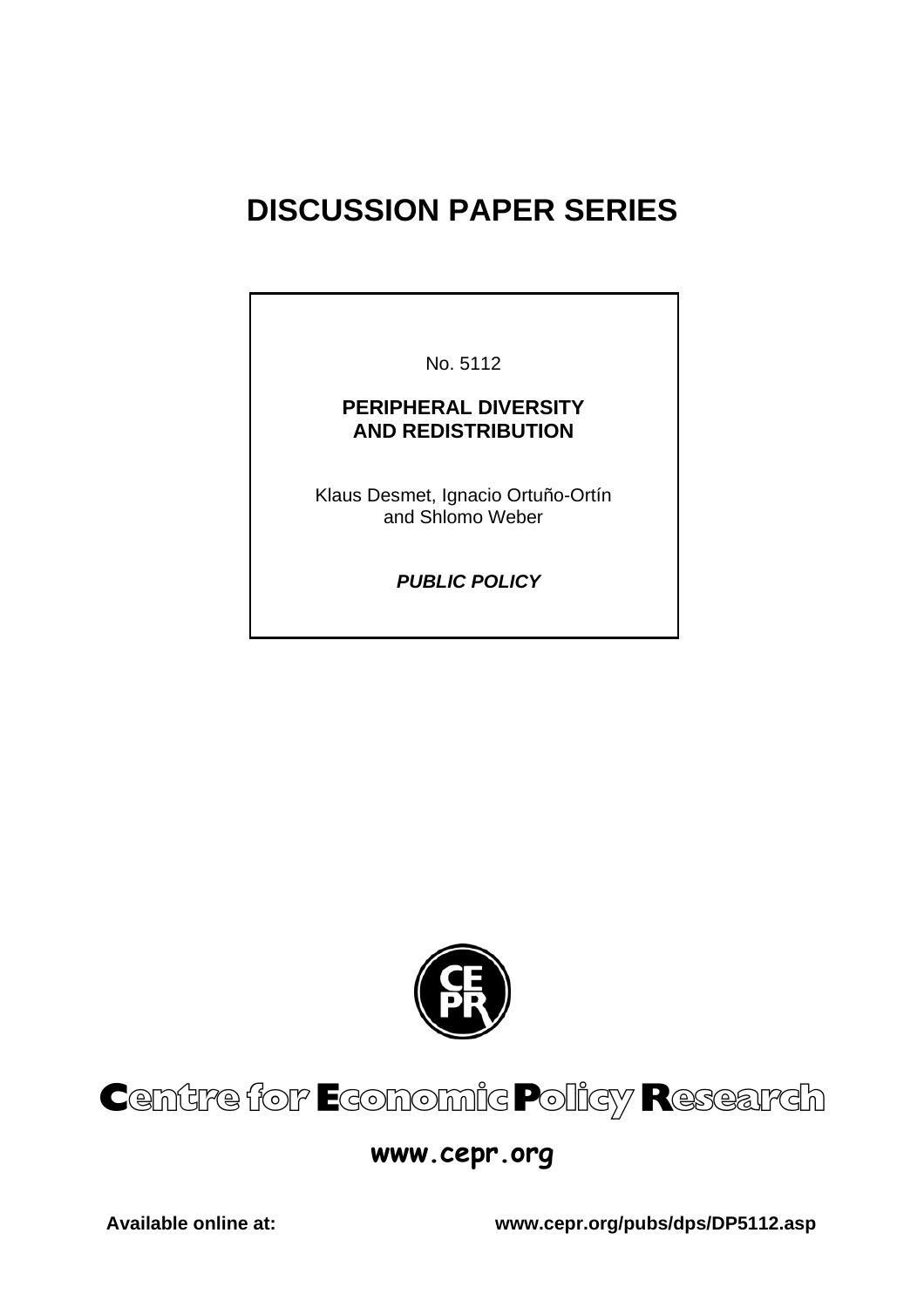*ISSN 0265-8003* 

# **PERIPHERAL DIVERSITY AND REDISTRIBUTION**

**Klaus Desmet,** Universidad Carlos III de Madrid and CEPR **Ignacio Ortuño-Ortín,** Universidad de Alicante **Shlomo Weber,** CORE, UCL and CEPR

> Discussion Paper No. 5112 June 2005

Centre for Economic Policy Research 90–98 Goswell Rd, London EC1V 7RR, UK Tel: (44 20) 7878 2900, Fax: (44 20) 7878 2999 Email: cepr@cepr.org, Website: www.cepr.org

This Discussion Paper is issued under the auspices of the Centre's research programme in **PUBLIC POLICY**. Any opinions expressed here are those of the author(s) and not those of the Centre for Economic Policy Research. Research disseminated by CEPR may include views on policy, but the Centre itself takes no institutional policy positions.

The Centre for Economic Policy Research was established in 1983 as a private educational charity, to promote independent analysis and public discussion of open economies and the relations among them. It is pluralist and non-partisan, bringing economic research to bear on the analysis of medium- and long-run policy questions. Institutional (core) finance for the Centre has been provided through major grants from the Economic and Social Research Council, under which an ESRC Resource Centre operates within CEPR; the Esmée Fairbairn Charitable Trust; and the Bank of England. These organizations do not give prior review to the Centre's publications, nor do they necessarily endorse the views expressed therein.

These Discussion Papers often represent preliminary or incomplete work, circulated to encourage discussion and comment. Citation and use of such a paper should take account of its provisional character.

Copyright: Klaus Desmet, Ignacio Ortuño-Ortín and Shlomo Weber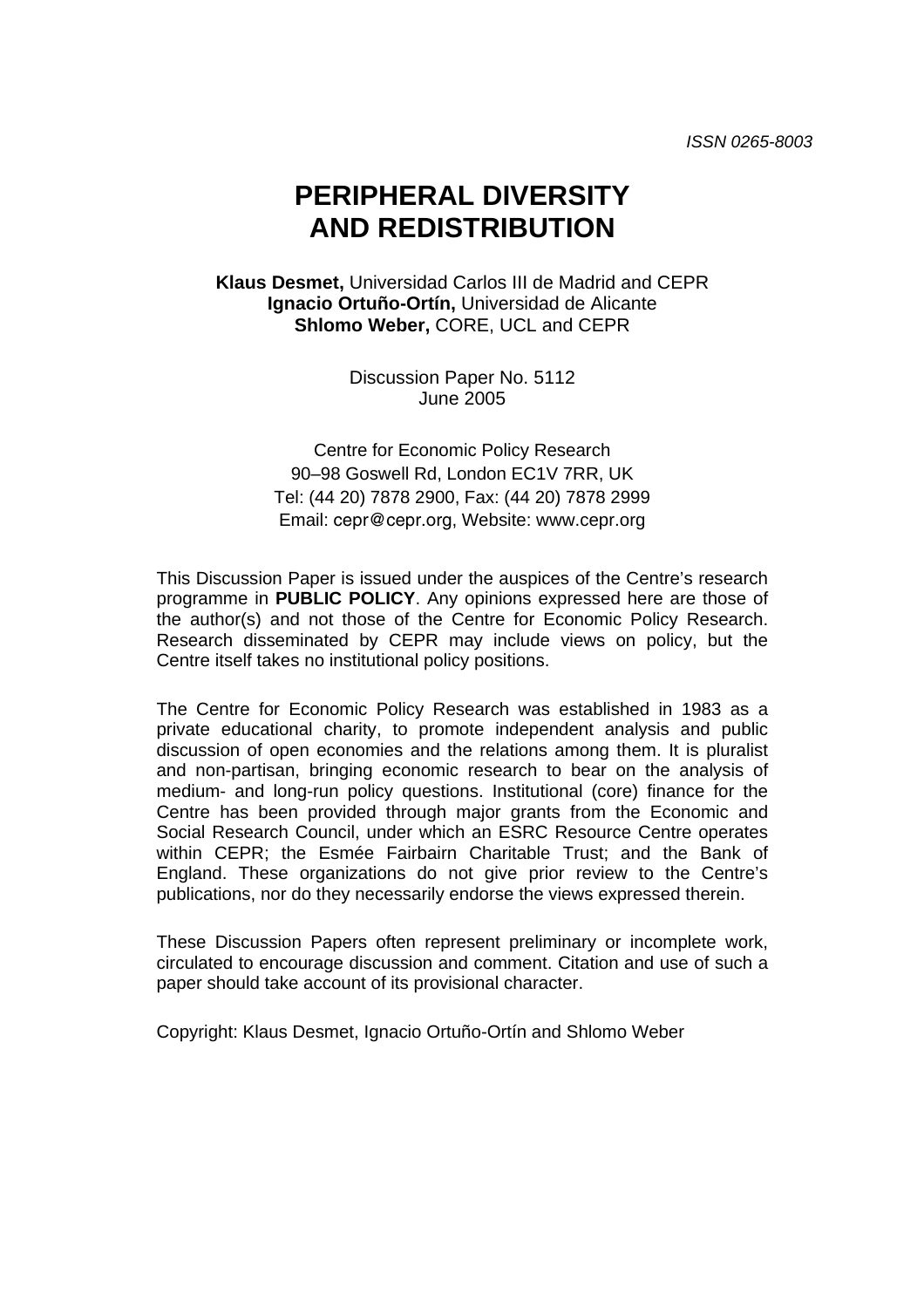CEPR Discussion Paper No. 5112

June 2005

## **ABSTRACT**

Peripheral Diversity and Redistribution\*

This paper investigates the effect of ethnolinguistic conflict on redistribution. The analysis focuses on the conflict arising between 'peripheral' minority groups and a dominant 'centre'. We propose an index of linguistic conflict that (i) encompasses both diversity and polarization, and (ii) accounts for the distance between languages. Our results suggest that linguistic diversity is a better predictor of redistribution than linguistic polarization. We also find that incorporating linguistic distances improves the predictive power of our conclusions.

JEL Classification: D60, D74, H50 and Z10 Keywords: linguistic diversity, polarization and redistribution

Klaus Desmet Departamento de Economía Universidad Carlos III 28903 Getafe, (Madrid) SPAIN Tel: (34 91) 624 9845 Fax: (34 91) 624 9875 Email: klaus.desmet@uc3m.es

For further Discussion Papers by this author see: www.cepr.org/pubs/new-dps/dplist.asp?authorid=144849

Shlomo Weber CORE - UCL 34, voie du Roman Pays B-1348 Louvain la Neuve Brussels BELGIUM Email: weber@core.ucl.ac.be

For further Discussion Papers by this author see: www.cepr.org/pubs/new-dps/dplist.asp?authorid=161025

Ignacio Ortuño-Ortín Department of Economics University de Alicante Campus de Sant Vicent 03071 Alicante **SPAIN** Tel: (34 96) 590 34 00 ext 3223 Fax: (34 96) 590 38 98 Email: ortin@merlin.fae.ua.es

For further Discussion Papers by this author see: www.cepr.org/pubs/new-dps/dplist.asp?authorid=154176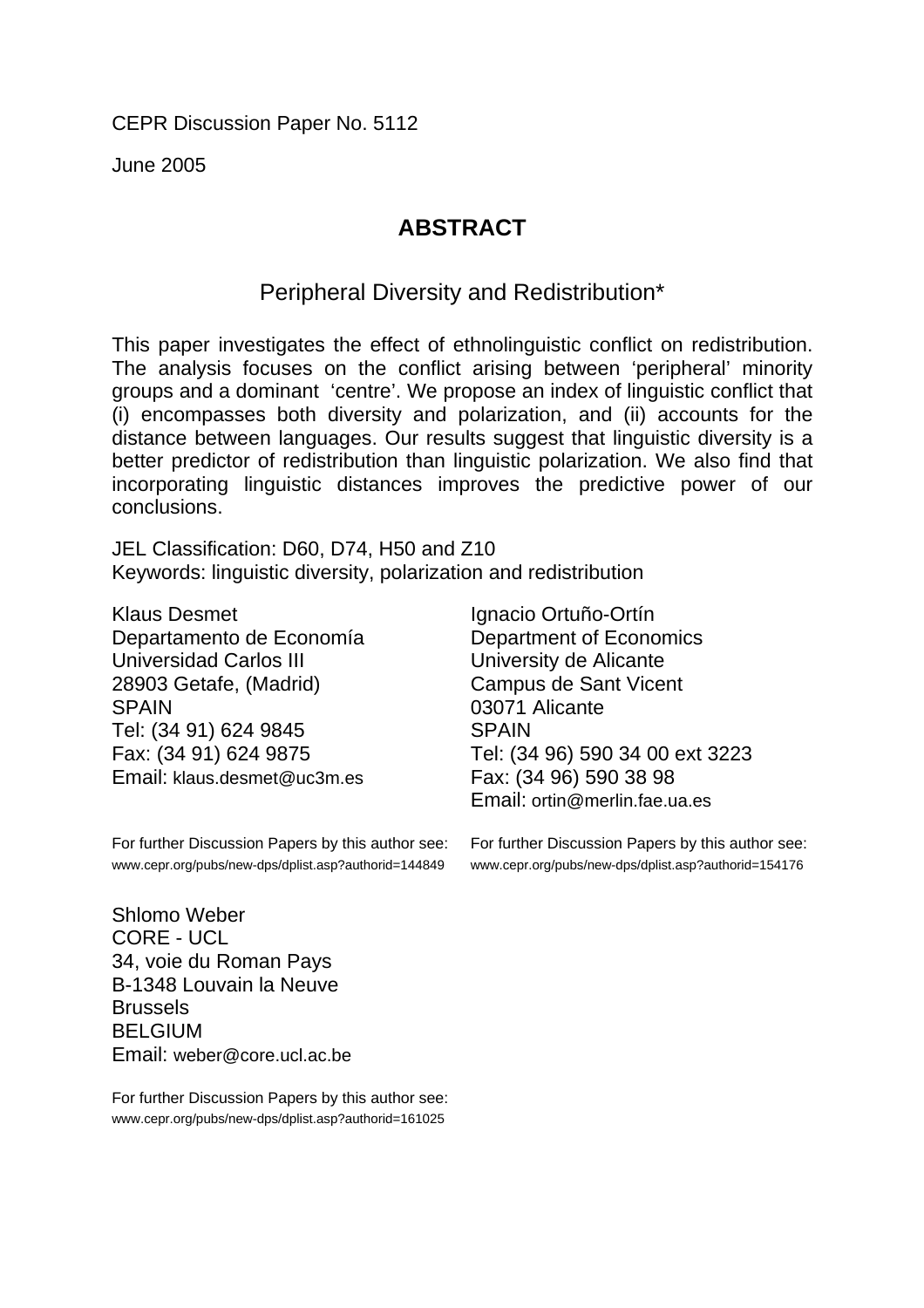\*The authors wish to thank the financial support of the Comunidad de Madrid (grant 06/HSE/0157/2004) and of the Fundación BBVA. We are grateful to Lola Collado, Anna Rubinchik-Pessach and Ekaterina Zhuravskaya for useful comments.

Submitted 07 June 2005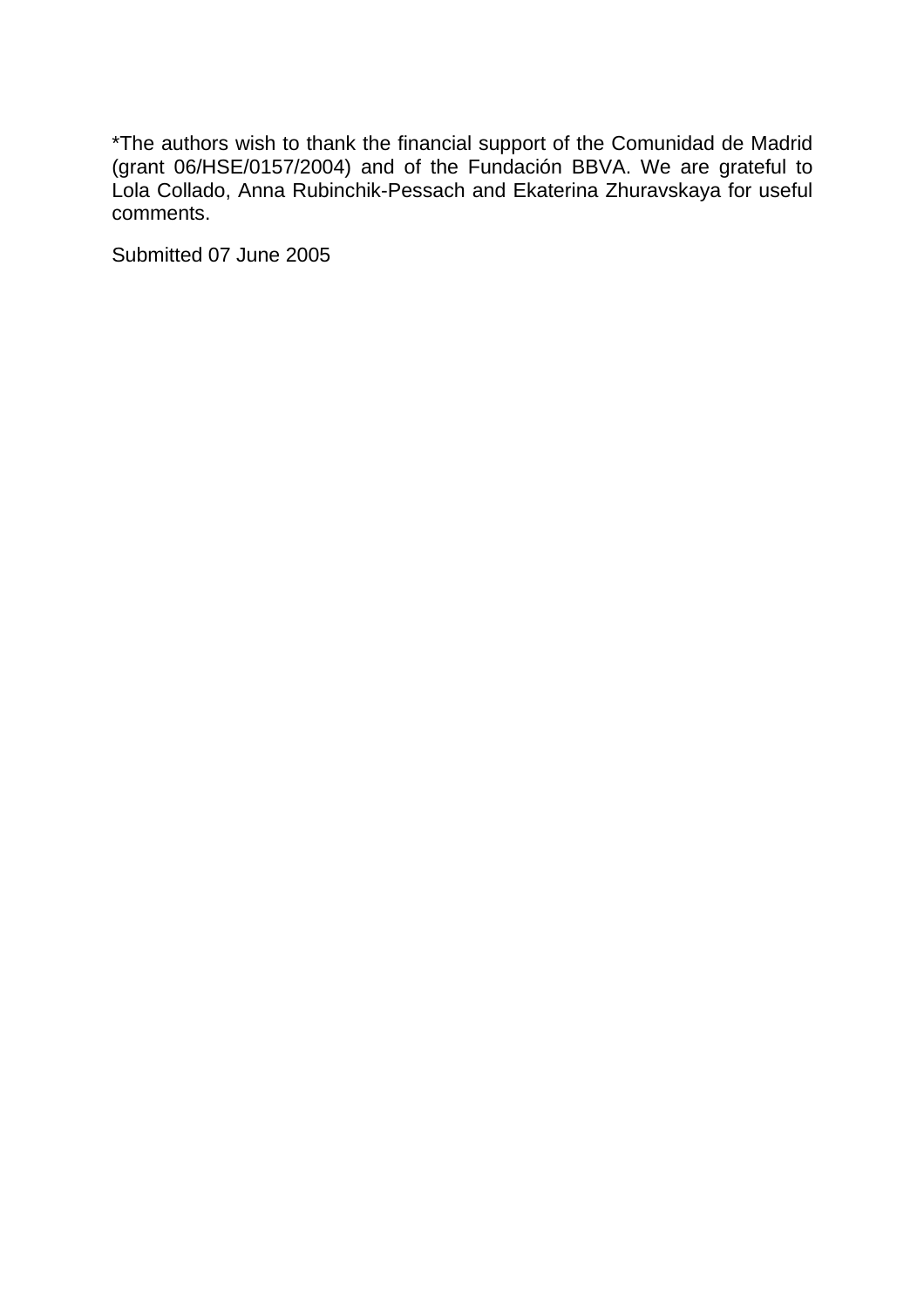### Peripheral Diversity and Redistribution<sup>∗</sup>

Klaus Desmet! Ignacio Ortuño-Ortín<sup>‡</sup>and Shlomo Weber<sup>§</sup>

April 2005

#### Abstract

This paper investigates the effect of ethnolinguistic conflict on redistribution. The analysis focuses on the conflict arising between "peripheral" minority groups and a dominant "center". We propose an index of linguistic conflict that (i) encompasses both diversity and polarization, and (ii) accounts for the distance between lanuguages. Our results suggest that linguistic diversity is a better predictor of redistribution than linguistic polarization. We also find that incorporating linguistic distances leads to better predictions.

JEL: D6; D74; H5; Z10 Key words: Linguistic diversity; redistribution; polarization.

#### 1 Introduction

This paper explores how ethnolinguistic diversity between a central dominant group and minority groups affects redistribution. The literature has long argued that ethnolinguistic diversity reduces government transfers.<sup>1</sup> Altruistic attitudes seem to be more prevalent within homogenous groups than across ethnically or culturally diverse groups.<sup>2</sup> In the

<sup>∗</sup>The authors wish to thank the financial support of the Comunidad de Madrid (grant 06/HSE/0157/2004) and of the Fundación BBVA. We are grateful to Lola Collado, Anna Rubinchik-Pessach and Ekaterina Zhuravskaya for useful comments.

<sup>†</sup>Universidad Carlos III and CEPR. Email: klaus.desmet@uc3m.es

<sup>‡</sup>Universidad de Alicante. Email: ortin@merlin.fae.ua.es

<sup>§</sup>CORE, SMU and CEPR. Email : weber@core.ucl.ac.be

<sup>1</sup>For empirical studies, see, for instance, Alesina et al. (2003), La Porta et al. (1999), Easterly and Levine (1997) and Luttmer (2001). Recent theoretical treatments of the relation between diversity and redistribution can be found in, for instance, Caselli (2002), Fernandez and Levy (2004), and Lee and Roemer (2004). For a more general survey on diversity and different measures of economic performance, see Alesina and La Ferrara (2004).

<sup>&</sup>lt;sup>2</sup>See, for example, Vidgor  $(2004)$ .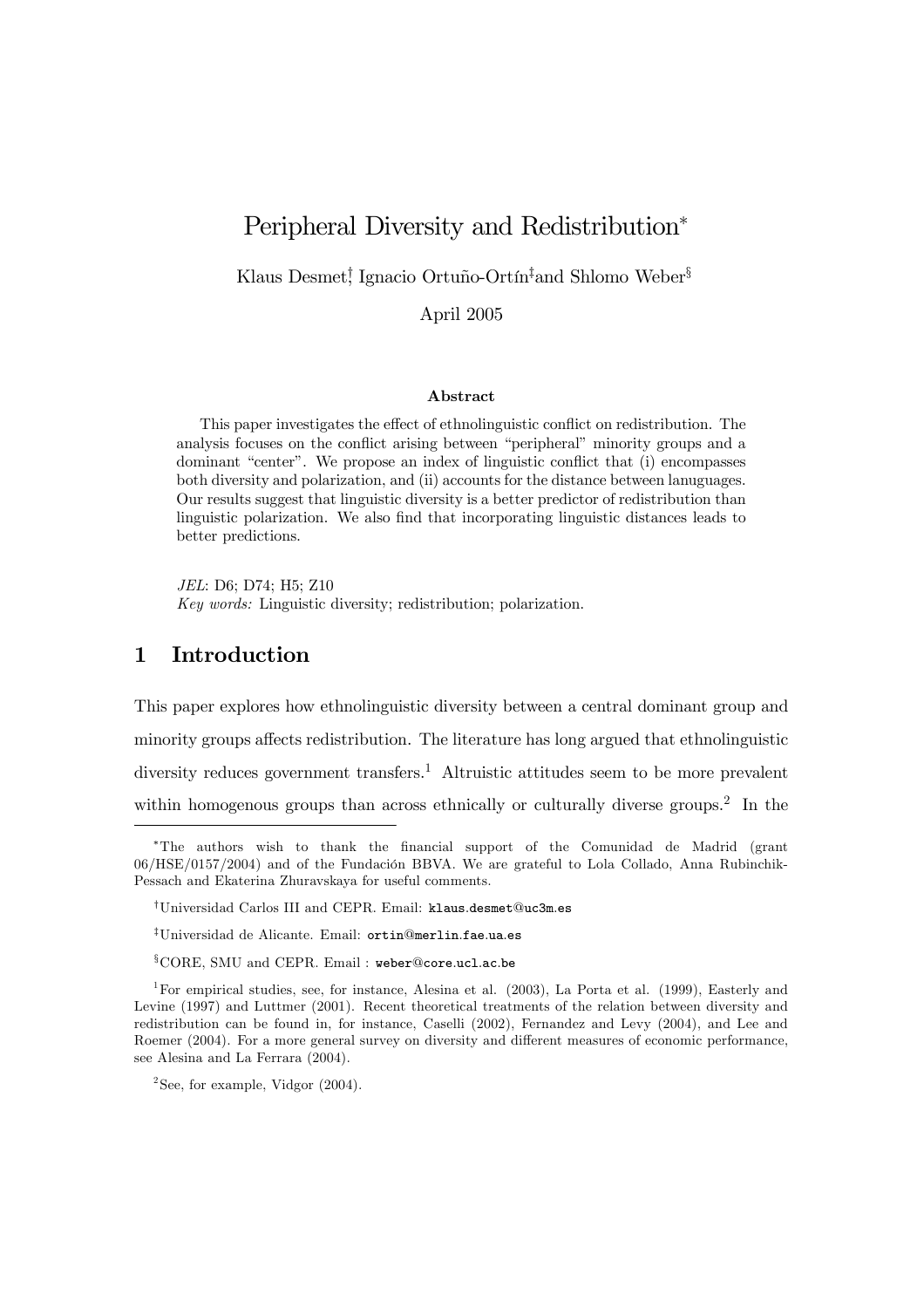United States, where there is a strong racial component to the income distribution, the poor are considered as "other" (Alesina et al., 2001). In Western Europe the poor are instead viewed as "unlucky". If, as posited by Becker (1957), individuals have stronger feelings of empathy towards their own group, it is not surprising that the U.S. exhibits lower levels of redistribution than Western European countries.

Compared to the existing literature on ethnolinguistic diversity and redistribution, we introduce three novelties. First, we focus on ethnolinguistic conflict that arises between a dominant "central" group and "peripheral" minority groups. Second, we explicitly allow for distances between groups. Third, we design an index able to capture both the notion of ethnolinguistic diversity and ethnolinguistic polarization. We now discuss each one of these contributions in detail.

A first novelty is to analyze ethnolinguistic conflict that originates between the "central" dominant group and several "peripheral" minorities. The standard approach to measuring diversity treats all groups in a symmetric way, and thus exclusively focuses on the number and the relative sizes of groups. However, in many societies conflict arises from the antagonism that minorities feel towards the dominant group, rather than from tension between all groups. To illustrate our approach, take the example of Spain. We will assume that linguistic conflict arises mainly between speakers of Spanish and the different minority languages (Catalan, Basque and Galician), rather than between the minority groups themselves. Our goal, then, is to construct an index of peripheral ethnolinguistic diversity. We will focus on linguistic, rather than ethnical, diversity, where the dominant group either speaks the official language or is the largest group.

A second novelty is to include the distance between groups into our measure of diversity. The most commonly used measure in the literature is the probability that two randomly selected individuals belong to different groups. As with Shannon's diversity index (Shannon, 1949), this so-called fractionalization index fails to take into account the degree of distinctiveness between different groups. However, one would probably agree that a country (Andorra) where roughly a half of the population speaks Catalan and the other half speaks Spanish (two similar Romance languages) is less diverse than a country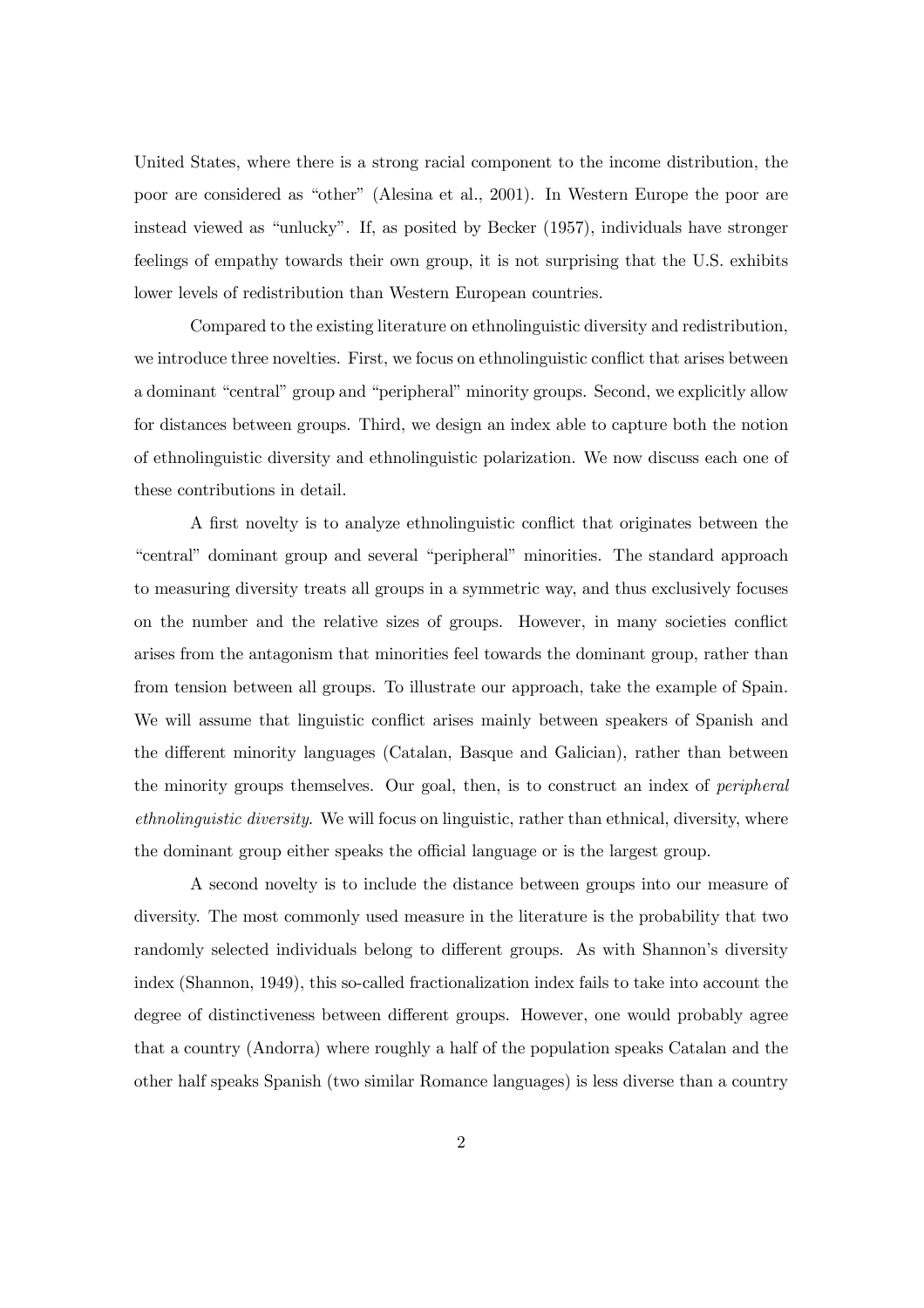(Belgium) where about 60% of the population speaks Dutch and the other 40% speak French (a Germanic and a Romance language, respectively). In spite of that, in Alesina et al. (2003) Andorra is ranked as more diverse than either Belgium or Switzerland that contains three sizeable linguistic groups speaking German, French and Italian. Our prior is that the scope for conflict expands as the linguistic distance between groups grows. In the specific case of redistribution, we would expect altruism to decline as ethnolinguistic distance becomes larger. This is in line with the Becker (1957) view: individuals like their own group more, and how much they dislike other groups depends on how different they are. An appropriate analysis of ethnolinguistic diversity should therefore take into account the dissimilarity between groups. This point has previously been made by Caselli and Coleman (2002) and Alesina and La Ferrara (2004).

In spite of the importance of distance between various ethnic groups, a theoretical and empirical investigation of the issue has been lagging behind. Moreover, most of the diversity indices that incorporate distances fail to satisfy our purposes. For instance, Weitzman (1992) and Nehring and Puppe (2002) overlook the importance of the relative sizes of the different groups, and exclusively focus on the dissimilarities between groups. A more relevant approach is the one proposed by Greenberg (1956), and more recently, by Laitin (2000) and Fearon (2003), that generalizes the existing fractionalization index by weighting the product of the sizes of any two groups by their linguistic distances. Our index differs from theirs in a number of respects. First, we analyze the peripheral diversity, so that the nature of the index is different. We do not treat diversity in a symmetric way, but rather focus on the diversity that emanates from the tension between the central dominant group and the peripheral minority groups. Second, our measure of distance is based on the proportion of cognates between languages elaborated by Dyen, Kruskal and Black (1992). In contrast, Fearon (2003) utilizes language trees to compute distances. As will be discussed in the data section, we opt for the Dyen et al.  $(1992)$  distance matrix, because it provides more detailed information than language trees. Although the Dyen measure has been used previously in economics by Ginsburgh, Ortuño-Ortín and Weber (2005), it has not been applied to study linguistic diversity and polarization.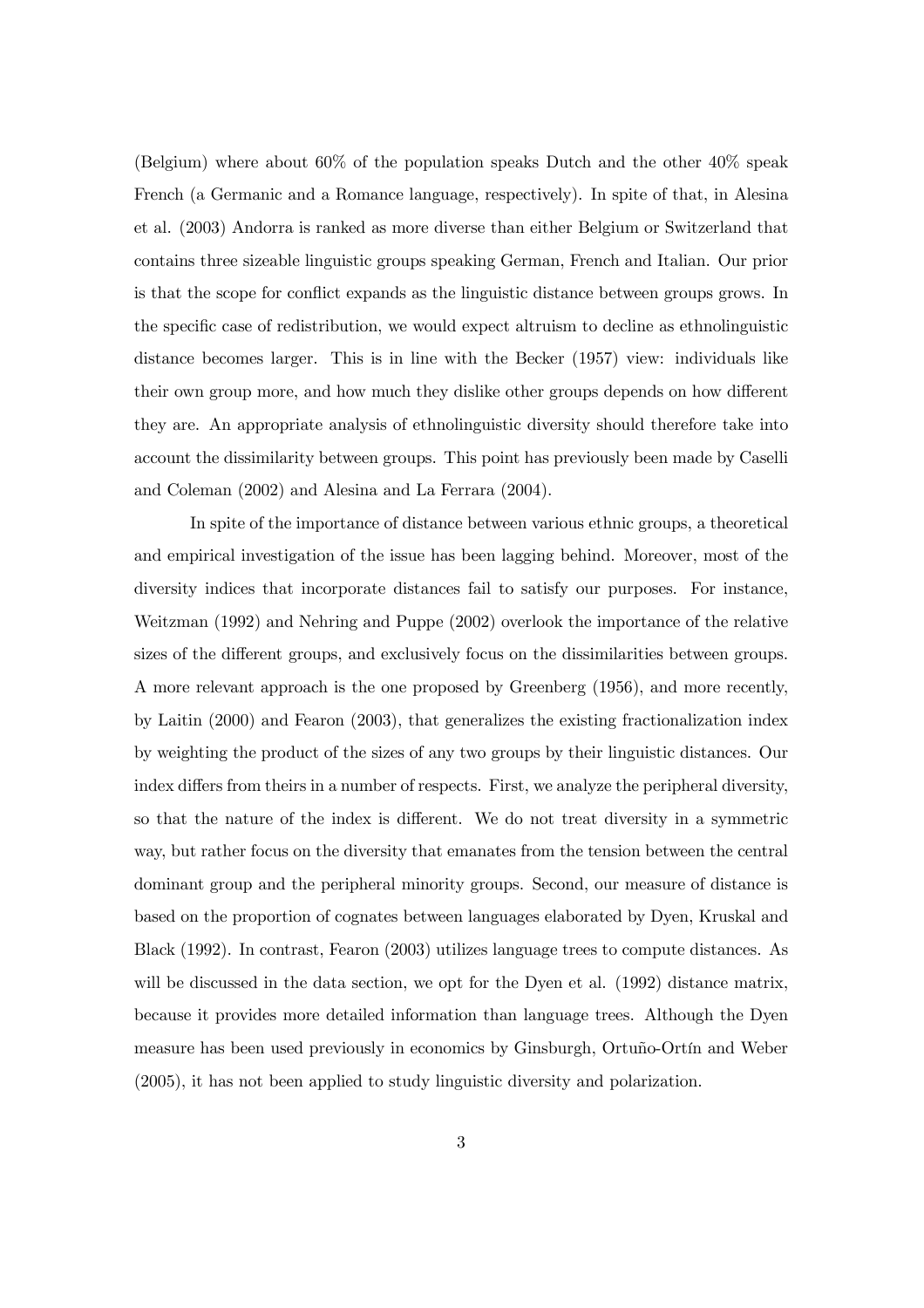The relevance of linguistic distances is an empirical question and a test should be conducted whether this feature improves upon the existing empirical results. To do so, we compare the index that includes distances to the index that fails to do so, and search for the one that provides a better explanation of the level of redistribution. We find that the explanatory power of the index with linguistic distances is superior. This result is shown to be robust to a number of different specifications. Quantitatively the effect of peripheral diversity is important. With an average level of redistribution of 14%, an increase of one standard deviation in the degree of diversity lowers redistribution by around 1.6 percentage points. When comparing highly diverse countries to less diverse countries, the effect is obviously bigger. For instance, the model predicts redistribution in Canada to be 5.9 percentage points lower than in Denmark.

A third novelty of our paper, compared to existing work, is that our index encompasses both the notions of diversity and polarization. By designing such an index, we bring together two branches of the literature. On the one hand, the work on *diversity* or fractionalization – has argued that the degree of social conflict is positively correlated with the level of diversity. Alesina et al.  $(2003)$ , for instance, look at the impact of ethnolinguistic diversity on different economic variables, such as economic growth and the size of the welfare state. On the other hand, social conflict may also depend on a society's degree of polarization (Esteban and Ray, (1994) and (2004)). To give some intuition about the difference between polarization and diversity, suppose country A is composed of two equally sized linguistic groups and country B of three equally sized linguistic groups. In that case, country A would be more polarized, but less diverse, than country B.3 Although our main focus is on diversity, our index is flexible enough to account for both diversity and polarization.

Again, the question whether diversity or polarization is a better predictor of redistribution is an empirical one. In the empirical section we state our belief that a higher degree of linguistic conflict lowers redistribution. We then let the data determine

<sup>&</sup>lt;sup>3</sup>A third view, in between diversity and polarization, claims that social conflict may depend on the degree of disenfranchisement (Ginsburgh et al., 2005), where the linguistic disenfranchisement can be viewed as the cost incurred by minority language speakers to learn the majority language.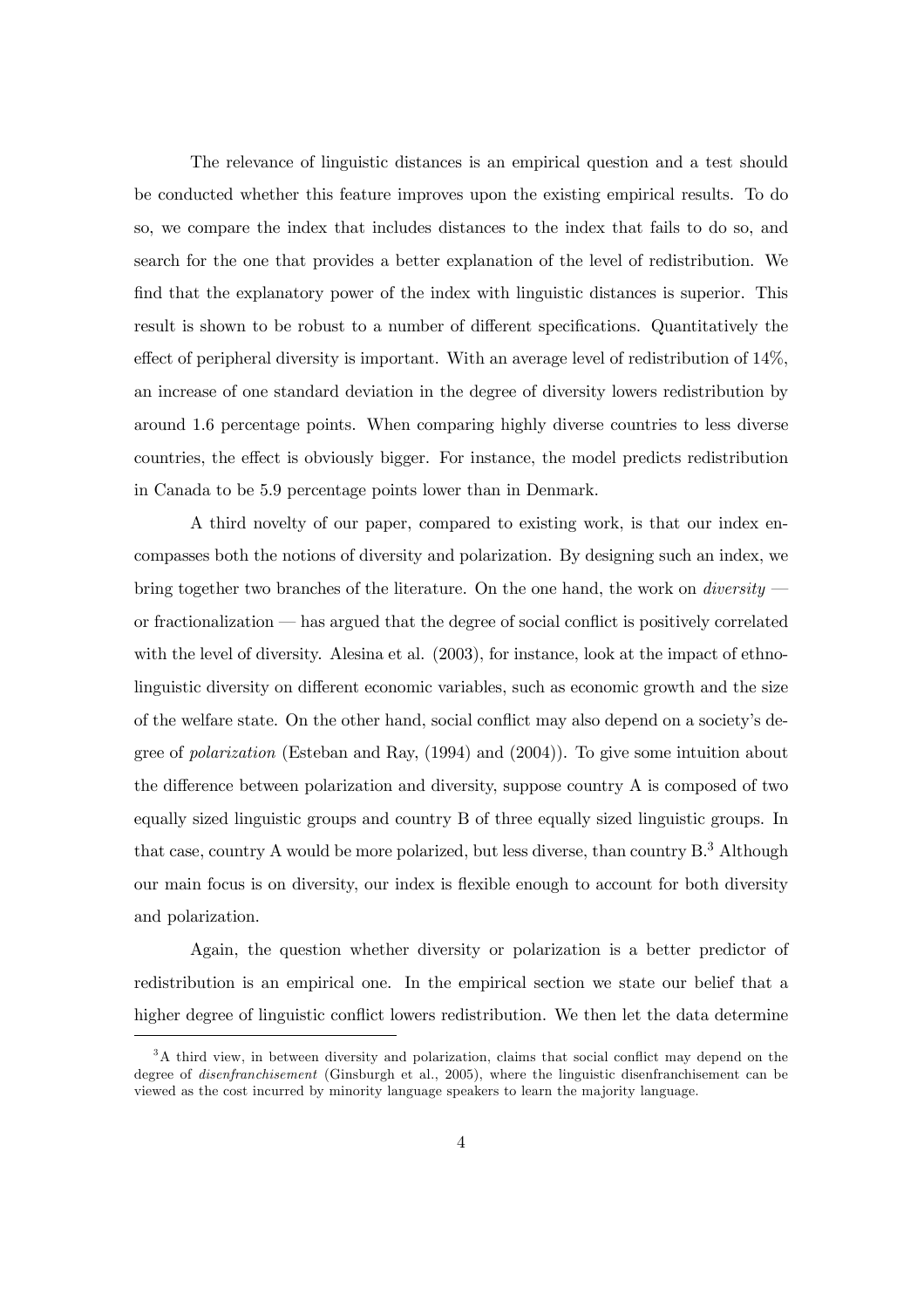which measure of peripheral linguistic conflict — diversity or polarization — provides a better explanation of redistribution. We find that diversity tends to be a better predictor, though there is substantial overlap between both notions of linguistic conflict.

#### 2 The General Model

Consider a country whose population consists of N citizens and is partitioned in  $K + 1$ distinct groups, labeled  $0, 1, \ldots, K$ . One group, 0, called "center" or "dominant group", consists of  $N_0$  individuals, whereas the other K groups, called "minorities", consist of  $N_k$ individuals each. We impose no condition on the geographical distribution of the groups. Thus, it might be the case that all individuals from a group live in the same region or that individuals from different groups live in the same region. Each citizen of the country belongs to one and only one group, i.e.,

$$
N = \sum_{k=0}^{K} N_k.
$$

It will be convenient to deal with the population share of each group rather than its absolute size, and for every  $k = 0, \ldots, K$  we denote

$$
s_k = \frac{N_k}{N}
$$

That is,

$$
\sum_{k=0}^{K} s_k = 1,
$$

where the vector  $(s_0, s_1, \ldots, s_K)$  belongs to the k + 1-dimensional simplex  $\Delta$ . Note that a country's population size will not matter in our analysis.

Our model focuses on the frequently observed cases where the "dominant" group contains at least as many individuals as any of the minority groups:

$$
s_0 \ge \max_{k=1,\dots,K} s_k.
$$

We examine the subset of vectors  $S \subset \Delta$  given by:

$$
S = \{s = (s_0, s_1, ..., s_K) \in \Delta \mid s_0 \ge \max_{k=1,...,K} s_k\},\
$$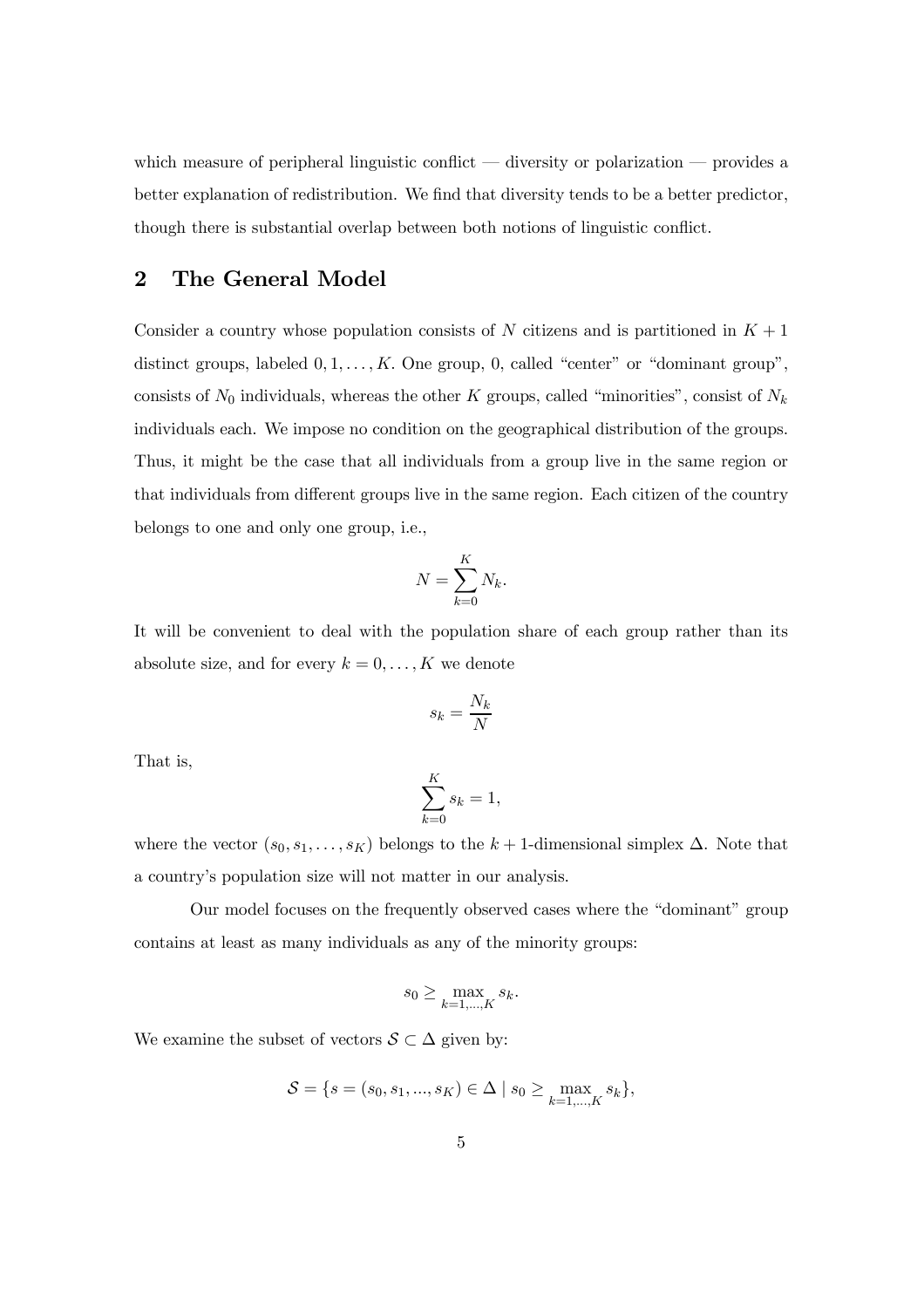and denote by  $\mathcal{S}^k$  the set of pairs  $(s_0, s_k)$  for which there exists  $s \in \mathcal{S}$ , whose first and  $k + 1$ -coordinates coincide with  $s_0$  and  $s_k$ .

A crucial element of our model is the introduction of ethnolinguistic distance between groups. Thus, there is a matrix T that assigns the distance  $\tau_{kl}$  to each pair of groups k and l. We assume that all values  $\tau_{kl}$  lie between 0 and 1, and  $\tau_{kl} = \tau_{lk}$ . The set of such matrices is denoted by  $\mathcal T$ . In this paper we identify such distance between groups with the linguistic distance, i.e., groups are formed by individuals who speak the same language and  $\tau_{kl}$  is the linguistic distance between the language spoken by group k and the language spoken by group  $l^{4}$ .

The population shares and linguistic distances will be enough to determine the level of peripheral diversity. To do so, we proceed in three steps. First, we define the notion of inter-group alienation. Second, we use this concept to define peripheral alienation. Third, we show that under certain axioms peripheral alienation can be interpreted as peripheral diversity.

We start by defining the notion of inter-group alienation. Formally, we assume there exists an alienation function  $f$  such that the value of inter-group alienation between groups  $k$  and  $l$  is given by the value of the function  $f$ ,

$$
f_k(s_k, s_l, \tau_{kl}),
$$

which depends on the size of both groups and their linguistic distance. At this point we do not provide any type of individual foundation of such group functions  $f_k$  and simply assume that all functions  $f_k$  are identical and are equal to the function f. In Section 3 we discuss some examples in which the function  $f$  is constructed from an alienation function at the individual level.<sup>5</sup>

As alluded to previously, we consider the notion of peripheral alienation, where the only type of inter-group alienation accounted for is the one from the minority groups to-

<sup>&</sup>lt;sup>4</sup>This is similar to the resemblance function of Greenberg (1956).

<sup>&</sup>lt;sup>5</sup>The way our diversity index is constructed is based more on a "primordialist" view of ethnolinguistic conflict than on an "instrumentalist" view. The primordialist view essentially says that the ethnic composition of society enters directly into the utility function of the agents. See Caselli and Coleman (2002) for a discussion of these two categories of ethnolinguistic conflict.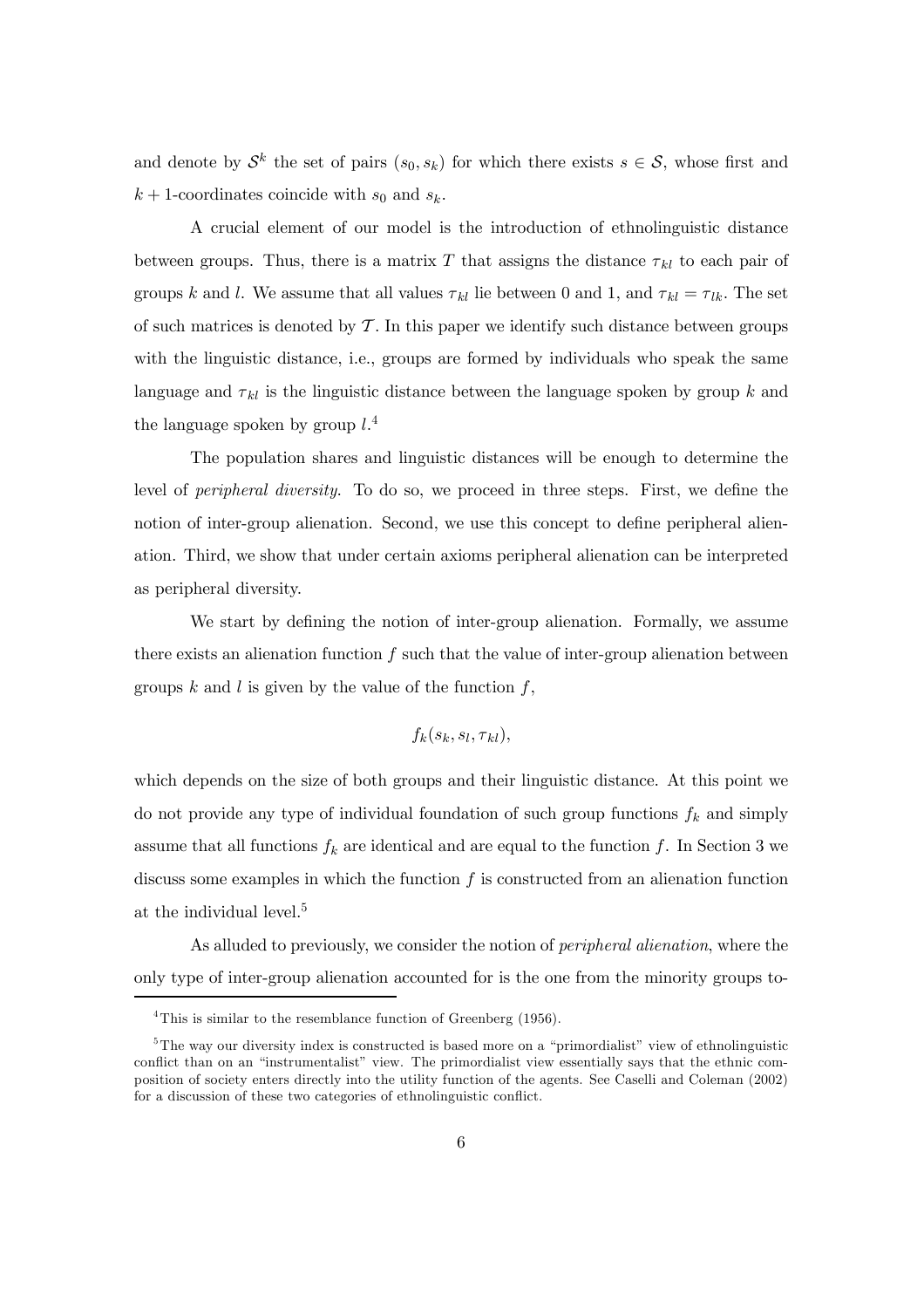wards the center (centrifugal alienation) and from the center towards the minority groups (centripetal alienation). Thus, the relevant information needed in our analysis consists of the functions  $f(s_0, s_k, \tau_{0k})$ , that give the centrifugal alienation experienced by each of the  $k = 1, ..., K$  minority groups towards the center, and the functions  $f_0(s_0, s_k, \tau_{0k})$ , that give the centrifugal alienation experienced by the center towards each of the  $k = 1, ..., K$ minority groups. Since the the center is the dominant group, it is natural to allow different functional forms of  $f$  and  $f_0$  of alienation towards the dominant group and towards the minorities.

For every vector  $s = (s_0, ..., s_K) \in \mathcal{S}$ , distance matrix  $T \in \mathcal{T}$ , and the alienation functions f and  $f_0$ , we define the total level of peripheral alienation  $PD(s,T)$  as

$$
PD(s,T) = \sum_{k=1}^{K} \left( f(s_0, s_k, \tau_{0k}) + f_0(s_0, s_k, \tau_{0k}) \right). \tag{1}
$$

The following conditions introduce some more structure, and will allow us to interpret  $PD(s,T)$  as a measure of *peripheral diversity*.

**Condition 1 (Continuity):** The functions f and  $f_0$  are continuous on  $\mathcal{S}^k$ .

- Condition 2 (Alienation is increasing in distance): For every  $(s_0, s_k) \in S^k$ , the functions  $f(s_0, s_k, \cdot)$  and  $f_0(s_0, s_k, \cdot)$  are strictly increasing on the interval [0, 1].
- **Condition 3 (Concavity):** (i) For every  $s_0 \geq \frac{1}{k+1}$  and  $\tau \in [0,1]$ , the function  $f(s_0, \ldots, \tau)$ is strictly concave on the interval  $[0, \min[s_0, 1 - s_0]]$ ;
	- (ii) For every  $s_k \leq \frac{1}{2}$  and  $\tau \in [0,1]$ , the function  $f_0(\ldots,s_k,\tau)$  is strictly concave on the interval  $[\max[s_k, \frac{1}{k+1}], 1 - s_k]$ .

#### Condition 4 (Supermodularity): Let  $s^1 < s^2$ , and  $\tau^1 < \tau^2$ . Then

$$
f(s_0,s^2,\tau^1)-f(s_0,s^1,\tau^1)
$$

and

$$
f_0(s_0, s^2, \tau^1) - f_0(s_0, s^1, \tau^1) < f_0(s_0, s^2, \tau^2) - f_0(s_0, s^1, \tau^2).
$$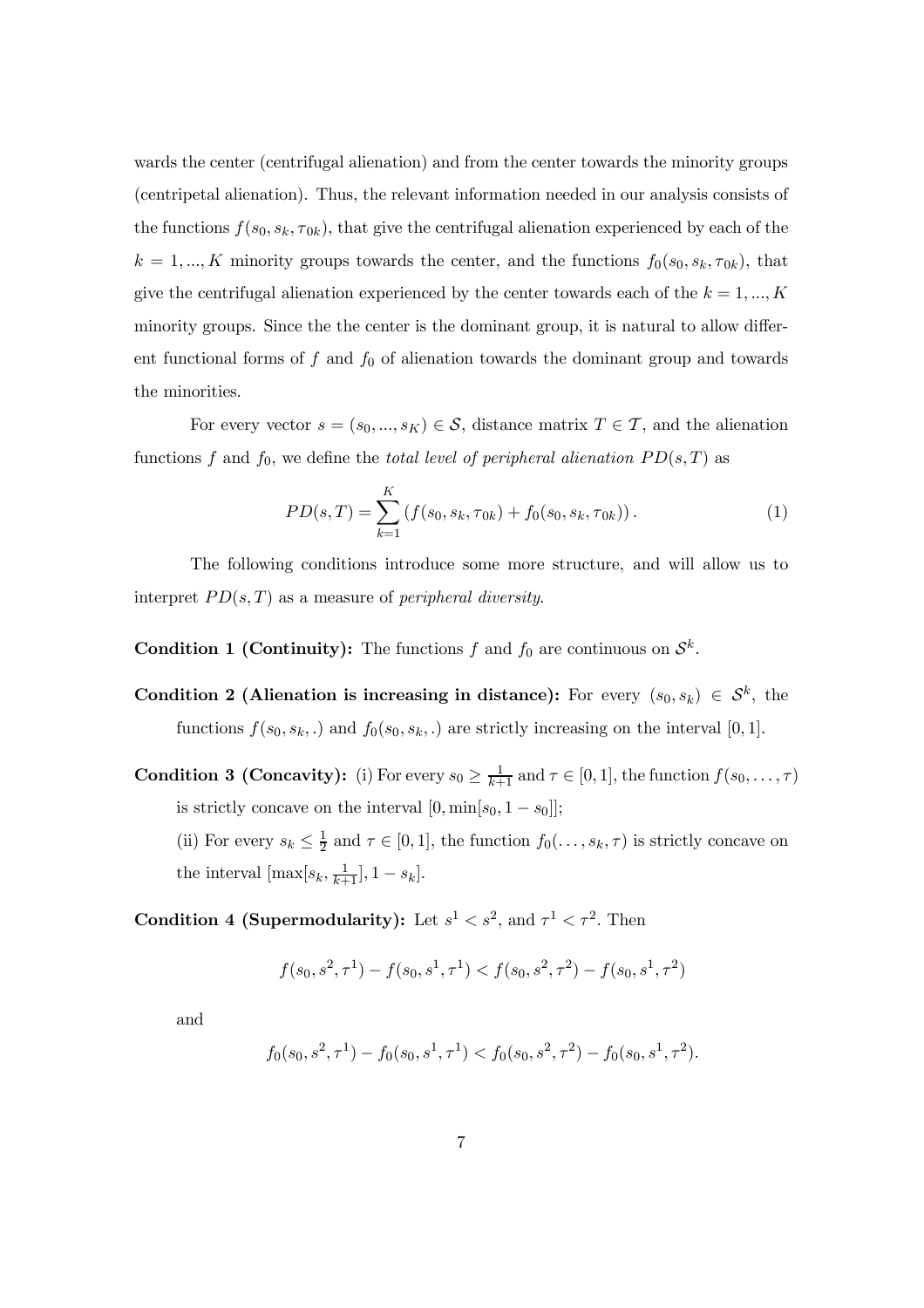Condition 1 and 2 impose continuity and monotonicity. Condition 3 is the key one to obtain an index of diversity. If  $f$  is concave in the size of the group, smaller groups experience, in "per capita" terms, more alienation than larger groups. In the case the alienation functions are differentiable, the supermodularity condition implies that  $\frac{\partial f(s_0, s, \tau)}{\partial s \partial \tau} > 0.$ 

The following proposition states that, in order to increase peripheral alienation, the distant minority groups should be large:

**Proposition 1:** Assume that Conditions 1, 2, 3 and 4 hold. Let the matrix  $T$  and the vector  $\overline{s} \in S$  be given and consider the subset  $\mathcal{S}_{kl}(\overline{s})$  of population shares in S such that for all  $s \in S_{kl}(\overline{s})$  the share of the center is  $s_0 = \overline{s_0}$ . Let two minority groups k, l be such that  $\tau_{0k} \geq \tau_{0l}$ . Suppose that the maximization problem

$$
\max_{s \in \mathcal{S}_{kl}(\overline{s})} PD(s, T)
$$

has a unique solution denoted by  $s^* \in S_{kl}(\overline{s})$ . Then

$$
s_k^* \geq s_l^*.
$$

Proof: See Appendix A.

Proposition 1 says that, if  $\tau_{0k} \geq \tau_{0l}$ , i.e., if group k is more distant from the center than group l, maximum peripheral alienation should satisfy  $s_k^* \geq s_l^*$ . Note that when  $\tau_{0k} = \tau_{0l}$  the proposition implies that  $s_k^* = s_l^*$ . In this case, the problem resembles the traditional approach to diversity where only the sizes of the groups matter. In that context it is commonly assumed that an index of diversity should satisfy a property similar to the one stated in Proposition 1, namely that diversity is maximized when there is an equal number of individuals in each group.<sup>6</sup> Thus, if Conditions 1, 2, 3 and 4 hold, our index  $PD(s, T)$  can be interpreted as an index of *peripheral diversity.*<sup>7</sup>

 ${}^{6}$  For example, Shannon's information entropy index satisfies this property (Shannon, 1949).

<sup>&</sup>lt;sup>7</sup>Notice that Condition 3 requires concavity of the function  $f_0(s_0,\ldots,\tau)$ . Thus, such concavity, together with the other conditions, is sufficient to obtain that the solution to the maximization problem stated in the proposition is given by  $s_k^* \geq s_l^*$ . However, concavity of  $f_0(s_0,\ldots,\tau)$  is not a necessary condition to obtain the solution. For example, if the function  $f(s_0,\ldots,\tau)$  is "sufficiently" concave, the function  $f_0(s_0,\ldots,\tau)$  need not be concave.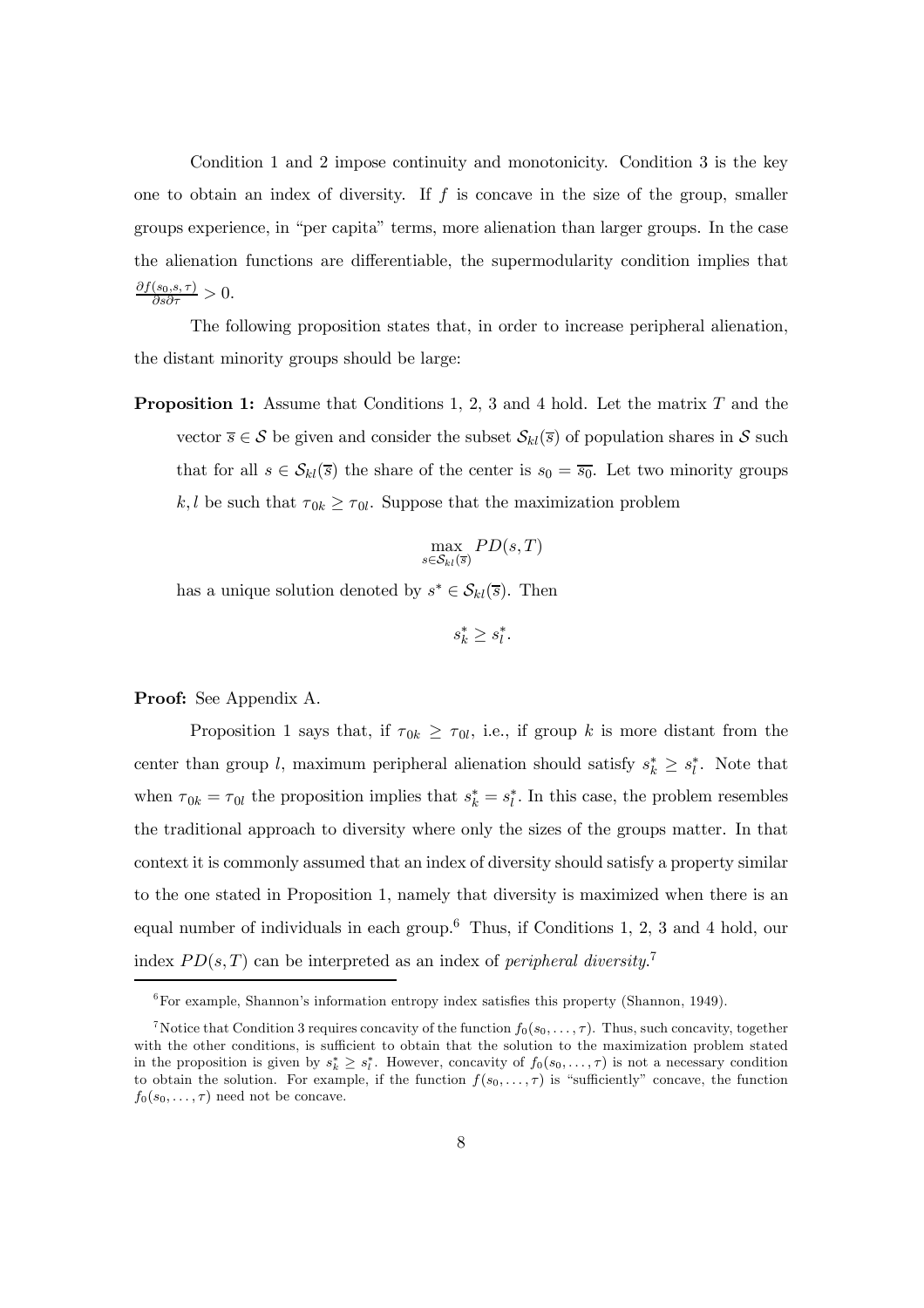The proposition clarifies the relationship between diversity and the nature of the inter-group alienation function. Thus, whenever the functions  $f$  and  $f_0$  are concave on the size of the group, the index PD can be seen as satisfying a necessary condition to be interpreted as a peripheral diversity index.

At this point, one might ask what would happen if instead of Condition 3, we impose the "opposite" condition by taking the functions  $f(s_0,...,\tau)$  and  $f_0(s_0,...,\tau)$  to be *convex*. This would imply that if groups  $k$  and  $l$  have the same linguistic distance to the center, the total peripheral alienation increases if members of a smaller group join the larger one. This alternative property could be seen as a necessary condition to obtain an index of peripheral polarization instead of an index of peripheral diversity. Thus, depending on whether one believes that inter-group alienation increases in the size of the group in a concave way or in a convex way, the aggregate index PD can be interpreted as satisfying a necessary property of either a measure of diversity or a measure of polarization.

#### 3 A specific index of peripheral alienation

In this section we provide a specific form for the inter-group alienation functions  $f$  and  $f_0$ . These functions will be the ones used in the empirical part. In contrast to our approach in the previous section, we deduce them from assumptions at the individual level.

To come up with such functions, we follow the identification-alienation framework of Esteban and Ray (1994), though we will allow for a more flexible approach. An individual who speaks language  $k$  feels identified with other individuals who speak the same language. This sense of identification is a function of the size of the group, and is represented by  $s_k^{\alpha}$ . In Esteban and Ray (1994)  $\alpha$  is positive, implying that the sense of identification is stronger the bigger the group. In contrast, we prefer not to restrict the value of  $\alpha$ . Indeed, it may very well be that the sense of identification becomes smaller as the group becomes larger, in which case  $\alpha < 0$ . There are many examples in the world of small linguistic, cultural or religious groups feeling a keener sense of community and a stronger desire to assert their identity.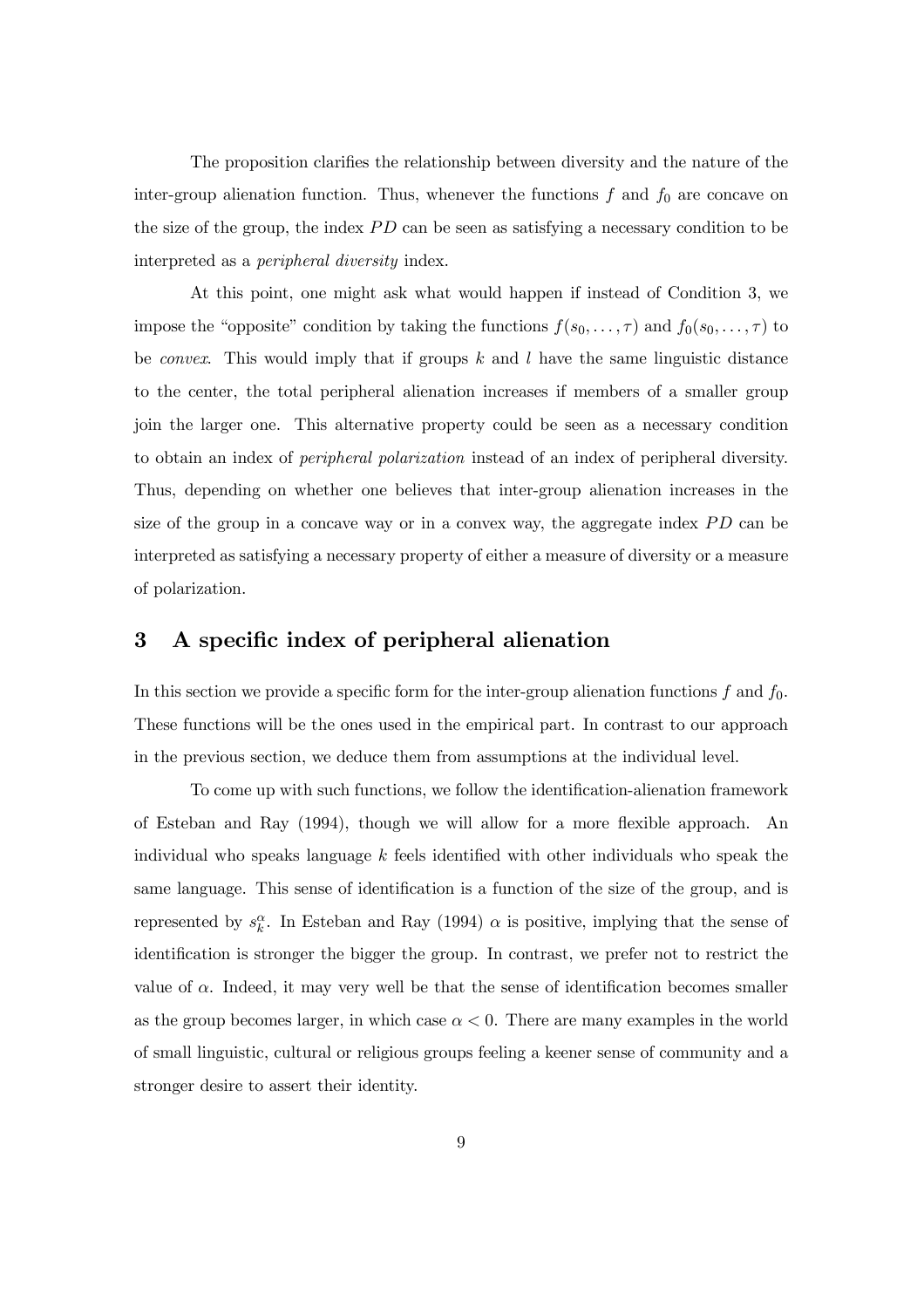An agent speaking language k feels more alienated from someone speaking language j the greater the distance  $\tau_{ki}$ . This alienation (or antagonism) is influenced by the sense of identification. In particular, an individual attaches more weight to the distance  $\tau_{ki}$  if his sense of identification is stronger. As defined in Esteban and Ray (1994), the alienation between an individual speaking language  $k$  and an individual speaking language j is  $s_k^{\alpha} \tau_{kj}$ . Since there is a proportion  $s_0$  of individuals speaking the dominant language, the centrifugal alienation of an agent speaking minority language k is  $s_0^{\beta} s_k^{\alpha} \tau_{0k}$ . In Esteban and Ray (1994),  $\beta = 1$ . In our case, we suppose that an individual's centrifugal alienation only depends on there being an official or dominant language, independently of how many people actually speak that dominant language, so that we set  $\beta = 0$ . In that case, an individual's centrifugal alienation is  $s_k^{\alpha} \tau_{0k}$ . However, the qualitative empirical findings do not change under the alternative specification of  $\beta = 1$ .

If each individual speaking minority language k feels an alienation  $s_k^{\alpha} \tau_{0k}$ , and if a share  $s_k$  of the population speaks language  $k$ , then the centrifugal alienation of all speakers of language k is  $s_k^{1+\alpha} \tau_{0k}$ . Thus, the inter-group alienation function f is given by

$$
f(s_0, s_k, \tau_{0k}) \equiv s_k^{1+\alpha} \tau_{0k} \tag{2}
$$

We assume that individuals of the center have the same type of alienation function as individuals of the minority groups, except for the fact that in this case  $\beta$  is set to 1. Indeed, the centripetal alienation felt by members of the central group should depend on the size of the minorities, so that

$$
f_0(s_0, s_k, \tau_{0k}) \equiv s_k s_0^{1+\alpha} \tau_{0k}
$$
 (3)

We can now define the total level of *peripheral alienation* by plugging (2) and (3) into  $(1)$ :

$$
PD(s,T) = \sum_{k=1}^{K} (f(s_0, s_k, \tau_{0k}) + f_0(s_0, s_k, \tau_{0k}))
$$
\n
$$
= \sum_{k=1}^{K} (s_k^{1+\alpha} \tau_{0k} + s_k s_0^{1+\alpha} \tau_{0k})
$$
\n(4)

This is the index we will be using in the empirical section of the paper.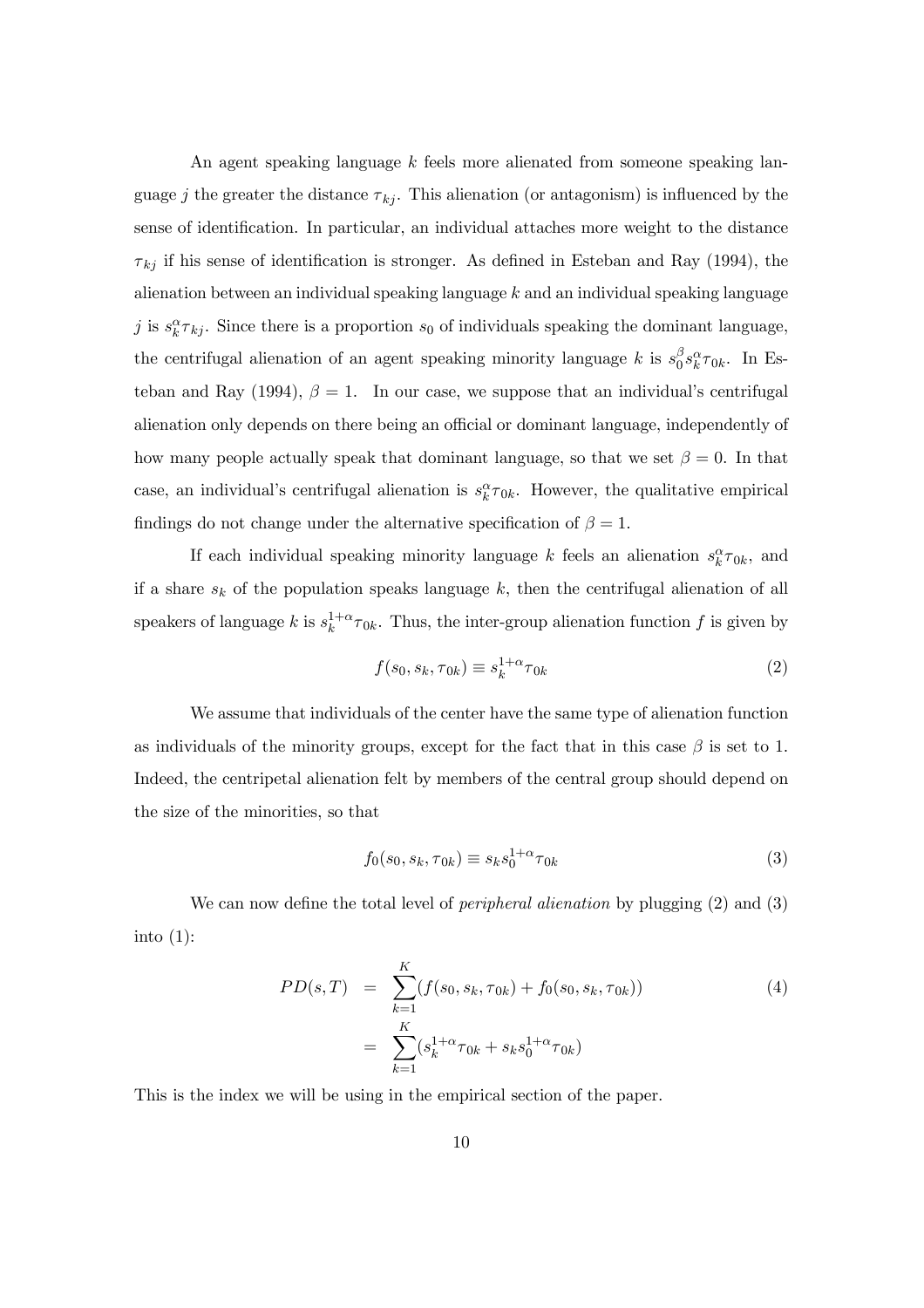Depending on the value of  $\alpha$ , (4) can be interpreted as an index of *peripheral* diversity or an index of *peripheral polarization*. In particular, if  $\alpha < 0$ , this index satisfies Conditions 1, 2, 3 and 4, and can thus be viewed as an index of peripheral diversity. If, in contrast,  $\alpha > 0$ , the function f would be convex, and (4) could be interpreted as an index of peripheral polarization.8

To illustrate the difference between diversity and polarization, consider a country with three linguistic groups. Their respective sizes are  $s_0$ ,  $s_1$  and  $s_2$ . Language 0 is the dominant language, and languages 1 and 2 are the minority languages. Further assume that the distance between each minority language and the dominant language is 1. Index (4) is then equal to  $s_1s_0^{1+\alpha} + s_2s_0^{1+\alpha} + s_1^{1+\alpha} + s_2^{1+\alpha}$ . We can now interpret this example for the two cases we have in mind. If  $\alpha < 0$  we get a measure reflecting diversity (or fractionalization). For a given share of the dominant language, the maximum diversity is reached when  $s_1 = s_2$ . In other words, we face most diversity with two (equally sized) minority languages. If  $\alpha > 0$ , we obtain a measure reflecting polarization, that attains the highest level if one of the two remaining languages disappears. In other words, the level of polarization is highest if we have only one, rather than two, minority languages. This insight does not change once we allow for different distances between languages.

#### 4 Data and measurement issues

Our data set covers most countries in Europe and the Americas. The information on how many people speak a given language in a given country come from two different data sources, the Ethnologue project (Grimes and Grimes,  $1996)^9$  and the Britannica Book of the Year 1990. Of the two, the Ethnologue gives much more disaggregated information, and would therefore seem like a superior option. However, some previous studies, such as Alesina et al. (2003), have preferred to use the Britannica, exactly because the data are less detailed. Without taking into account distances between languages, more detailed

<sup>&</sup>lt;sup>8</sup>Note that the polarization index in Esteban and Ray (1994) takes into account alienation between all individuals, so that in contrast to our index (4), their index has a double summation.

<sup>&</sup>lt;sup>9</sup>This data is available at http://www.ethnologue.com.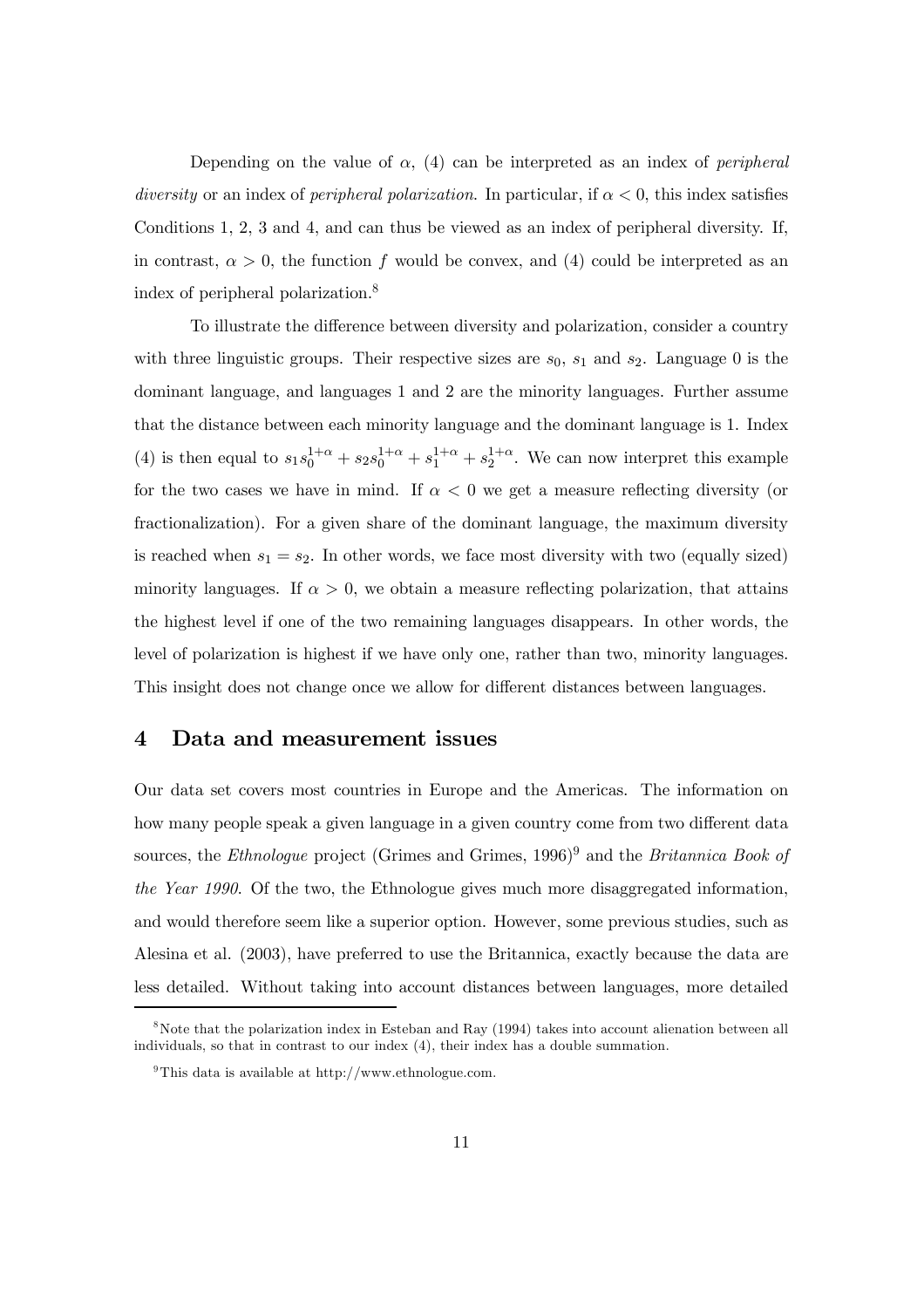data are not necessarily better.

This brings us to the question of what defines a group. Should we consider speakers of Dutch and Flemish to belong to different groups in the same way as speakers of Greek and Turkish? In the first example, Flemish is a variation (or a dialect) of Dutch. In the second example, Greek and Turkish pertain to entirely different families, Greek to the Indo-European one and Turkish to the Altaic one. If we do not account for distances between languages, it would make sense to consider speakers of Dutch and Flemish as members of the same group. This is what makes the less detailed Britannica more appropriate than the more detailed *Ethnologue* in the analysis of Alesina et al. (2003). However, once we correct for linguistic distances, using more disaggregate data may be preferable. To go back to our previous example, our data on linguistic distances sets the distance between Dutch and Flemish at 0.046, whereas the distance between Dutch and Turkish is 1. Once we take this information into account, maintaining the disaggregation between Dutch and Flemish may be desirable.

While we believe that including linguistic distances is a step in the right direction, the issue of the appropriate level of disaggregation does not disappear altogether. Even after controlling for linguistic distances, the number of groups continues to be important in our diversity index, and in that sense the level of disaggregation still matters. This issue is especially relevant in the case of the indigenous languages of the Americas. For example, the number of languages reported in the Ethnologue for Mexico is 295, including 52 types of Mixteco and 27 types of Nahuatl. Clearly, the level of diversity picked up by our index will depend on whether we aggregate the 52 types of Mixteco into a single group or not. We had to make a value judgment in this case, and decided in favor of aggregation. We took this approach for all indigenous languages in the Americas. To aggregate appropriately, we used the information on language families provided by the Ethnologue. Doing this in the case of Mexico grouped the indigenous languages into eight language families.

Although we believe we have made substantial progress in solving the problem of aggregation by including linguistic distances, we are aware that our solution is not perfect.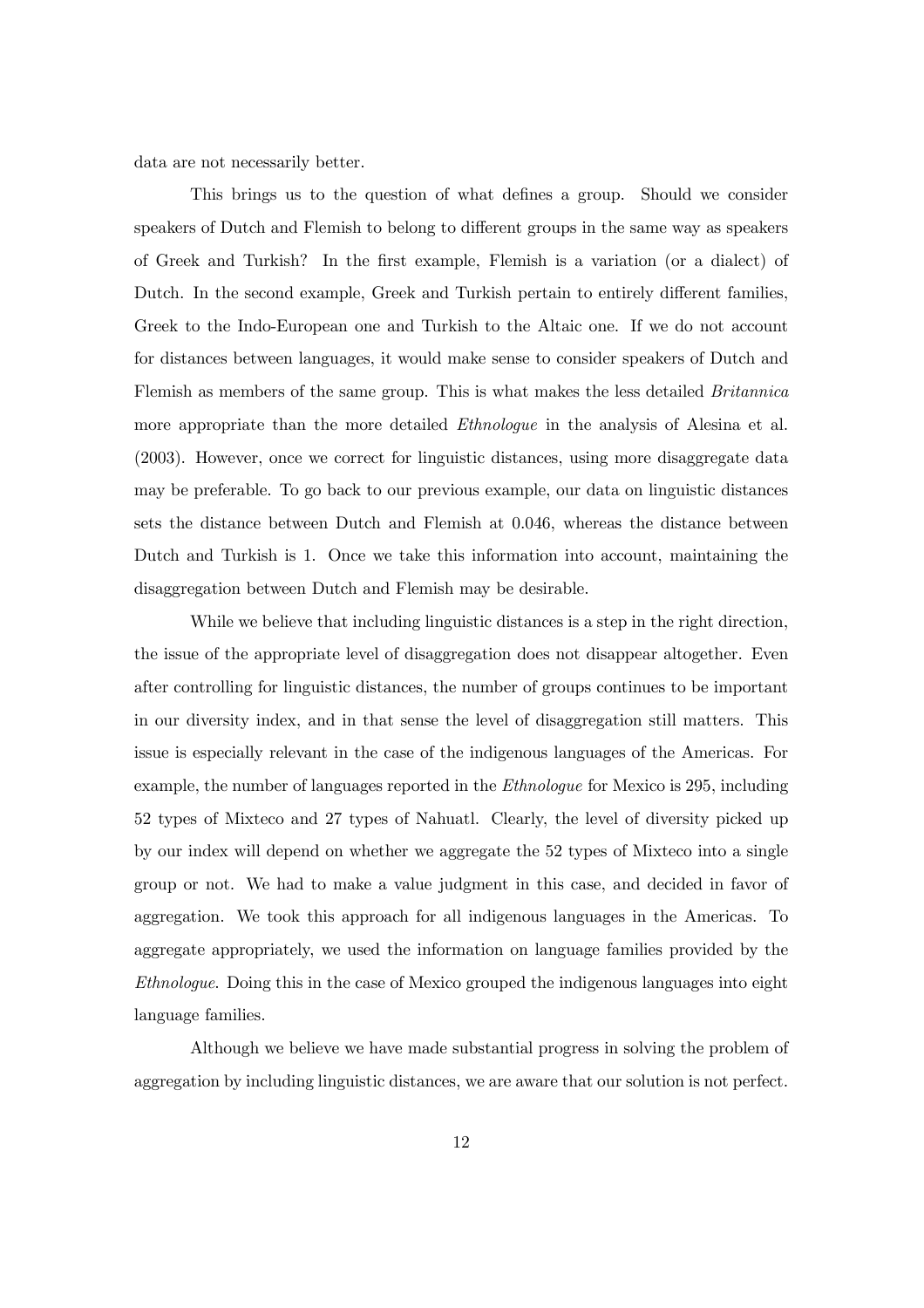As a robustness check, we therefore compute separate diversity indices, one based on the more detailed Ethnologue, and another based on the less detailed Britannica. The data for the indices we computed are reported in Table 1 and Table 2.

The distances we use in our diversity index (4) come from Dyen et al. (1992), who conducted an extensive lexicostatistical study of 95 Indo-European languages. They focused on 200 basic meanings, and computed for each pair of languages the proportion of cognates.1<sup>0</sup> Dyen et al. provide a 95 by 95 matrix with elements ranging from 0 (if the two languages have no cognates) to 1 (if the two languages are completely identical). For our purposes we have defined the distance  $\tau_{jk}$  between any two languages j and k to be:

#### $\tau_{jk} = 1$  – percentage cognate

where the "percentage cognate" is taken from Dyen et al. (1992). To give a couple of examples, the distance between Dutch and Flemish is 0.046; the distance between Spanish and Catalan is 0.270; the distance between English and Danish is 0.407; the distance between German and Spanish is 0.747; the distance between Hindi and English is 0.854; the distance between Albanian and Afghan is 0.930.

Given that the information in Dyen et al. (1992) does not cover all our needs, we have had to make several choices. First, when no information was available on the distance between two varieties of the same language, we set that distance to be 0.05, similarly to the distance between Dutch and Flemish. We applied this to the distance between, for instance, Asturian and Spanish, and Ligurian and Italian. Second, we set the distance between any pair of a non Indo-European language and an Indo-European language to the maximum level of 1. This is the case of the distance between, for instance, Finnish and Swedish, Hungarian and Romanian, or Mayan and Spanish. Given our focus on peripheral diversity, we did not have to compute distances between different non Indo-European languages.<sup>11</sup>

<sup>&</sup>lt;sup>10</sup>The term cognate applies if the two varieties have an unbroken history of descent from a common ancestral form.

 $11$ In nearly all countries in our data set the dominant language is Indo-European. The only exception is Uruguay, where the dominant language is Tupi. However, since the minority languages are Indo-European (Spanish and Portuguese), we set the distance between Tupi and those languages equal to 1.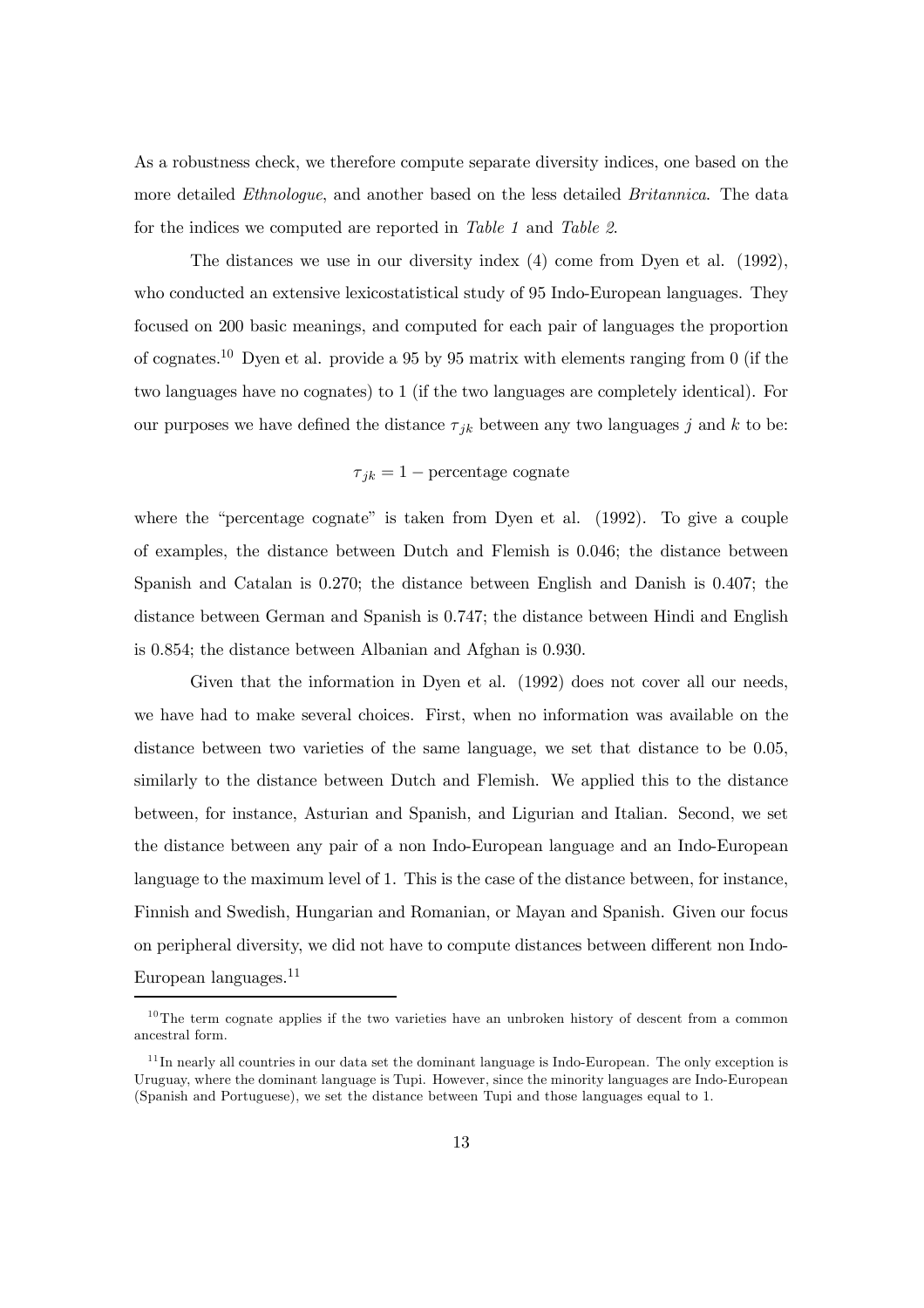We are not the first to introduce distances into indices of diversity. Fearon (2003) and Laitin (2000), based on the work of Greenberg (1956), have proposed a generalization of the fractionalization index by including linguistic distance. They use language trees from the Ethnologue project and base the resemblance between two languages on the number of branches they have in common. We prefer to use the Dyen et al. (1992) matrix, mainly because the information provided is finer. If, instead, we had used language trees from the Ethnologue, the number of branches in common would have ranged from 0 (if the two languages pertained to different families, such as Turkish and Greek) to 9 (in the case of Franco-Provençal and French). This would have given us 10 possible distances between languages. In contrast, the percentage cognate approach in Dyen et al. (1992) gives a distance between languages which could be anywhere between 0 and 1. Note that in some cases the difference between the two measures is actually quite significant. For instance, in the index proposed by Fearon (2003) the resemblance between Dutch and Flemish is 0.71, between Spanish and Catalan is 0.84, and between Spanish and Portuguese is  $0.89^{12}$  In contrast, Dyen et al. (1992) finds a percentage cognate between Dutch and Flemish of 0.954, between Spanish and Catalan of 0.73, and between Spanish and Portuguese of 0.708. One reason for this difference is that Fearon (2003) uses the number of branches two languages have in common, without taking into account the number of branches that separates them. Using the example above will clarify this point. According to the Ethnologue, Dutch and Flemish have 5 branches in common, but only 1 branch that separates them. In contrast, Spanish and Catalan have 7 branches in common, yet 2 branches that separate them. Likewise, Spanish and Portuguese share 8 branches, but have 2 branches that separate them. In this case, it is unclear that Dutch and Flemish should be classified as being less similar than Spanish and Catalan or Spanish and Portuguese. We do not want to claim that our way of measuring distances is necessarily superior to that used by Fearon (2003). It is different, and in some sense is complementary.

In our regressions redistribution is measured by government transfers and subsi-

<sup>&</sup>lt;sup>12</sup>To compute these distances, we used the formula provided in footnote (23) in Fearon (2003).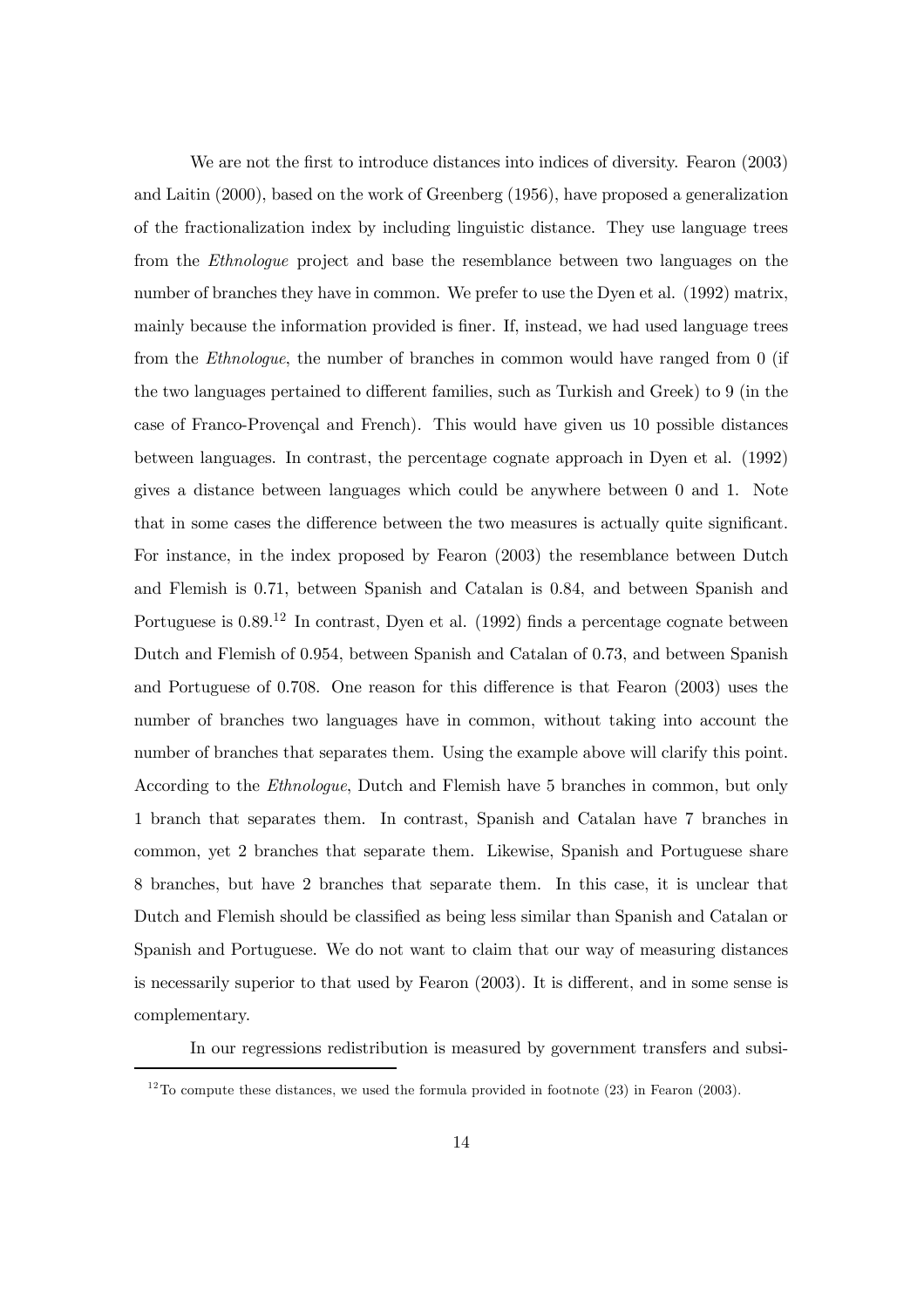dies as a percentage of GDP. The data come from the Economic Freedom Data Network and we have taken the average for the years 1985-1995. Although our main focus is on peripheral diversity, we also introduce a number of additional control variables, in line with La Porta et al. (1999) and Alesina et al. (2003): average population 1985-1995, average GDP per capita 1985-1995, legal origin, religious composition, latitude, Latin American dummy, and a "small island" dummy. Most of these control variables have been taken directly from La Porta et al. (1999), while others come from the World Bank. A detailed description of the data is given in Appendix B.

In some cases the exogeneity of the regressors can be put to doubt. For instance, higher GDP per capita may increase the demand for redistribution, but higher redistribution may also affect GDP per capita. However, as argued by La Porta et al. (1999), the explanatory power of GDP per capita is important, so that leaving it out could be problematic. It turns out that our main findings are robust to the inclusion of GDP per capita. The statistical significance and the quantitative importance of our main variable of interest, peripheral diversity, does not change much whether we include GDP per capita or not. As far as population is concerned, a similar endogeneity problem may arise. Not only do people move across borders in function of redistribution, but country borders themselves may be endogenous (Alesina and La Ferrara, 2004). This makes the "small island" dummy attractive. Our preliminary data analysis showed small islands tended to be outliers by exhibiting less redistribution than the model predicted. In as far as the size of small islands is determined by geography, it may be a good exogenous measure of country size. The problem of endogeneity may also afflict the focus of our analysis – the relation between diversity and redistribution – although it is not immediately clear in what way. On the one hand, higher redistribution may attract more immigrants. On the other hand, higher redistribution may lead to more restrictive migration policies (Hanson, Scheve and Slaughter, 2005). The existing literature has largely ignored the endogeneity of diversity. In this paper, we instrument diversity with past diversity. In particular, we use language data of Muller (1964) to compute a diversity measure for the beginning of the 1960s.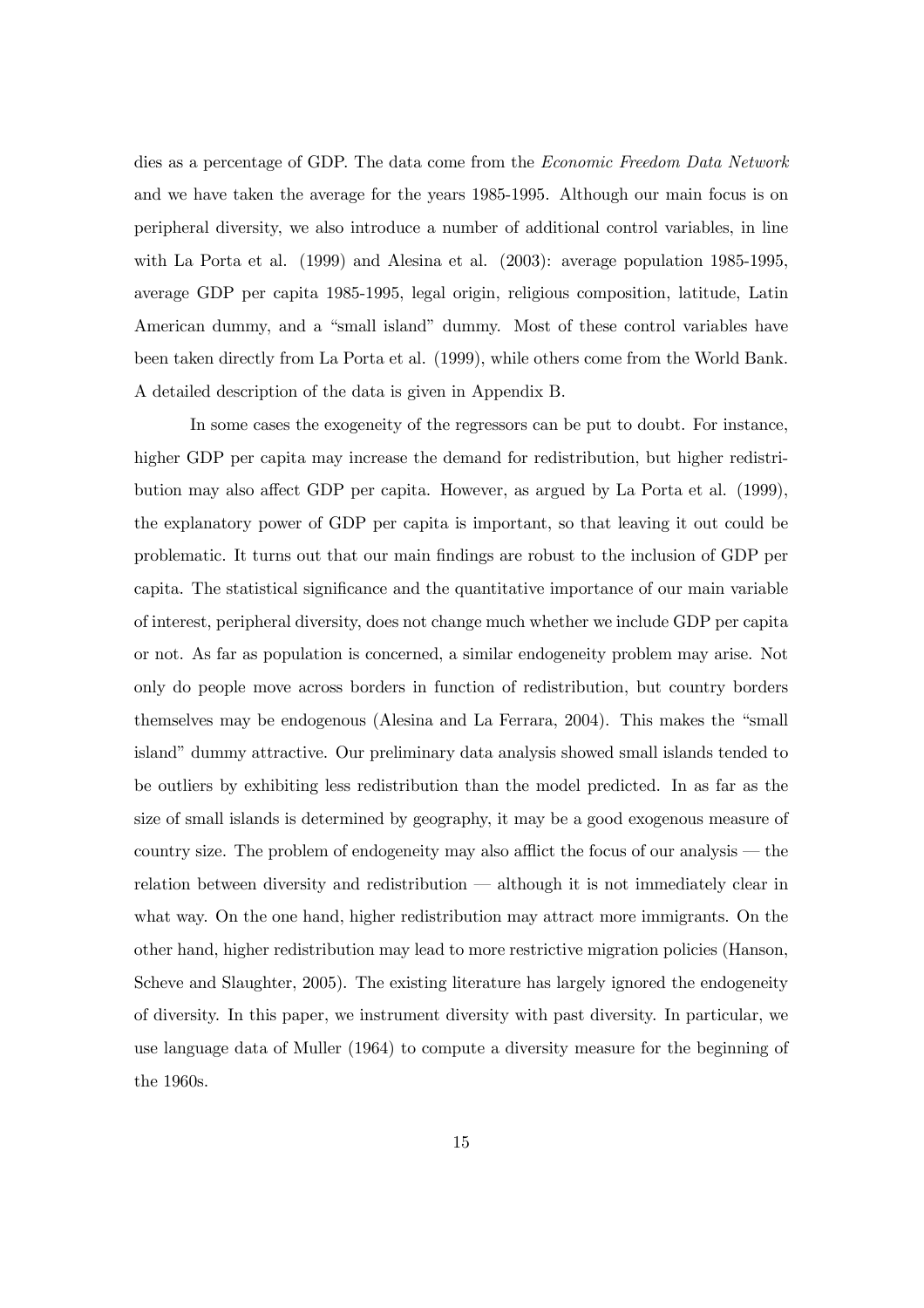#### 5 Empirical analysis

#### 5.1 Linguistic distances

We start by showing how including linguistic distances affects our measure of peripheral diversity (4),  $\sum_{k=1}^{K} (s_k^{1+\alpha} \tau_{0k} + s_k s_0^{1+\alpha} \tau_{0k})$ , where  $-1 < \alpha < 0$ . In our empirical work we take  $\alpha = -1/2$ <sup>13</sup> Using the *Ethnologue* data, the first column of **Table 3** gives the ranking of countries according to linguistic diversity when we include distances between languages. The second column gives the same ranking but not allowing for different distances between languages. In this case the distance  $\tau_{jk}$  between any two languages j and k is set equal to 1 if  $j \neq k$  and equal to 0 if  $j = k$ . The third column tells us how many positions a country gains or loses when we allow for different linguistic distances.

When introducing distances between languages, the league is headed by Canada, a country with a large French speaking minority. Other countries high up include the United States, some of the Latin American countries with important indigenous languages (Bolivia, Peru, Paraguay, Guatemala), and certain European countries (Moldova, Switzerland, Belgium).

When all languages are taken to be equidistant from each other, Canada is still on top. However, there are quite a few significant changes. The following examples will help to understand the relevance of linguistic distances in our sample of  $74$  countries:

- Bulgaria moves up 17 positions in the ranking when we allow for different distances between languages. This is because Bulgaria has a sizeable Turkish minority, and because the distance between Turkish and Bulgarian is large.
- Something similar happens to Estonia, that moves up 6 positions, and Finland, that moves up 9 positions. In both of these countries the dominant groups speaks a non Indo-European language, but each has Indo-European speaking minorities: Russian in the case of Estonia and Swedish in the case of Finland.
- Other countries that become more diverse once we introduce different distances

<sup>&</sup>lt;sup>13</sup>We experimented with different values for  $\alpha < 0$ . This did not change the results.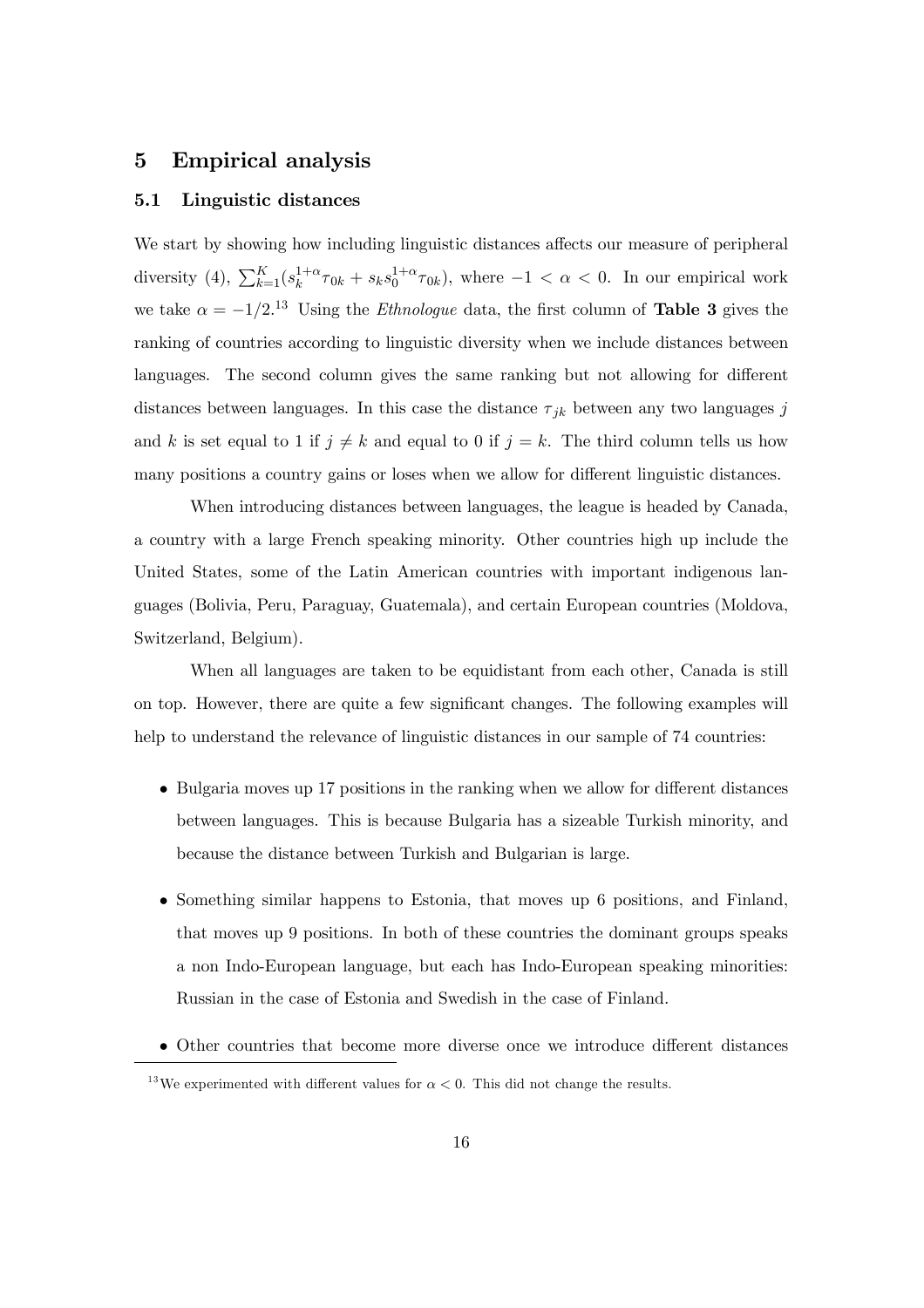are some of the Latin American countries with important indigenous populations: Paraguay and Peru move up 8 positions, Mexico moves up 14 position, and Ecuador moves up 13 positions.

- Spain goes the other way, and drops 16 positions in the ranking, once we allow for different distances between languages. The two large minorities (Galician and Catalan) speak languages very similar to Spanish. Andorra is another interesting case, with 53% of the population Catalan speaking and 42% Spanish speaking, that drops 22 positions when we account for linguistic distances.
- Other countries that move down in the ranking are Ukraine (drops 21 positions) and Belarus (drops 20 positions). The differences between Ukrainian and Russian, and between Byelorussian and Russian, are small. Germany and Italy also lose positions, because the most important minorities are dialects of German and Italian.

#### 5.2 Peripheral diversity and redistribution

Table 4 reports the results of our regressions of redistribution on peripheral diversity, and a number of control variables. Robust t-ratios are given in brackets. As explained before, the theoretical prior is that the greater the degree of peripheral diversity, the lower the degree of redistribution. The data on languages are taken from the *Ethnologue*.

Column (1) reports the most basic specification, only including peripheral diversity and a number of exogenous control variables (latitude, Latin American dummy, and small island dummy). All coefficients are highly significant. In particular, the coefficient on peripheral diversity is statistically significant at the 1% level. Following La Porta et al. (1999) and Alesina et al. (2003), column (2) and (3) include legal origin and religious composition as further controls. None of these variables are significant though. Column (4) takes the basic specification, and adds GDP per capita. As expected, the level of a country's development increases the degree of redistribution. La Porta et al. (1999) have argued that GDP per capita may be endogenous. However, including GDP per capita does not change the coefficient and the statistical significance of peripheral diversity. This suggests that the possible endogeneity of GDP per capita does not affect our variable of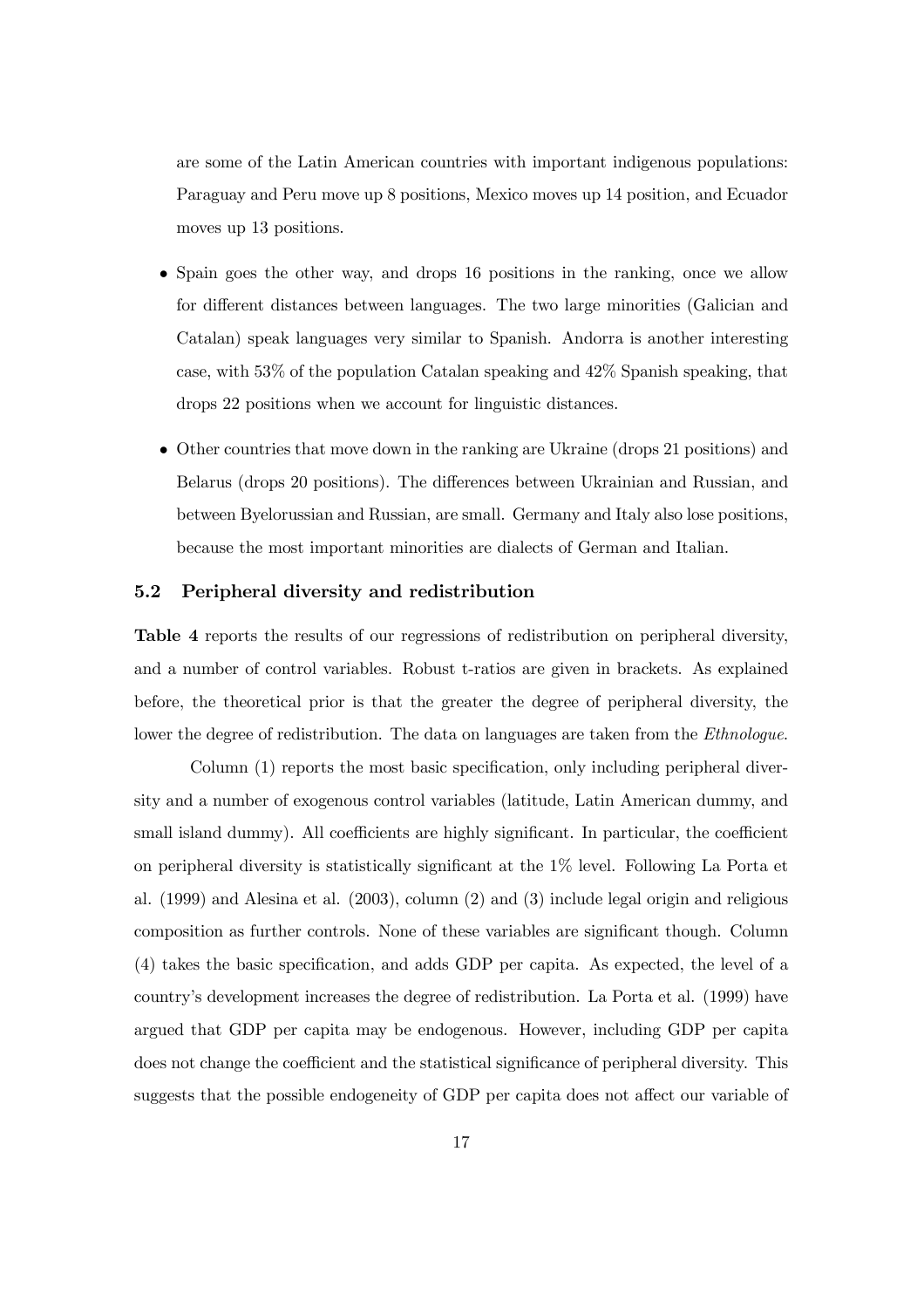interest. This robustness is confirmed by column (5), which takes the previous specification with GDP per capita, and adds legal origin and religious composition. In this case, socialist legal origin becomes statistically significant and gets the expected positive sign. Column (6) throws population in our basic specification. The coefficient is not statistically significant though. Finally, column (7) consists of the full specification, including all control variables. Again, population size does not seem to matter.

Based on Table 4, we can see that in all specifications the effect of peripheral diversity is robust, both in terms of magnitude and statistical significance. In all specifications peripheral diversity is significant at the 1% level, and the magnitude of its coefficient hovers between  $-3.34$  and  $-4.09$ . Taking column (5) as our preferred specification, the model predicts that an increase in peripheral diversity by one standard deviation lowers redistribution by 1.6 percentage points. This effect should be compared to an average level of redistribution of 14% of GDP. A couple of other examples may help to further illustrate the quantitative importance of diversity. Compare the United States, with a level of redistribution of 12.3%, and Italy, with redistribution of 24.5%. The model predicts that the greater linguistic diversity in the U.S. lowers redistribution by 4.5 percentage points compared to Italy. This implies that about one third of the difference in redistribution between the U.S. and Italy can be explained by the difference in linguistic diversity. Another example: about two thirds of the gap between Switzerland, with redistribution of 14.6%, and Denmark, with redistribution of 21.3%, can be attributed to Switzerland's greater linguistic diversity.

As for the control variables, neither the legal origin nor the religious composition seems to have a significant impact on redistribution. An exception to this is socialist legal origin, although its effect only shows up if we control for GDP per capita. In those regressions, the effect of having a socialist legal origin increases redistribution by 11 percentage points. Latitude is significant and positive in all specifications. This is a common result in the literature. The Latin American dummy seems to be partly picking up other variables. Once we introduce GDP per capita and control for religious composition and legal origin, it loses all significance.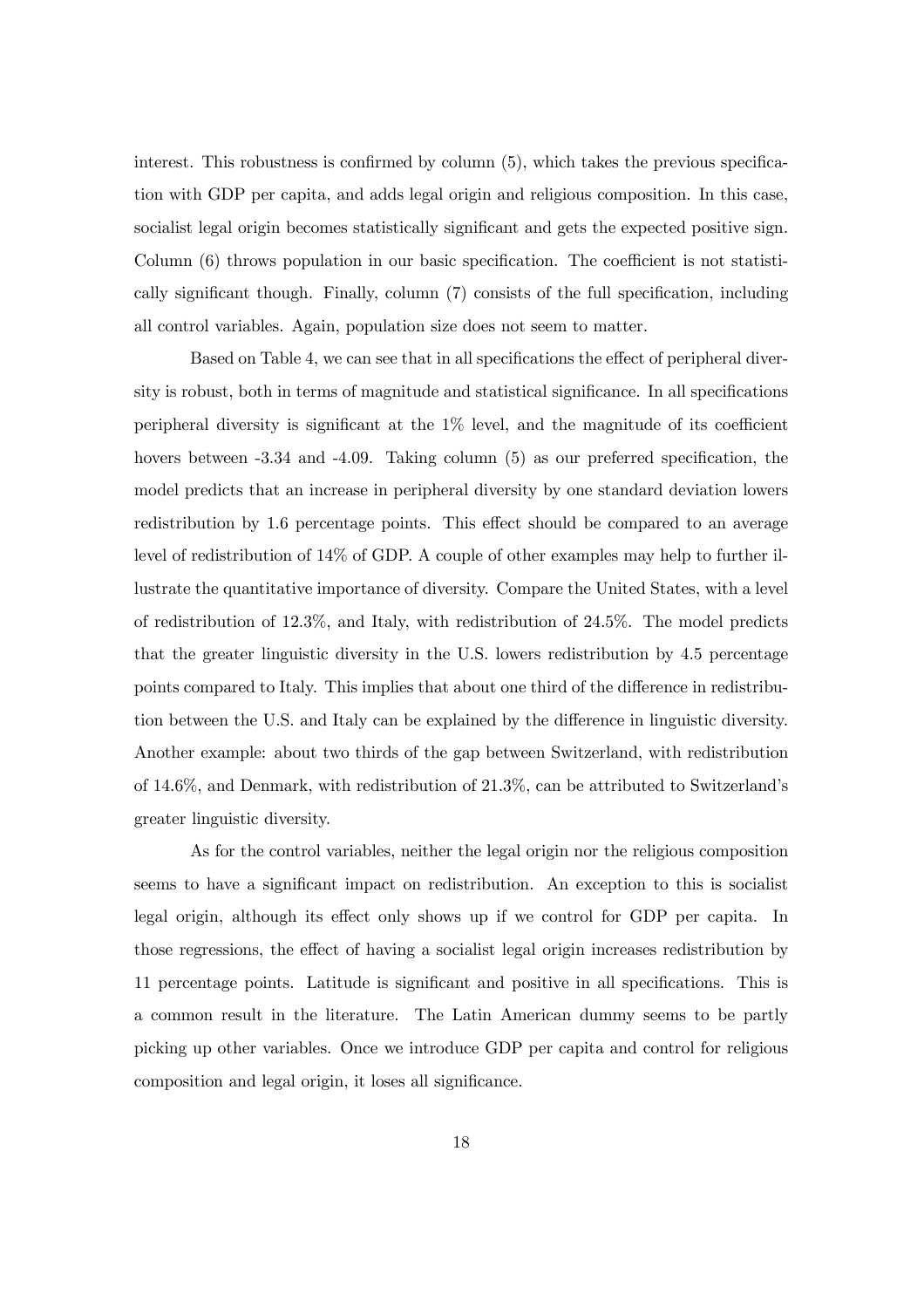The small island dummy<sup>14</sup> is highly significant and its coefficient is robust to all specifications. Being a small island is predicted to reduce redistribution by 7 to 10 percentage points of GDP. As argued before, the small island dummy may partly be picking up population size. This may explain why population shows up as being statistically insignificant. Indeed, both variables measure the size of the country. However, of the two, the small island dummy is the more exogenous one, and therefore preferable. It is well known that country size is endogenous: borders change and people may migrate because of redistribution. The endogeneity of the border is largely absent in the case of small islands though.

As mentioned in the previous section, diversity may also be endogenous, although it is unclear what bias this potential endogeneity would introduce. More redistribution may attract more immigrants, therefore creating more diversity. However, more redistribution may also imply tighter restrictions on immigration, leading to less diversity. To correct for a possible endogeneity bias, we use an instrumental variable approach. As instrument we compute the level of diversity at the beginning of the 1960s. The rationale is the following. While diversity in the 1960s clearly affects diversity in the 1990s, arguably enough time has passed for it not to influence redistribution in the 1990s. Using even earlier data on diversity would have been desirable. Unfortunately, the earliest quantitative information on the number of speakers of different languages in a large sample of countries seems to have been compiled by Muller (1964). These are the data we use to compute our instrumental variable. The results are reported in Table 5. As can be seen, instrumenting does not change the picture. The effect of peripheral diversity on redistribution is unchanged, both in terms of magnitude and statistical significance. To see whether peripheral diversity is indeed endogenous, we perform a standard Hausman test. We take the predicted value of the coefficient on peripheral diversity from the first stage regression, and introduce it as an additional regressor in the original specification. If the coefficient on the predicted value is significantly different from zero, we conclude

<sup>&</sup>lt;sup>14</sup>The small island dummy is defined as an island with a population of less than 0.5 million. See Appendix B.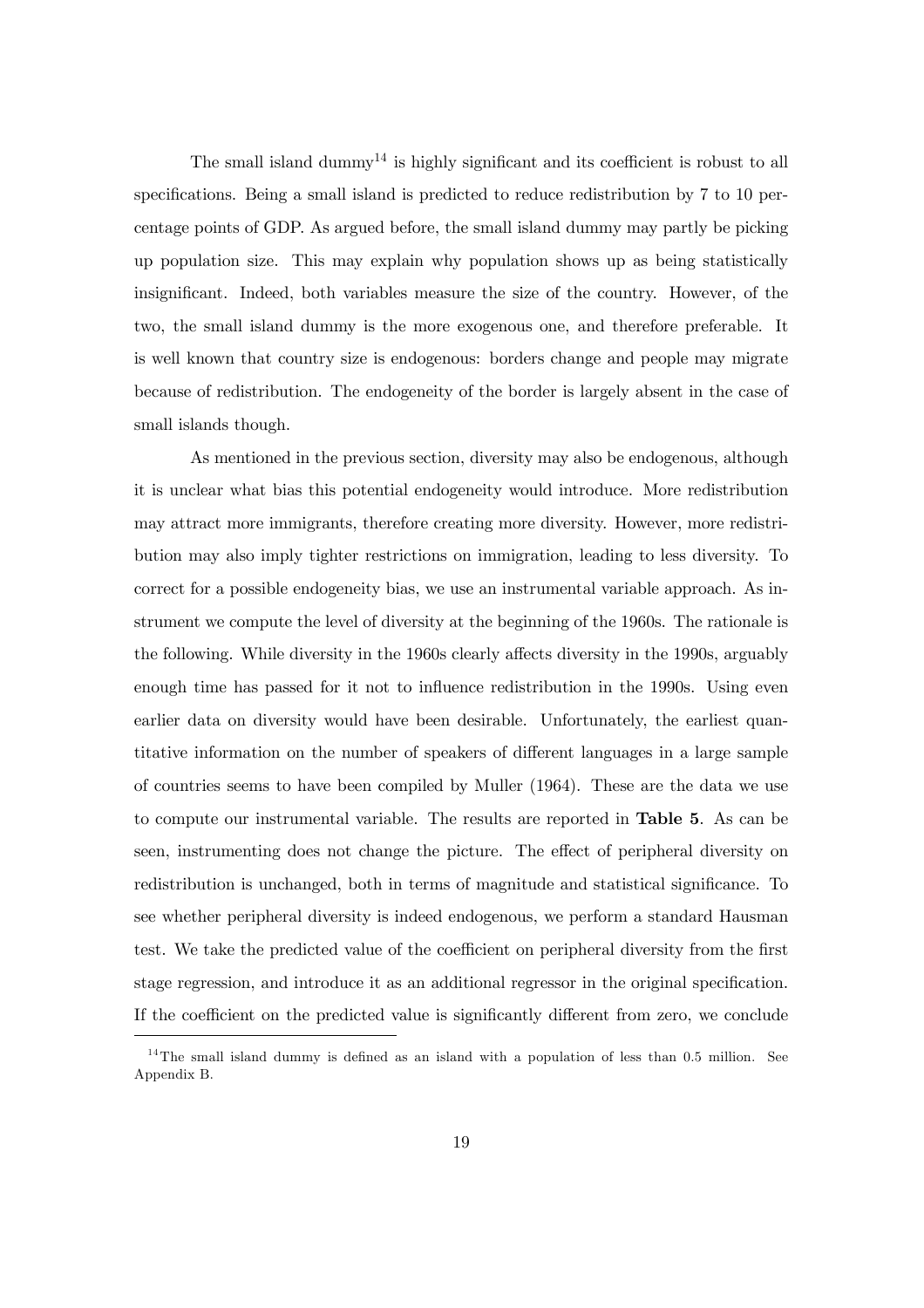that diversity is endogenous. In none of the specifications is the coefficient statistically significant at the 10% level, and we therefore conclude that endogeneity of diversity does not seem to be a serious concern.

Table 6 runs the same regressions as Table 4, but uses a peripheral diversity index which does not allow for different distances between languages. We will focus on our variable of interest – peripheral diversity – as the coefficients on the control variables are similar to what we found in Table 4. The most obvious result is that the peripheral diversity index loses statistical significance. In none of the regressions is the index significant at the 10% level. Not surprisingly, all specifications also give lower  $R<sup>2</sup>$ s compared to Table 4. This leads us to conclude that including distances into our diversity index substantially improves our results. The understanding of diversity is therefore enhanced by incorporating linguistic distances in our index.

As a further robustness check, we compute our peripheral diversity index using the Britannica data. The results reported in Table 7 confirms our previous findings. Peripheral diversity is statistically significant at the 1% level across all specifications, and its point estimates are fairly stable. In Table 8 we run the same regressions, but now using the diversity index which does not account for linguistic distances. As before, we find that not including linguistic distances leads to worse results. Both the statistical significance and the explanatory power of the regressions drop across all specifications. However, note that the difference between including distances and not including distances is smaller when using the *Britannica* data than when using the *Ethnologue* data. This is to be expected. As argued before, failing to take into account distances is not as bad when one uses more aggregate data. For instance, the problem of the different Italian or German dialects does not appear in the Britannica data set, while it does in the Ethnologue.

#### 5.3 Peripheral diversity and peripheral polarization

Some authors have argued that the degree of social conflict has more to do with polarization than with diversity (Esteban and Ray, 1994). As already mentioned in the theoretical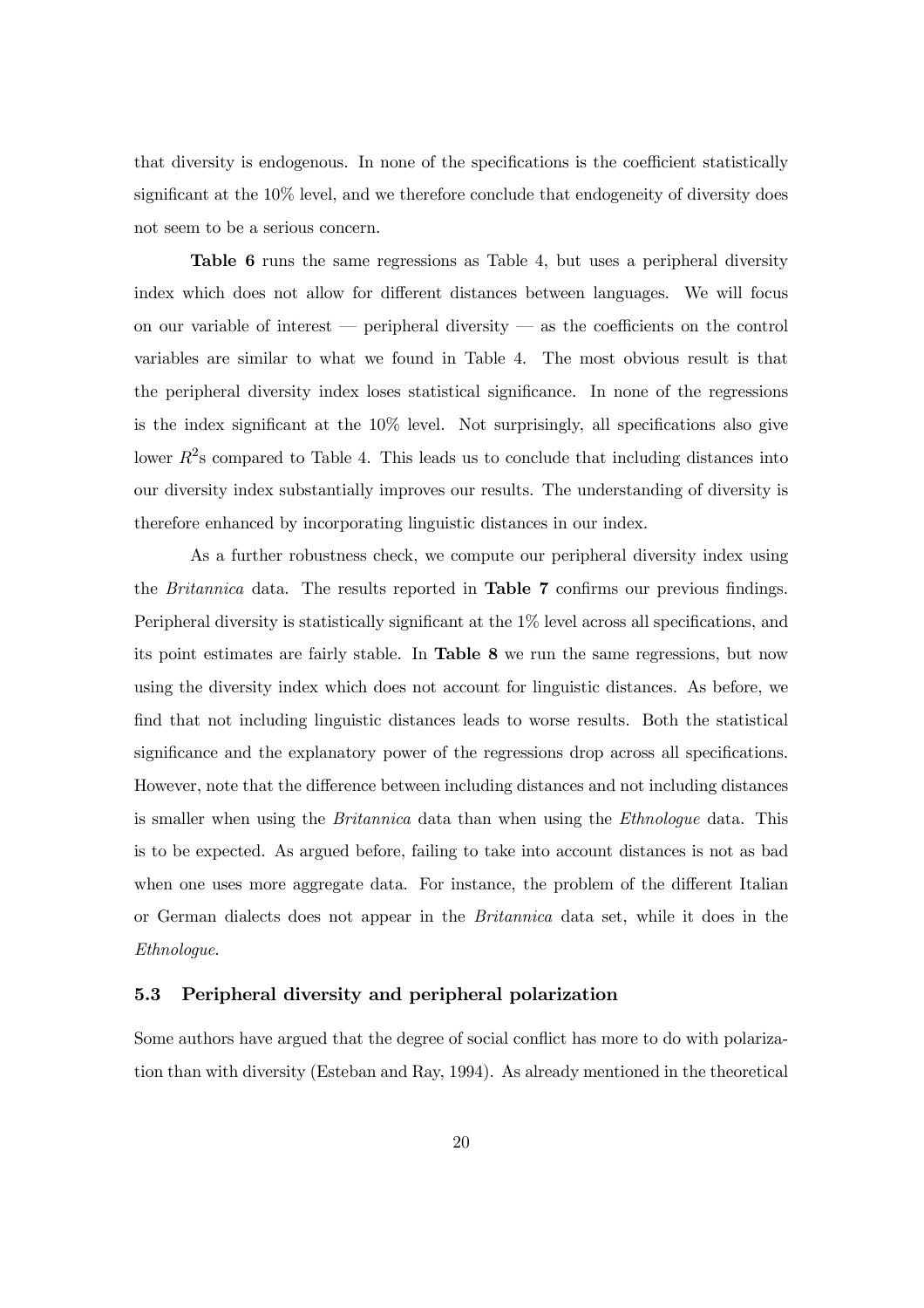section, if  $\alpha > 0$ , our index (4) can be interpreted as one of peripheral polarization, rather than peripheral diversity. We now explore whether diversity or polarization does a better job at explaining redistribution. To compute our indices of peripheral polarization, we set  $\alpha = 1$  in (4).<sup>15</sup>

Table 9 compares the country ranking of polarization and diversity. The correlation between the two measures is 0.79; the rank correlation is even higher and stands at 0.93. In spite of that, there are some differences worth pointing out. Countries with large immigrant populations tend to be diverse but not polarized. The United States, for instance, drops 17 positions when comparing polarization to diversity. European countries with a substantial number of immigrants, such as the United Kingdom, Germany and France, exhibit a similar pattern. Countries that move the other way, and are more polarized than diverse, include Andorra and Trinidad. As already mentioned, Andorra is split up in half between Catalan and Spanish speakers. In Trinidad, for its part, 70% of the population speaks English Creole and the remaining 30% speaks Hindustani.

Table 10 reports the same regressions as before, focusing on peripheral polarization, rather than peripheral diversity. Given that the effect of the control variables is similar, we will exclusively focus on the polarization index. Using column (5) as our preferred specification, an increase in polarization by one standard deviation lowers redistribution by 1.2 percentage points. To further illustrate the quantitative effect of polarization, some other examples may be useful. Guatemala (polarization index 0.282) is predicted to have a level of redistribution which is 3.9 percentage points lower than Costa Rica (polarization index 0.016). Another example: redistribution in Belgium (polarization index 0.184) is predicted to be 2.7 percentage points lower than in Denmark (polarization index 0.003).

We now try to examine whether polarization or diversity does a better job at explaining redistribution. In terms of statistical significance, polarization performs slightly worse. The polarization index is statistically significant at the 5% level in 5 out of the 7

<sup>&</sup>lt;sup>15</sup>As in the case of diversity, we experimented with different values of  $\alpha > 0$ . This did not change the results.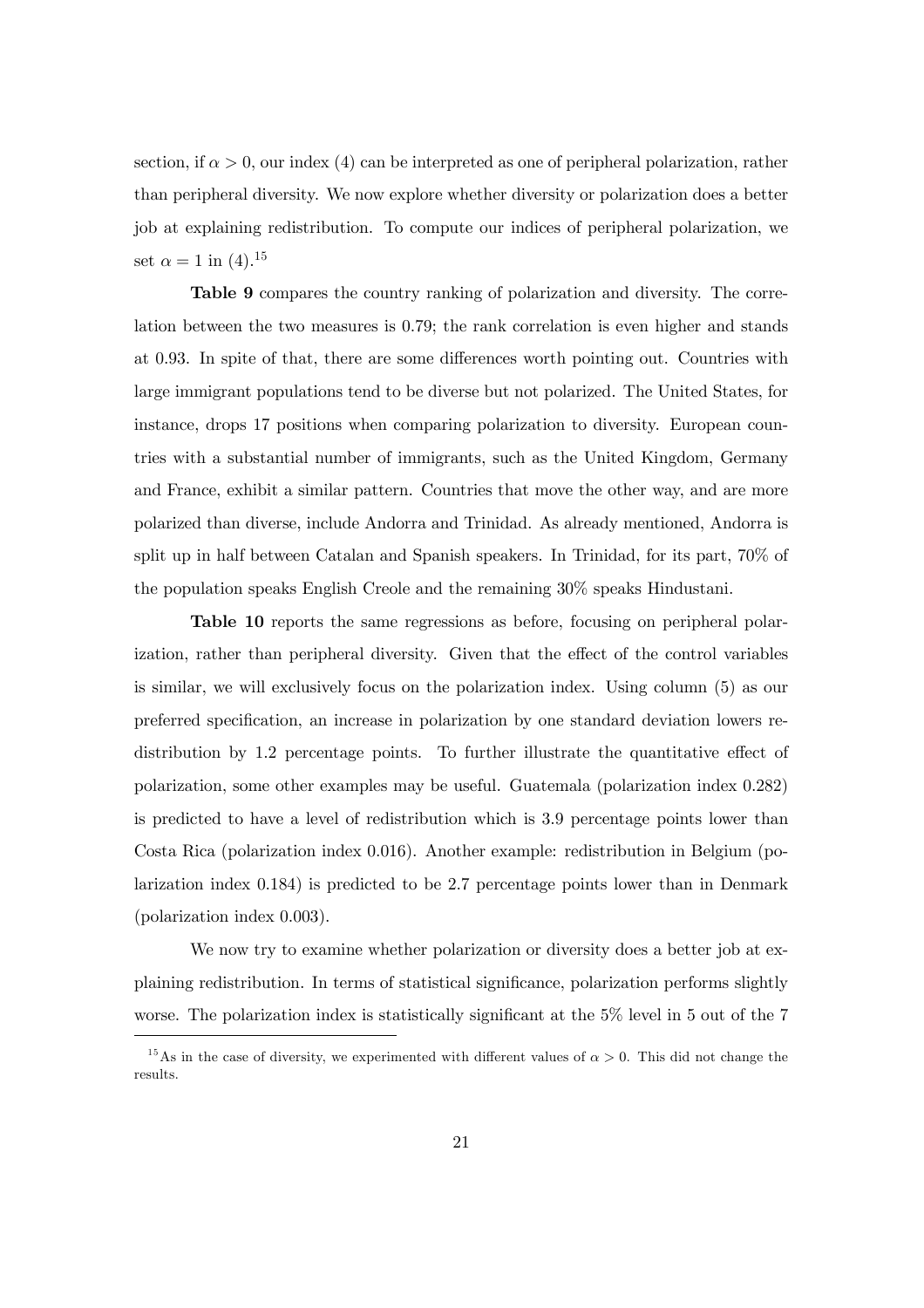specifications, whereas the diversity index is statistically significant at the 1% level in all regressions. The  $R^2$ s give a similar picture, with polarization performing somewhat worse than diversity. The fact that polarization and diversity give similar results is not surprising. Many highly diverse societies also tend to be highly polarized. The high correlation between both indices indicate a substantial overlap between both concepts. In fact, the polarization index may be picking up the effect of diversity, or vice versa. One possible way of testing which of the two concepts is more powerful in explaining redistribution is to run regressions that include both the diversity index and the polarization index as explanatory variables. These results are reported in Table 11. While we have to be cautious because of possible multicollinearity between both indices, the results we get are quite compelling. The polarization index loses all significance, and its point estimate varies widely depending on the specification. In contrast, the diversity index still exhibits a high degree of significance. In 6 out of the 7 specifications its coefficient is statistically significant at the 10% level. Moreover, its point estimate is relatively stable, and not much changed compared to what we found in Table 4. All of this suggests diversity taking the upper hand when explaining redistribution.

Regarding the importance of distance, our findings in the case of polarization reinforce our previous results. If one does not allow for different distances between languages, the polarization index loses all significance. Those results are reported in Table 12. When analyzing social conflict, whether the focus is on diversity or polarization, it seems crucial to consider the distances between groups.

#### 6 Concluding remarks

This paper has studied the effect of linguistic conflict on redistribution. In particular, we have analyzed the conflict arising between peripheral minority groups and a dominant center. Our main contribution is to explicitly introduce linguistic distances into our measure of linguistic conflict. The empirical part of the paper shows that this improves results substantially. Although our focus is on diversity, the index we propose encompasses both diversity and polarization. The advantage of such an index is that we can let the data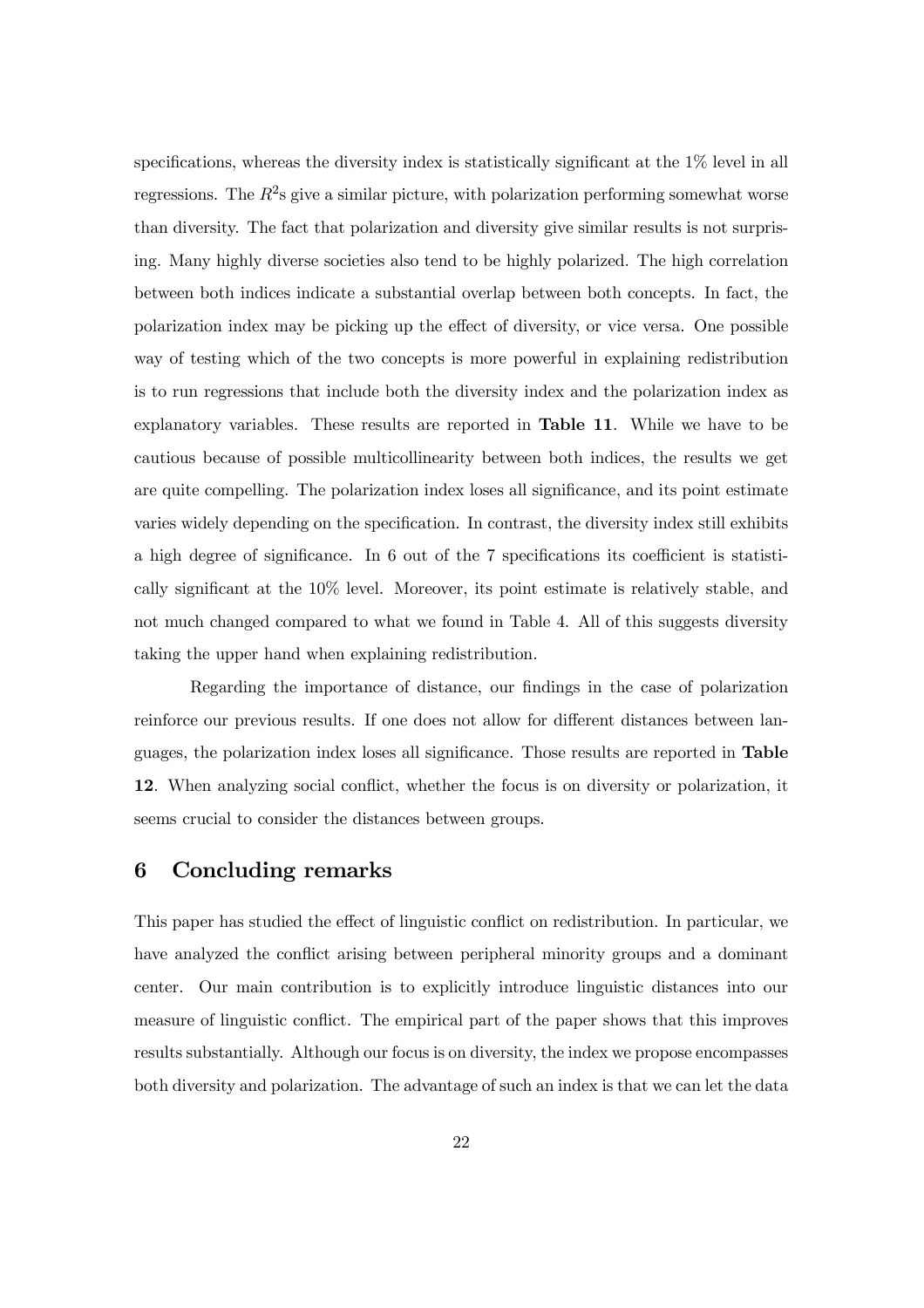tell us which notion of linguistic conflict, diversity or polarization, is more appropriate when explaining redistribution. The index we propose could of course be applied to study the effect of diversity (or polarization) on other economic variables, such as economic growth, the quality of the government, or the degree of decentralization.

This paper leaves a number of important questions unaddressed. First, it should be interesting to further explore asymmetries in ethnolinguistic conflict. While the existing literature has tended to treat all individuals symmetrically when measuring ethnolinguistic diversity, we have focused on the conflict originating between the center and the periphery. There are clearly other types of possible asymmetries. This question merits further research. Second, the issue of the right level of aggregation, and what defines a group, is not fully resolved. We believe that introducing distances between groups is a major step in the right direction, but even so, it is still unclear what level of disaggregation is desirable.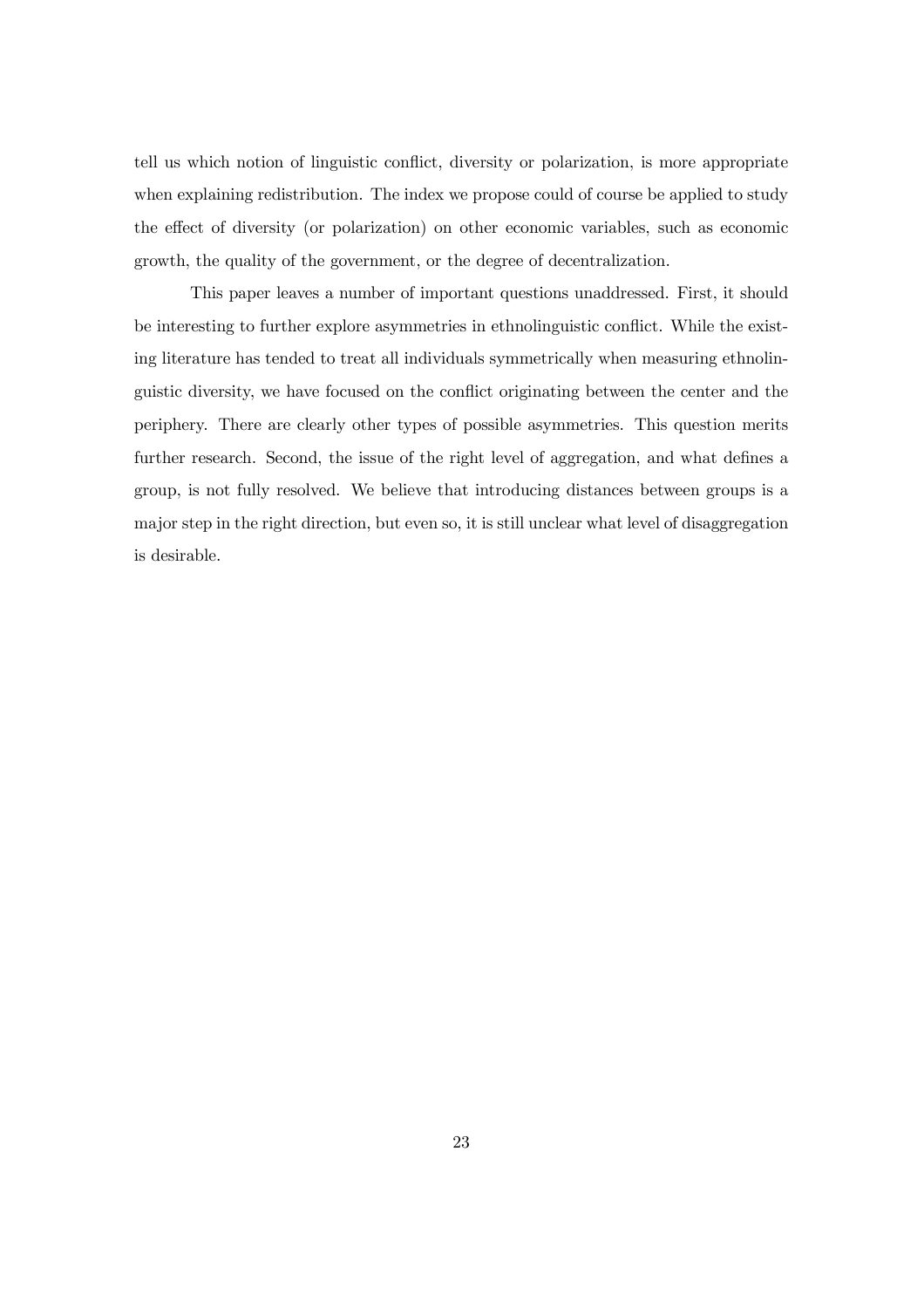#### References

- [1] Alesina, A., Devleeschauwer, A., Easterly, W., Kurlat, S., and R. Wacziarg, 2003. "Fractionalization", Journal of Economic Growth, 8(2), 155-194.
- [2] Alesina, A., Glaeser, E., and B. Sacerdote, 2001. "Why Doesn't the US have a European Style Welfare System?", NBER Working Paper #8524.
- [3] Alesina, A. and E. La Ferrara, 2004. "Ethnic Diversity and Economic Performance", NBER Working Paper #10313.
- [4] Becker, G., 1957. The Economics of Discrimination, Chicago: University of Chicago Press.
- [5] Caselli, F. and W.J. Coleman II, 2002. "On the Theory of Ethnic Conflict", manuscript, (January 2005) http://post.economics.harvard.edu/faculty/caselli/caselli.html.
- [6] Dyen, I., Kruskal, J.B., and P. Black, 1992. "An Indo-European Classification: A Lexicostatistical Experiment," Transactions of the American Philosophical Society, 82(5), Philadelphia: American Philosophical Society.
- [7] Easterly, W. and R. Levine, 1997. "Africa's Growth Tragedy: Policies and Ethnic Divisions", Quarterly Journal of Economics, 112(4), 1203-1250.
- [8] Esteban, J.-M., and D. Ray, 1994. "On the Measurement of Polarization", Econometrica, 62(4), 819-851.
- [9] Fearon, J.D., 2003. "Ethnic and Cultural Diversity by Country", Journal of Economic Growth, 8, 195-222.
- [10] Fernandez, R. and G. Levy , 2004. "Class and Tastes: The Effects of Income and Preference Heterogeneity on Redistribution", mimeo.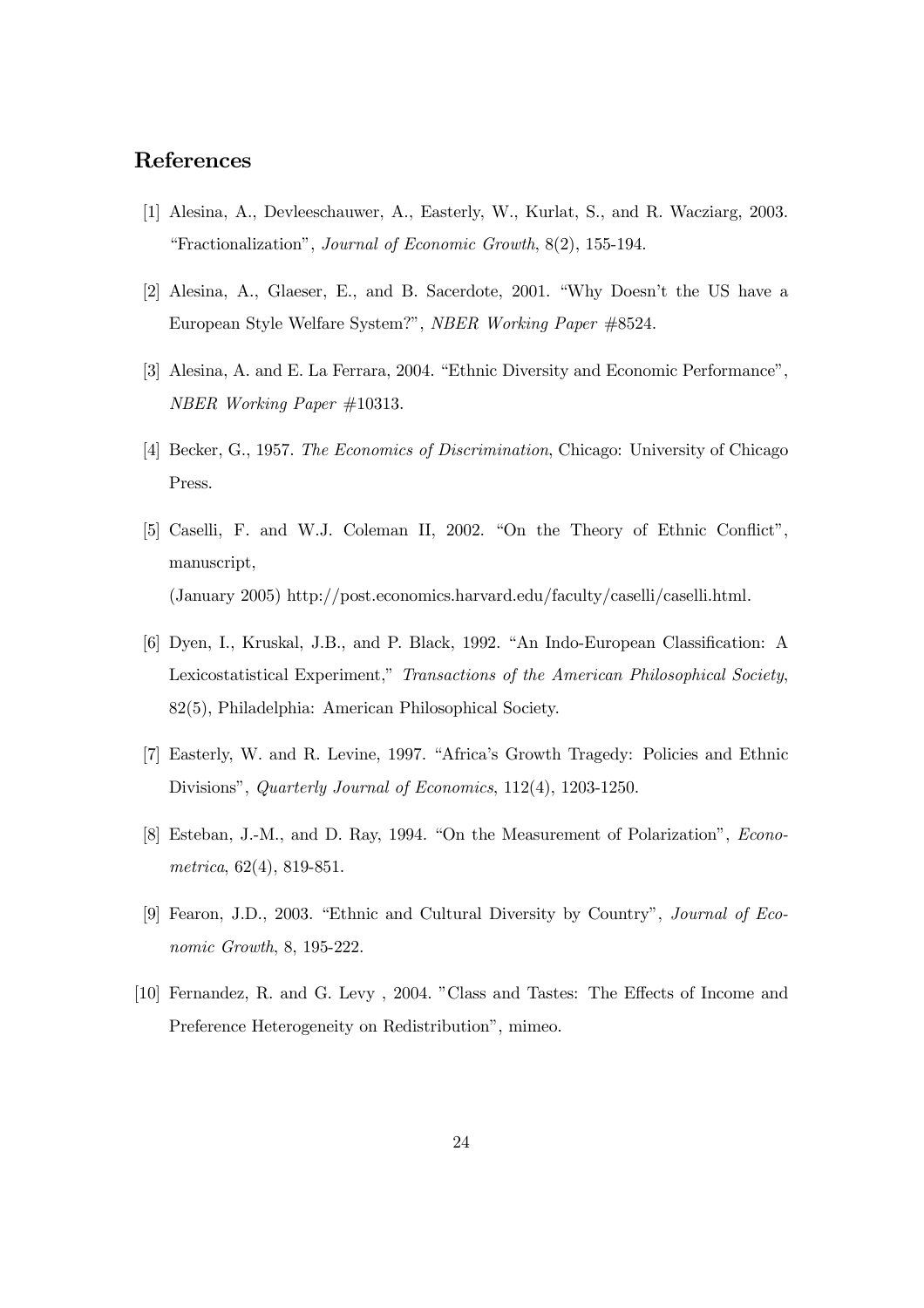- [11] Ginsburgh, V., Ortuño-Ortín, I., and S. Weber, 2005. "Disenfranchisement in Linguistically Diverse Societies: The Case of the European Union," forthcoming in Journal of the European Economic Association.
- [12] Hanson, G.H., Scheve, K. and M. Slaughter, 2005. "Local Public Finance and Individual Preferences over Globalization Strategies", NBER Working Paper #11028.
- [13] Greenberg, J.H., 1956. "The Measurement of Linguistic Diversity", Language 32:109- 115
- [14] Grimes, J. and B. Grimes, 1996. Ethnologue: Languages of the World, 13th edition Dallas, TX: Summer Institute of Linguistics.
- [15] La Porta, R., Lopez de Silanes, F., Shleifer, A., and R. Vishny, 1999. "The Quality of Government", Journal of Law, Economics and Organization, 15(1), 222-279.
- [16] Laitin, D.D., 2000. "What Is a Language Community?", American Journal of Political Science, 44, 1, 142-155.
- [17] Lee, W. and J.E. Roemer, 2004, "Racism and Redistribution in the United States: A Solution to the Problem of American Exceptionalism", mimeo.
- [18] Luttmer, E., 2001. "Group Loyalty and the Taste for Redistribution", Journal of Political Economy 109, 500-528.
- [19] Montalvo, J., and M. Reynal-Querol, 2002. "Religious Polarization and Economic Development", mimeo.
- [20] Muller, S.H., 1964. The World's Living Languages: Basic Facts of Their Structure, Kinship, Location and Number of Speakers, New York: Frederick Ungar Publishing Co.
- [21] Nehring, K and C. Puppe, 2002. "A Theory of Diversity", Econometrica 70, 1155- 1198.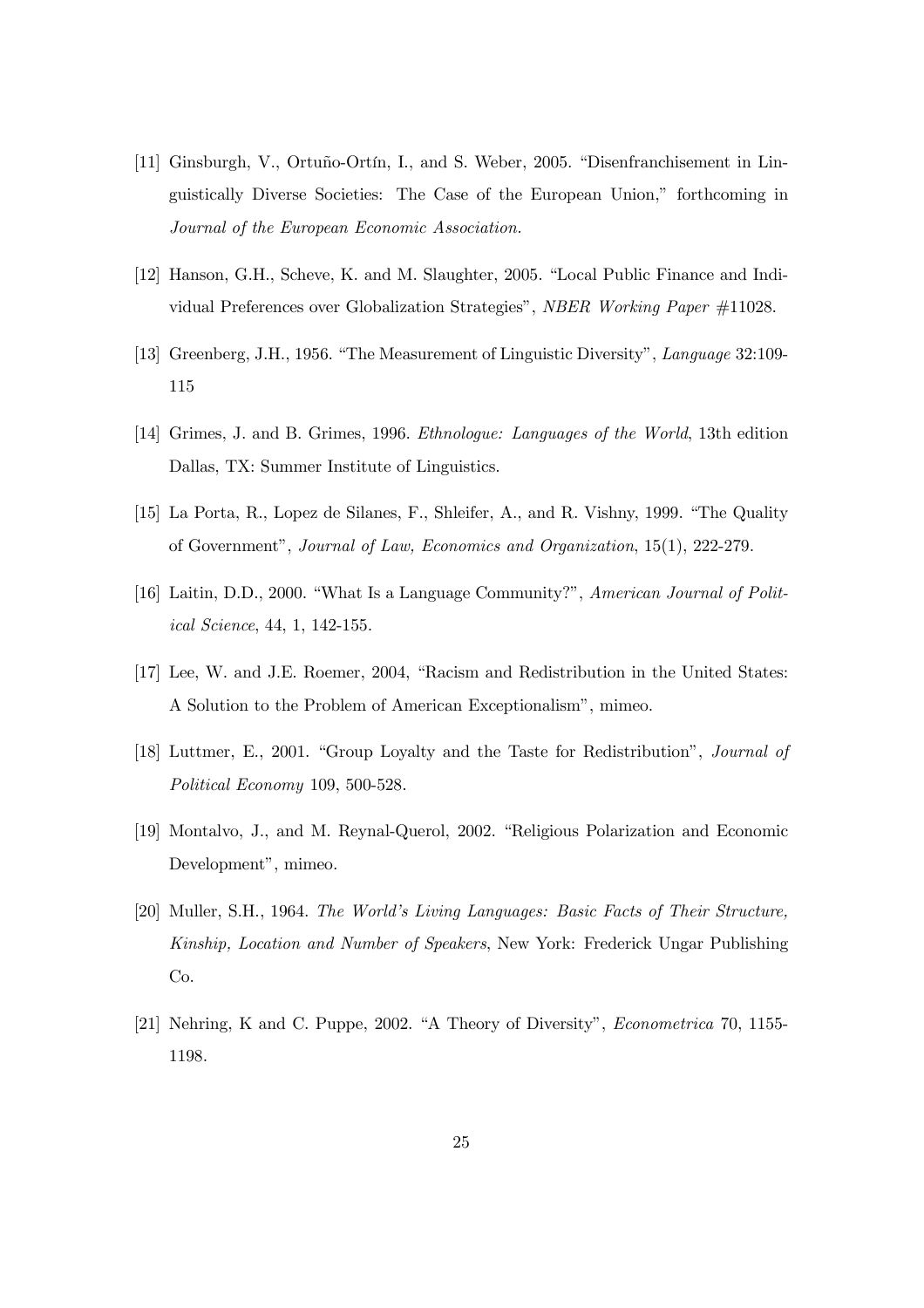- [22] Shannon, C.E., 1949. The Mathematical Theory of Communication. University of Illinois Press.
- [23] Vigdor, J.L., 2004. "Community Heterogeneity and Collective Action: Initial Mail Response to the 2000 Census." Review of Economics and Statistics 86: 303-12.
- [24] Weitzman, M.L., 1992. "On Diversity", The Quarterly Journal of Economics, 107(2), 363-405.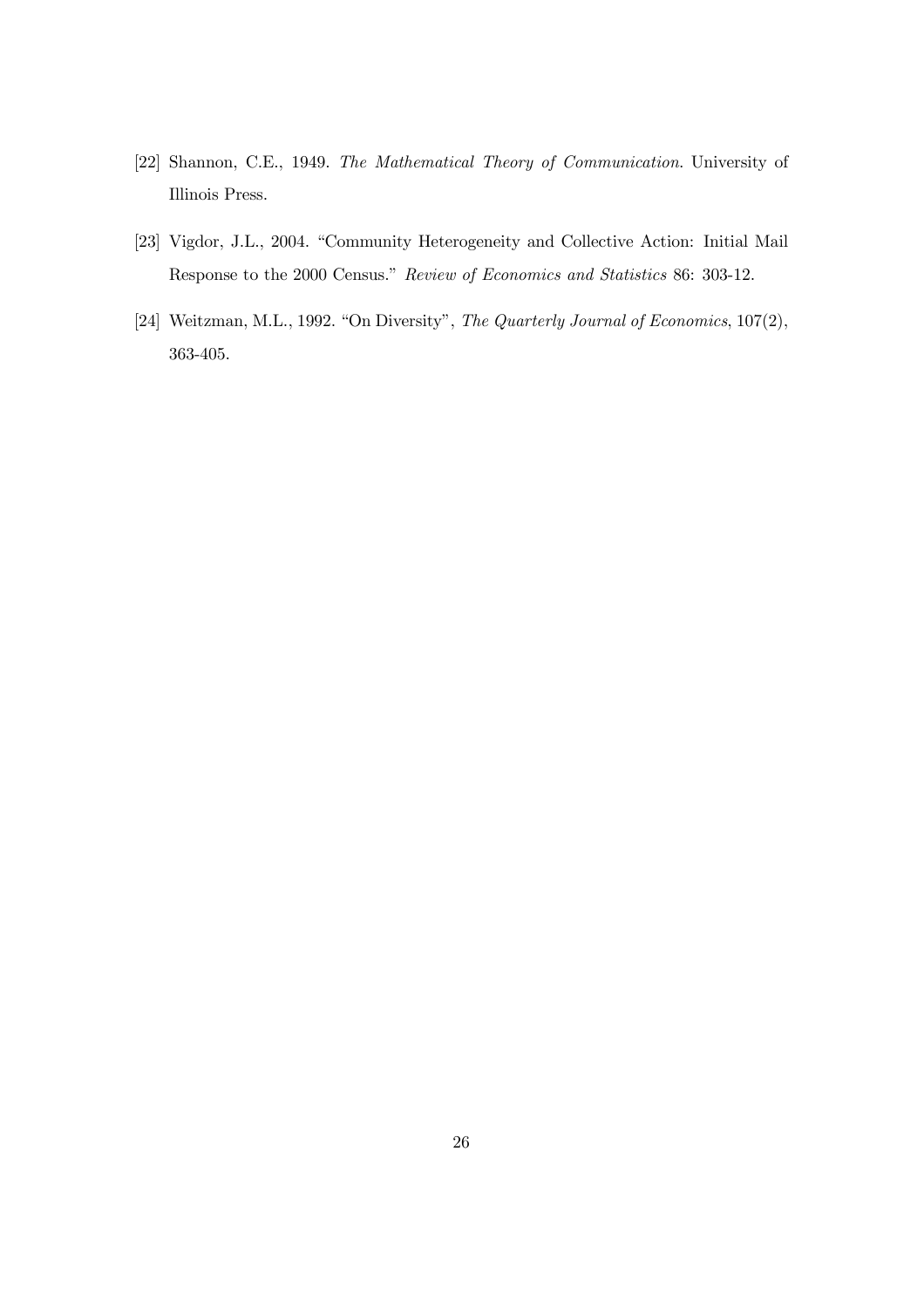#### A Appendix A: Proof of Proposition 1

1) First consider the case  $\tau_{0k} = \tau_{0l} = \tau$ . We have to show that  $s_k^* \geq s_l^*$ . Suppose, to the contrary, that  $s_k^* < s_l^*$ . Let  $s' \in \mathcal{S}_{kl}(\overline{s})$  be such that  $s_j' = s_j^*$  for all  $j \neq k$ ,  $j \neq l$  and  $s'_k = s'_l = x \equiv \frac{s^*_k + s^*_l}{2}$ . Since  $PD(s', T) < PD(s^*, T)$ , it follows that

$$
2f(s_0, x, \tau) + 2f_0(s_0, x, \tau) < f(s_0, s_k^*, \tau) + f(s_0, s_l^*, \tau) + f_0(s_0, s_k^*, \tau) + f_0(s_0, s_l^*, \tau). \tag{5}
$$

By Condition 3, functions  $f(s_0, \ldots, \tau)$  and  $f_0(s_0, \ldots, \tau)$  are concave, which implies

$$
f(s_0, x, \tau) \ge \frac{1}{2} f(s_0, s_k^*, \tau) + \frac{1}{2} f(s_0, s_l^*, \tau)
$$
\n<sup>(6)</sup>

and

$$
f_0(s_0, x, \tau) \ge \frac{1}{2} f_0(s_0, s_k^*, \tau) + \frac{1}{2} f_0(s_0, s_l^*, \tau). \tag{7}
$$

It is straightforward to verify that inequalities  $(5)$ ,  $(6)$ ,  $(7)$  and can not hold simultaneously. Thus, we have that  $s_k^* \geq s_l^*$ . Notice that  $\tau_{0l} = \tau_{0k}$  implies  $s_l^* \geq s_k^*$  and  $s_k^* \geq s_l^*$  so that  $s_k^* = s_l^*$ .

2) Consider the case  $\tau_{0k} > \tau_{0l}$ . We shall show that  $s^*_k \geq s^*_l$ . Suppose, in negation, that  $s_k^* < s_l^*$ . Let  $T' \in \mathcal{T}$ , be such that  $\tau'_{0j} = \tau_{0j}$  for all  $j \neq l$  and  $\tau'_{0l} = \tau_{0k}$ . Notice that  $\tau'_{0j} > \tau_{0l}$ . Similarly to the previous examination, let  $s' \in S_{kl}(\overline{s})$  be such that  $s'_{j} = s^{*}_{j}$  for all  $j \neq k$ ,  $j \neq l$  and  $s'_{k} = s'_{l} = x \equiv \frac{s_{k}^{*} + s_{l}^{*}}{2}$ . We have

$$
PD(s',T) < PD(s^*,T). \tag{8}
$$

This implies that

$$
f(s_0, x, \tau_k) + f(s_0, x, \tau_l) + f_0(s_0, x, \tau_k) + f_0(s_0, x, \tau_l)
$$
(9)  

$$
\langle f(s_0, s_k^*, \tau_k) + f(s_0, s_l^*, \tau_l) + f_0(s_0, s_k^*, \tau_k) + f_0(s_0, s_l^*, \tau_l),
$$

which is equivalent to

$$
f(s_0, x, \tau_k) - f(s_0, s_k^*, \tau_k) + f_0(s_0, x, \tau_k) - f_0(s_0, s_k^*, \tau_k)
$$
  

$$
\langle f(s_0, s_l^*, \tau_l) - f(s_0, x, \tau_l) + f_0(s_0, s_l^*, \tau_l) - f_0(s_0, x, \tau_l).
$$
 (10)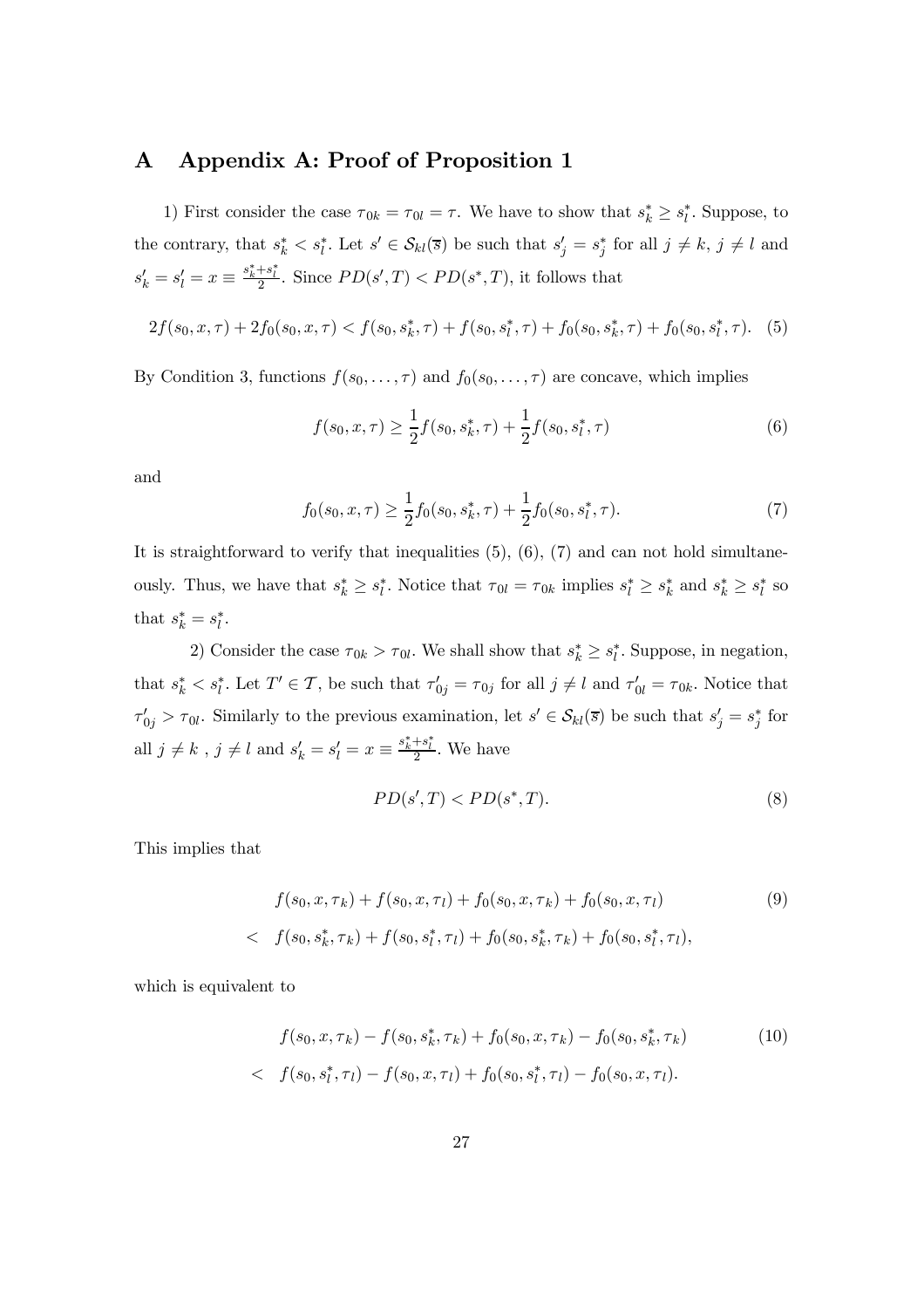The argument used in case 1 above yields

$$
PD(s',T') > PD(s^*,T'),
$$

which implies that

$$
f(s_0, x, \tau_k) + f(s_0, x, \tau_k) + f_0(s_0, x, \tau_k) + f_0(s_0, x, \tau_k)
$$
\n
$$
> f(s_0, s_k^*, \tau_k) + f(s_0, s_l^*, \tau_k) + f_0(s_0, s_k^*, \tau_k) + f_0(s_0, s_l^*, \tau_k).
$$
\n
$$
(11)
$$

By rearranging the terms we obtain

$$
f(s_0, x, \tau_k) - f(s_0, s_k^*, \tau_k) + f_0(s_0, x, \tau_k) - f_0(s_0, s_k^*, \tau_k)
$$
(12)  
> 
$$
f(s_0, s_l^*, \tau_k) - f(s_0, x, \tau_k) + f_0(s_0, s_l^*, \tau_k) - f_0(s_0, x, \tau_k).
$$

Inequalities (10) and (12) imply

$$
f(s_0, s_l^*, \tau_k) - f(s_0, x, \tau_k) + f_0(s_0, s_l^*, \tau_k) - f_0(s_0, x, \tau_k)
$$
(13)  

$$
\langle f(s_0, s_l^*, \tau_l) - f(s_0, x, \tau_l) + f_0(s_0, s_l^*, \tau_l) - f_0(s_0, x, \tau_l).
$$

Since  $s_l^* > x$  and  $\tau_k > \tau_l$ , Condition 4 implies that

$$
f(s_0, s_l^*, \tau_k) - f(s_0, x, \tau_k) > f(s_0, s_l^*, \tau_l) - f(s_0, x, \tau_l)
$$
 and (14)  

$$
f_0(s_0, s_l^*, \tau_k) - f_0(s_0, x, \tau_k) > f_0(s_0, s_l^*, \tau_l) - f_0(s_0, x, \tau_l),
$$

and (14) and (12) do not not hold simultaneously. Hence we conclude that  $s_k^* \geq s_l^*$ .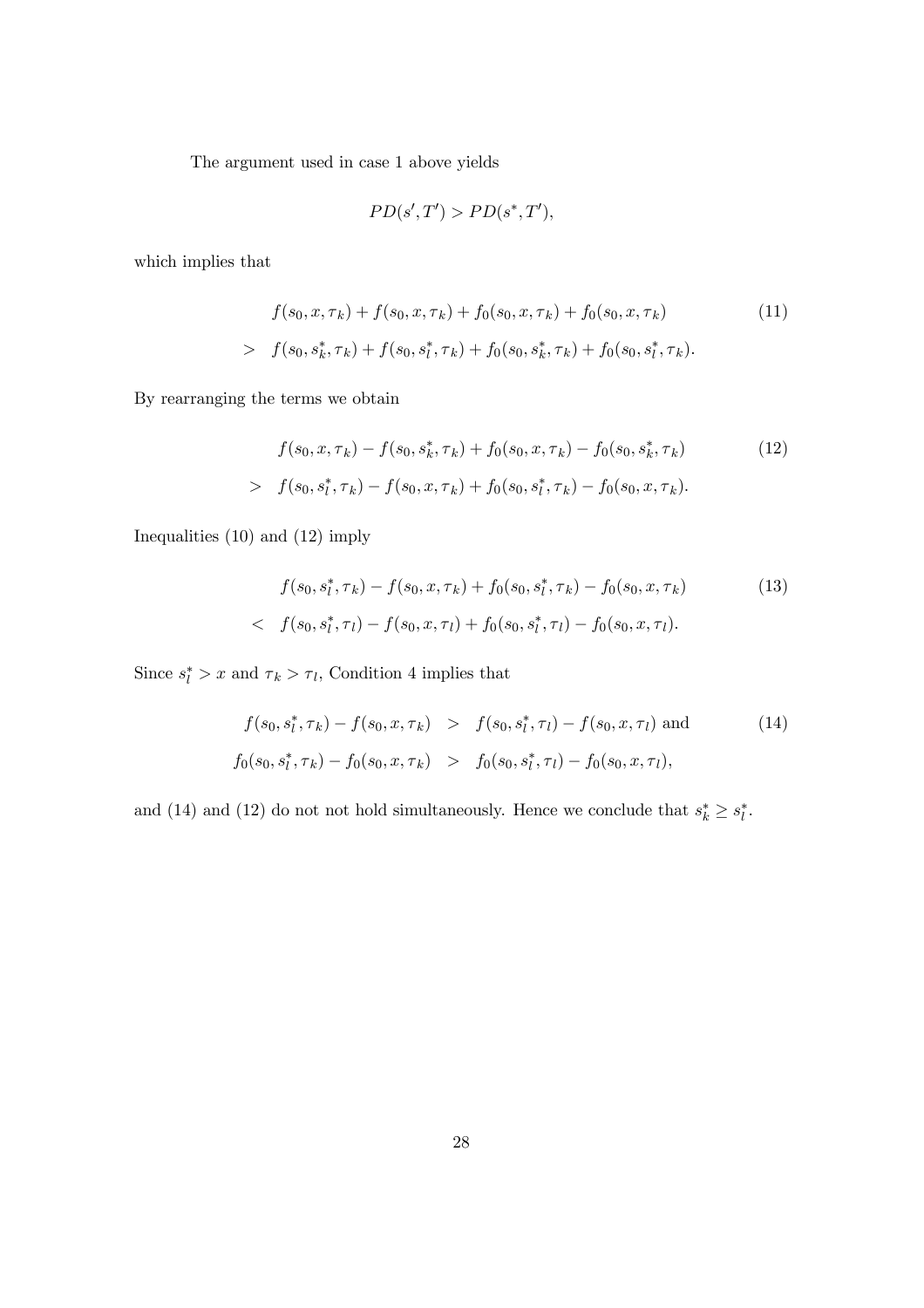#### B Appendix B: Description of the data

- Transfers and subsidies as % of GDP: Average for 1985, 1990, and 1995. Source: Economic Freedom Data Network.
- GDP 85-95: Log GDP per capita (in constant 1995 dollars), average for the years between 1985 and 1995. Source: World Bank.
- Population 85-95: Log total population, average for the years between 1985 and 1995. Source: World Bank.
- Legal origin: identifies the legal origin of the company law or the commercial code for each country. There are five possible origins: (1) English common law; (2) French commercial code; (3) German commerical code; (4) Scandinavian commercial code; and (5) Socialist/communist laws. Source: La Porta et al. (1999).
- Catholic 80: the percentage of the population that is catholic in 1980. Source: La Porta et al. (1999).
- Muslim 80: the percentage of the population that is muslim in 1980. Source: La Porta et al. (1999).
- Protestant 80: the percentage of the population that is protestant in 1980. Source: La Porta et al. (1999).
- Latitude: the absolute value of the latitude of the country, scaled to be between 0 and 1. Source: La Porta et al. (1999).
- Latin American dummy: dummy for all countries in Latin America and the Caribbean.
- Small island dummy: islands with a population of less than 0.5 million in 1990.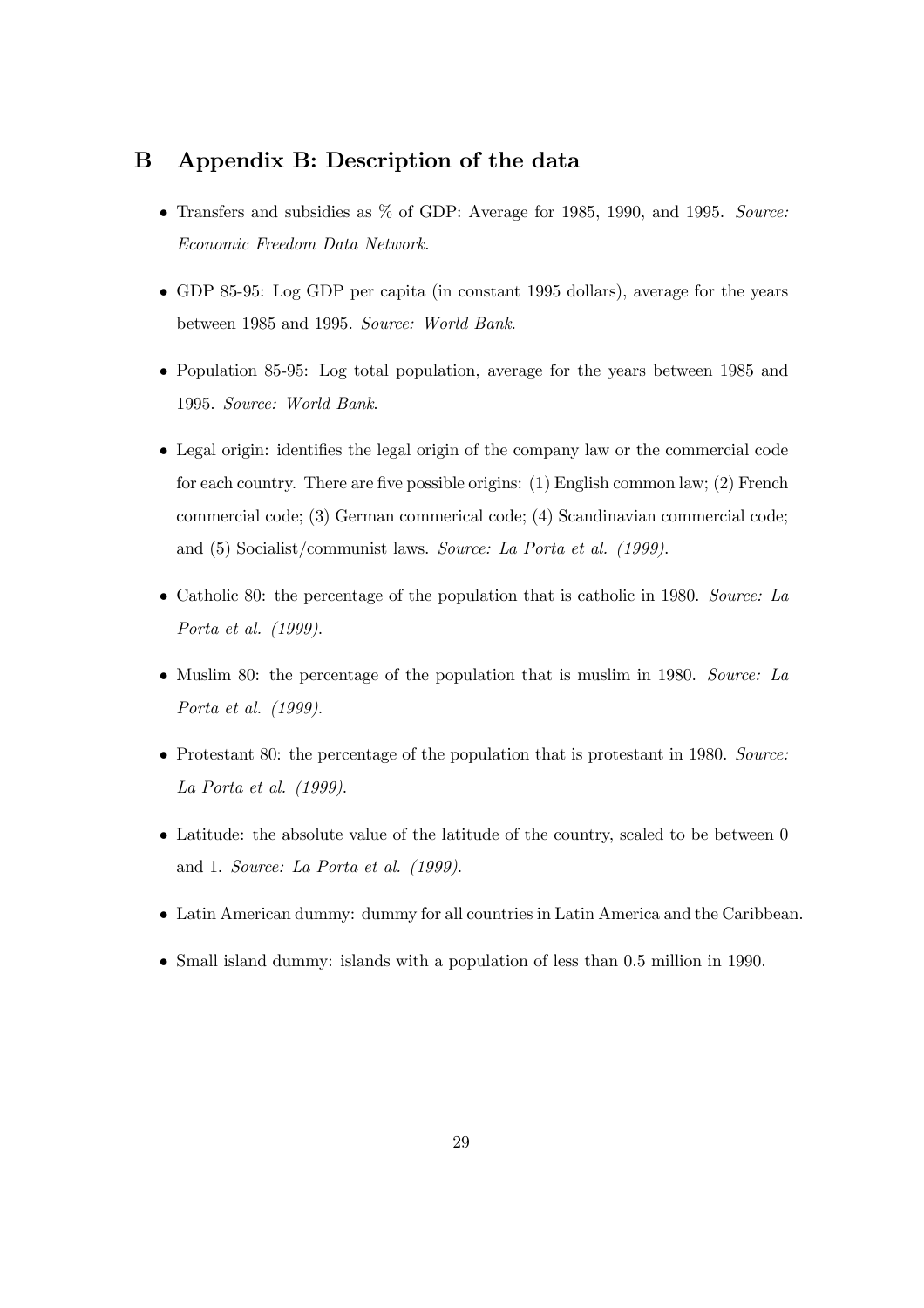|                                                  | Peripheral     | Peripheral          | Peripheral     | Peripheral             |
|--------------------------------------------------|----------------|---------------------|----------------|------------------------|
|                                                  | diversity      | diversity (no dist) | polarization   | polarization (no dist) |
| Albania                                          | 0.474          | 0.538               | 0.047          | 0.053                  |
| Andorra                                          | 0.326          | 1.195               | 0.085          | 0.315                  |
| Argentina                                        | 0.719          | 0.944               | 0.063          | 0.092                  |
| Austria                                          | 0.220          | 0.517               | 0.016          | 0.053                  |
| <b>Bahamas</b><br><b>Barbados</b>                | 0.025<br>0.013 | 0.493               | 0.006          | 0.119                  |
| <b>Belarus</b>                                   | 0.271          | 0.265<br>0.950      | 0.002<br>0.033 | 0.046<br>0.131         |
| <b>Belgium</b>                                   | 1.224          | 1.907               | 0.184          | 0.272                  |
| <b>Belize</b>                                    | 1.639          | 1.912               | 0.180          | 0.219                  |
| <b>Bolivia</b>                                   | 1.684          | 1.807               | 0.260          | 0.262                  |
| Bosnia-Herzegovina                               | 0.000          | 0.000               | 0.000          | 0.000                  |
| <b>Brazil</b>                                    | 0.196          | 0.276               | 0.011          | 0.016                  |
| <b>Bulgaria</b>                                  | 0.983          | 0.787               | 0.364          | 0.103                  |
| Canada                                           | 1.814          | 2.284               | 0.159          | 0.207                  |
| Chile                                            | 0.234          | 0.247               | 0.029          | 0.030                  |
| Colombia                                         | 0.375          | 0.385               | 0.013          | 0.014                  |
| Costa Rica                                       | 0.202          | 0.236               | 0.016          | 0.020                  |
| Croatia                                          | 0.222          | 0.294               | 0.025          | 0.033                  |
| Cuba                                             | 0.000          | 0.000               | 0.000          | 0.000                  |
| <b>Czech Republic</b>                            | 0.214          | 0.316               | 0.022          | 0.030                  |
| Denmark                                          | 0.044          | 0.177               | 0.003          | 0.014                  |
| <b>Dominican Republic</b>                        | 0.177          | 0.304               | 0.014          | 0.029                  |
| Ecuador                                          | 0.724          | 0.765               | 0.122          | 0.124                  |
| <b>El Salvador</b>                               | 0.048          | 0.048               | 0.002          | 0.002                  |
| Estonia                                          | 1.182          | 1.241               | 0.249          | 0.251                  |
| <b>Finland</b>                                   | 0.335          | 0.369               | 0.057          | 0.058                  |
| <b>France</b>                                    | 0.771          | 1.289               | 0.068          | 0.105                  |
| Germany                                          | 0.558          | 1.317               | 0.034          | 0.135                  |
| Greece                                           | 0.572          | 0.784               | 0.043          | 0.064                  |
| Guatemala                                        | 0.947          | 0.947               | 0.282          | 0.282                  |
| Guyana<br>Haiti                                  | 0.347<br>0.000 | 0.347<br>0.000      | 0.036<br>0.000 | 0.036<br>0.000         |
| <b>Honduras</b>                                  | 0.421          | 0.443               | 0.031          | 0.032                  |
| Hungary                                          | 0.656          | 0.656               | 0.066          | 0.066                  |
| Iceland                                          | 0.000          | 0.000               | 0.000          | 0.000                  |
| Ireland                                          | 0.319          | 0.388               | 0.068          | 0.083                  |
| Italy                                            | 0.210          | 2.170               | 0.011          | 0.169                  |
| Jamaica                                          | 0.229          | 0.254               | 0.016          | 0.017                  |
| Latvia                                           | 0.962          | 1.546               | 0.156          | 0.246                  |
| Liechtenstein                                    | 0.148          | 0.430               | 0.019          | 0.061                  |
| Lithuania                                        | 0.621          | 0.988               | 0.088          | 0.140                  |
| Luxembourg                                       | 1.056          | 1.360               | 0.197          | 0.216                  |
| Macedonia                                        | 1.082          | 1.210               | 0.163          | 0.182                  |
| Malta                                            | 0.097          | 0.097               | 0.008          | 0.008                  |
| Mexico                                           | 0.750          | 0.771               | 0.061          | 0.062                  |
| Moldova                                          | 1.350          | 1.639               | 0.152          | 0.188                  |
| <b>Netherlands Antilles</b>                      | 0.244          | 0.321               | 0.047          | 0.062                  |
| Netherlands                                      | 0.509          | 0.866               | 0.041          | 0.085                  |
| Nicaragua                                        | 0.290<br>0.192 | 0.311               | 0.038          | 0.040                  |
| Norway<br>Panama                                 | 0.817          | 0.302<br>0.902      | 0.023<br>0.114 | 0.029<br>0.129         |
| Paraguay                                         | 1.221          | 1.221               | 0.136          | 0.136                  |
| Peru                                             | 1.027          | 1.027               | 0.156          | 0.156                  |
| Poland                                           | 0.209          | 0.499               | 0.019          | 0.055                  |
| Portugal                                         | 0.055          | 0.055               | 0.003          | 0.003                  |
| <b>Puerto Rico</b>                               | 0.134          | 0.176               | 0.017          | 0.023                  |
| Romania                                          | 0.744          | 0.805               | 0.104          | 0.108                  |
| Slovakia                                         | 0.476          | 0.678               | 0.095          | 0.112                  |
| Slovenia                                         | 0.190          | 0.439               | 0.028          | 0.079                  |
| Spain                                            | 0.408          | 1.173               | 0.049          | 0.179                  |
| <b>St Kitts</b>                                  | 0.000          | 0.000               | 0.000          | 0.000                  |
| <b>St Vincent</b>                                | 0.000          | 0.000               | 0.000          | 0.000                  |
| Suriname                                         | 1.221          | 1.762               | 0.152          | 0.246                  |
| Sweden                                           | 0.507          | 1.175               | 0.033          | 0.154                  |
| Switzerland                                      | 1.336          | 1.740               | 0.145          | 0.191                  |
| <b>Trinidad</b>                                  | 0.686          | 0.803               | 0.204          | 0.239                  |
| <b>Turks&amp;Caicos</b><br><b>United Kingdom</b> | 0.000<br>0.275 | 0.000<br>0.374      | 0.000<br>0.017 | 0.000<br>0.022         |
| Ukraine                                          | 0.476          | 1.331               | 0.050          | 0.204                  |
| Uruguay                                          | 0.129          | 0.390               | 0.012          | 0.040                  |
| <b>United States</b>                             | 1.564          | 2.047               | 0.100          | 0.133                  |
| <b>US Virgin Islands</b>                         | 0.025          | 0.501               | 0.006          | 0.122                  |
| Venezuela                                        | 0.411          | 0.411               | 0.031          | 0.031                  |
| Yugoslavia                                       | 0.567          | 0.814               | 0.101          | 0.136                  |
|                                                  |                |                     |                |                        |

Table 1: Peripheral diversity and peripheral polarization indices (Ethnologue)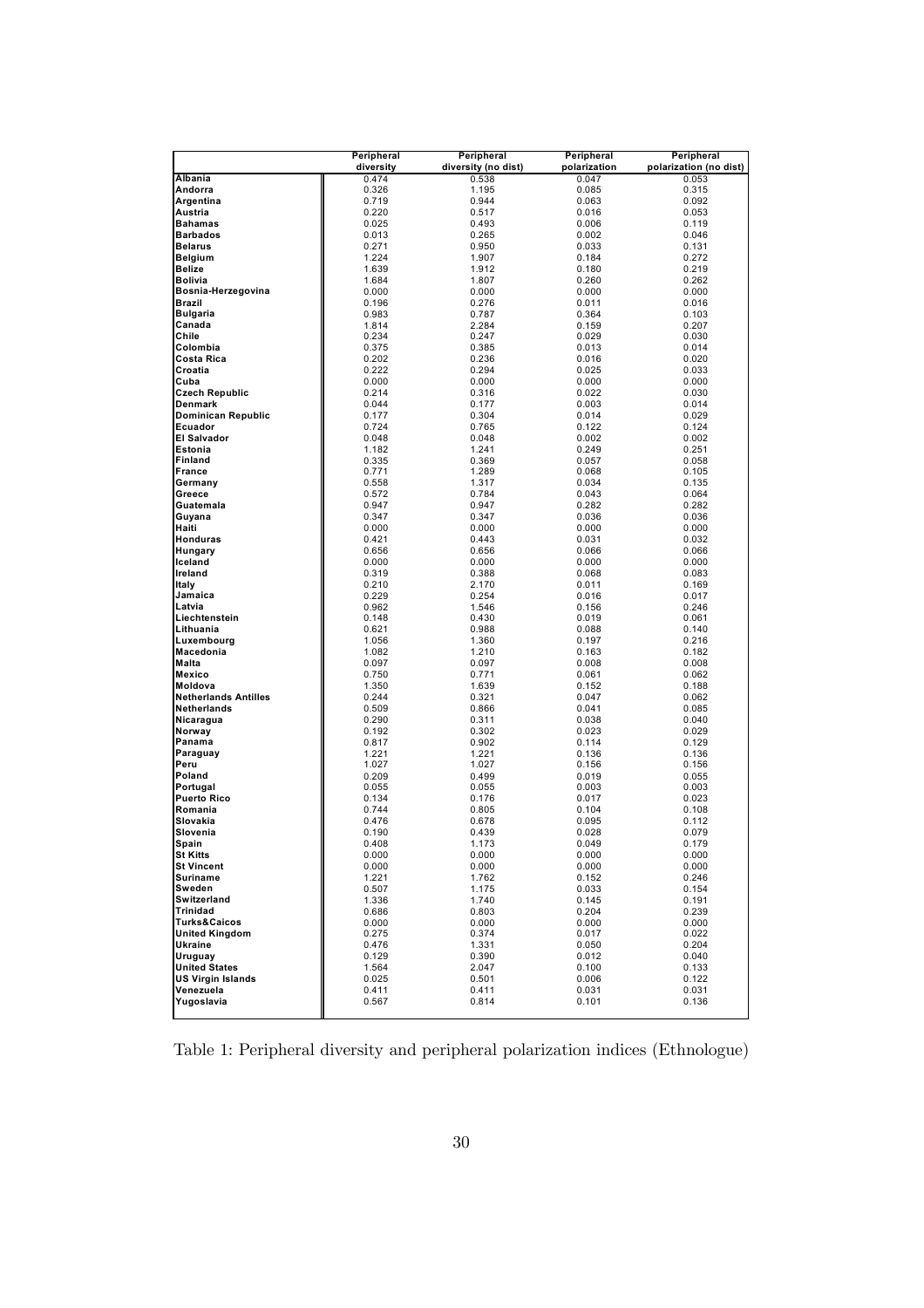|                                      | Peripheral     | Peripheral          |
|--------------------------------------|----------------|---------------------|
|                                      | diversity      | diversity (no dist) |
| Albania                              | 0.171          | 0.195               |
| Andorra                              | 0.443          | 1.152               |
| Airgentina                           | 0.149          | 0.268               |
| Austria<br><b>Bahamas</b>            | 0.087<br>0.419 | 0.109               |
| <b>Barbados</b>                      | 0.018          | 0.523<br>0.357      |
| <b>Belarus</b>                       | 0.261          | 1.028               |
| Belgium                              | 0.959          | 1.322               |
| <b>Belize</b>                        | 1.603          | 1.605               |
| Bolivia                              | 1.234          | 1.234               |
| Bosnia-Herzegovina                   | 0.055          | 1.038               |
| Brazil                               | 0.194          | 0.267               |
| Bulgaria                             | 0.935          | 0.845               |
| Canada<br>Chile                      | 1.557<br>0.331 | 1.999<br>0.331      |
| Colombia                             | 0.210          | 0.219               |
| Costa Rica                           | 0.218          | 0.256               |
| Croatia                              | 0.222          | 0.294               |
| Cuba                                 | 0.000          | 0.000               |
| Czech Republic                       | 0.229          | 0.564               |
| Denmark                              | 0.155          | 0.308               |
| Dominican Republic                   | 0.058          | 0.161               |
| Ecuador<br><b>El Salvador</b>        | 0.331<br>0.000 | 0.331<br>0.000      |
| Estonia                              | 1.088          | 1.186               |
| Finland                              | 0.306          | 0.306               |
| France                               | 0.658          | 1.208               |
| Germany                              | 0.412          | 0.525               |
| Greece                               | 0.290          | 0.325               |
| Guatemala                            | 0.905          | 0.905               |
| Guyana<br><b>Haiti</b>               | 0.740          | 0.832               |
| Honduras                             | 0.074<br>0.316 | 0.482<br>0.330      |
| Hungary                              | 0.407          | 0.407               |
| lic e la n d                         | 0.000          | 0.000               |
| <b>Ireland</b>                       | 0.227          | 0.276               |
| Ita Iy                               | 0.237          | 0.615               |
| Jamaica                              | 0.315          | 1.054               |
| Latvia<br>Liechtenstein              | 0.950<br>0.100 | 1.526<br>0.000      |
| Lithuania                            | 0.588          | 0.934               |
| Luxem bourg                          | 0.818          | 1.137               |
| Macedonia                            | 1.015          | 1.311               |
| lM a Ita                             | 0.164          | 0.164               |
| Mexico                               | 0.673          | 0.673               |
| Moldova<br>Netherlands Antilles      | 1.122<br>0.288 | 1.366<br>0.379      |
| Netherlands                          | 0.258          | 0.409               |
| Nicaragua                            | 0.329          | 0.355               |
| Norway                               | 0.056          | 0.205               |
| Panama                               | 0.756          | 0.876               |
| Paraguay                             | 0.627          | 0.627               |
| Peru<br>Poland                       | 0.947<br>0.036 | 0.947<br>0.160      |
| Portugal                             | 0.000          | 0.000               |
| <b>Puerto Rico</b>                   | 0.051          | 0.067               |
| Romania                              | 0.748          | 0.829               |
| Slovakia                             | 0.600          | 0.824               |
| Slovenia                             | 0.189          | 0.438               |
| Spain                                | 0.364          | 1.075               |
| <b>St Kitts</b><br><b>St Vincent</b> | 0.000<br>0.000 | 0.000<br>0.000      |
| Suriname                             | 0.966          | 0.936               |
| Sweden                               | 0.214          | 0.214               |
| Switzerland                          | 0.902          | 1.114               |
| Trinidad                             | 0.282          | 0.418               |
| Turks& Caicos                        | 0.583          | 0.626               |
| United Kingdom                       | 0.094          | 0.146               |
| Ukraine                              | 0.348          | 1.130               |
| Uruguay<br><b>United States</b>      | 0.000<br>1.071 | 0.000<br>1.359      |
| <b>US Virgin Islands</b>             | 0.606          | 0.686               |
| Venezuela                            | 0.180          | 0.180               |
| Yugoslavia                           | 0.920          | 1.174               |
|                                      |                |                     |

Table 2: Peripheral diversity indices (Britannica)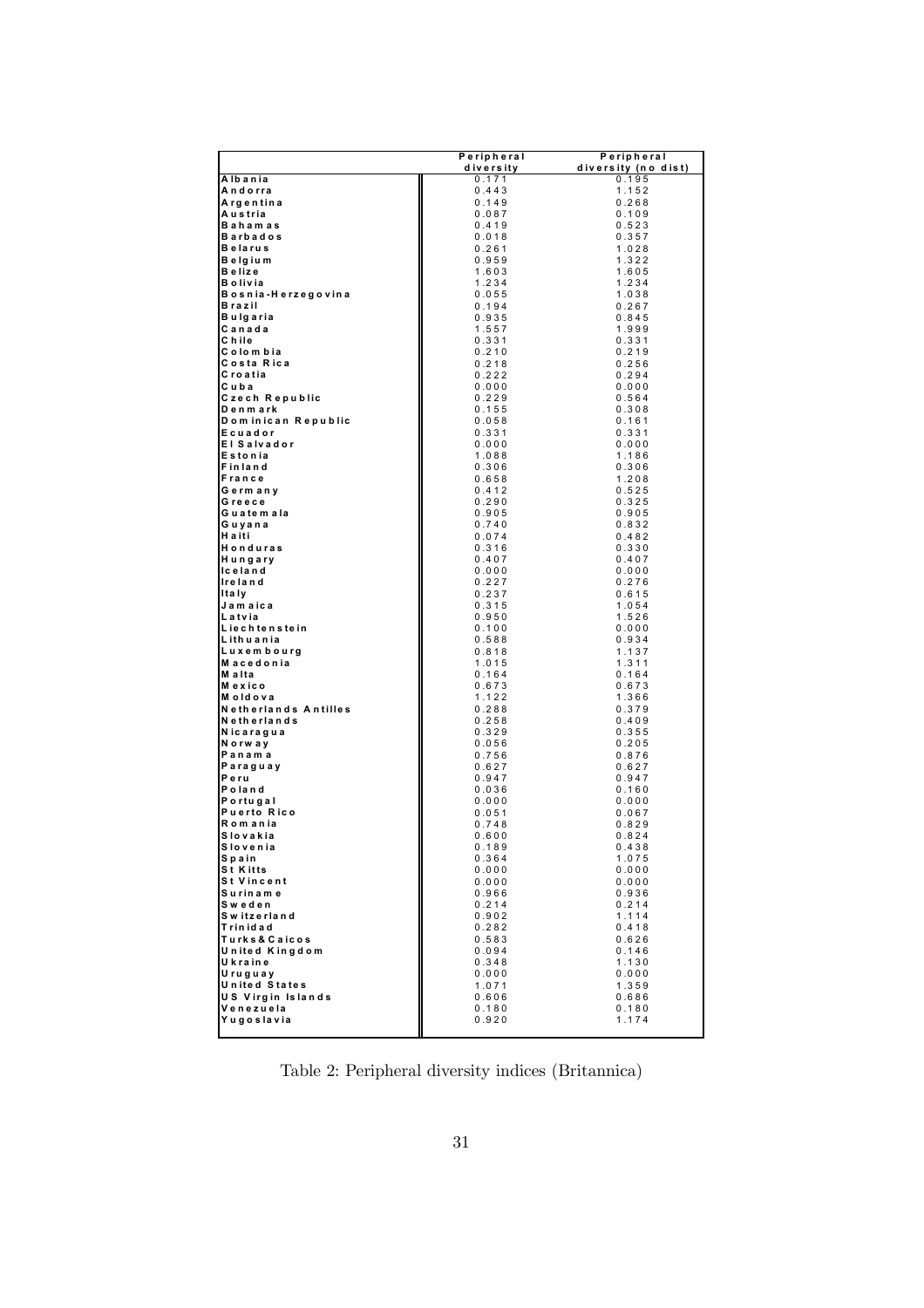# C Appendix C: Tables

|                                               | diversity<br>(incl distance) | diversity<br>(exidistance) | difference    |
|-----------------------------------------------|------------------------------|----------------------------|---------------|
| Canada                                        | 1                            | 1                          | 0             |
| <b>Bolivia</b><br>Belize                      | 2<br>3                       | 6<br>4                     | 4<br>1        |
| <b>United States</b>                          | 4                            | 3                          | -1            |
| Moldova<br>Switzerland                        | 5<br>6                       | 9<br>8                     | 4<br>2        |
| Belgium                                       | 7                            | 5                          | $-2$          |
| Paraguay                                      | 8                            | 16                         | 8             |
| Suriname<br>Estonia                           | 9<br>10                      | 7<br>15                    | $-2$<br>5     |
| Macedonia                                     | 11                           | 17                         | 6             |
| <b>Luxembourg</b>                             | 12                           | 11                         | - 1           |
| Peru<br>Bulgaria                              | 13<br>14                     | 21<br>31                   | 8<br>17       |
| Latvia                                        | 15                           | 10                         | -5            |
| Guatemala<br>Panama                           | 16<br>17                     | 24<br>26                   | 8<br>9        |
| <b>IFrance</b>                                | 18                           | 14                         | -4            |
| Mexico                                        | 19                           | 33                         | 14            |
| Romania<br>Ecuador                            | 20<br>21                     | 29<br>34                   | 9<br>13       |
| Argentina                                     | 22                           | 25                         | 3             |
| Trinidad<br>Hungary                           | 23<br>24                     | 30<br>36                   | 7<br>12       |
| Lithuania                                     | 25                           | 22                         | -3            |
| Greece                                        | 26                           | 32                         | 6             |
| Yugoslavia<br>Germany                         | 27<br>28                     | 28<br>13                   | 1<br>-15      |
| Netherlands                                   | 29                           | 27                         | $-2$          |
| Sweden<br>Slovakia                            | 30<br>31                     | 19<br>35                   | $-11$<br>4    |
| Ukraine                                       | 32                           | 12                         | $-20$         |
| Albania                                       | 33                           | 37                         | 4             |
| Honduras<br>Venezuela                         | 34<br>35                     | 42<br>45                   | 8<br>10       |
| Spain                                         | 36                           | 20                         | -16           |
| Colombia<br>Guyana                            | 37<br>38                     | 48<br>51                   | 11<br>13      |
| Finland                                       | 39                           | 50                         | 11            |
| Andorra<br>Ireland                            | 40<br>41                     | 18<br>47                   | -22<br>6      |
| Nicaragua                                     | 42                           | 54                         | 12            |
| United Kingdom                                | 43                           | 49                         | 6             |
| <b>Belarus</b><br><b>Netherlands Antilles</b> | 44<br>45                     | 23<br>52                   | $-21$<br>7    |
| Chile                                         | 46                           | 61                         | 15            |
| Jamaica<br>Croatia                            | 47<br>48                     | 60<br>57                   | 13<br>9       |
| Austria                                       | 49                           | 38                         | $-11$         |
| Czech Republic                                | 50                           | 53                         | 3             |
| <b>Italy</b><br>Poland                        | 51<br>52                     | 2<br>40                    | -49<br>$-12$  |
| Costa Rica                                    | 53                           | 62                         | 9             |
| Brazil<br>Norway                              | 54<br>55                     | 58<br>56                   | 4<br>1        |
| Slovenia                                      | 56                           | 43                         | -13           |
| Dominican Republic                            | 57<br>58                     | 55<br>44                   | $-2$<br>$-14$ |
| Liechtenstein<br><b>Puerto Rico</b>           | 59                           | 64                         | 5             |
| Uruguay                                       | 60                           | 46                         | $-14$         |
| Malta<br>Portugal                             | 61<br>62                     | 65<br>66                   | 4<br>4        |
| <b>El Salvador</b>                            | 63                           | 67                         | 4             |
| Denmark<br><b>US Virgin Islands</b>           | 64<br>65                     | 63<br>39                   | $-1$<br>$-26$ |
| <b>Bahamas</b>                                | 66                           | 41                         | $-25$         |
| <b>Barbados</b>                               | 67                           | 59                         | -8            |
| Bosnia-Herzegovina<br>lceland                 | 68<br>69                     | 68<br>69                   | 0<br>0        |
| Turks&Caicos                                  | 70                           | 70                         | 0             |
| <b>St Vincent</b><br><b>St Kitts</b>          | 71<br>72                     | 71<br>72                   | 0<br>0        |
| Haiti                                         | 73                           | 73                         | 0             |
| Cuba                                          | 74                           | 74                         | 0             |
| Source: Ethnologue, own calculations          |                              |                            |               |

Table 3: Ranking diversity, with and without distance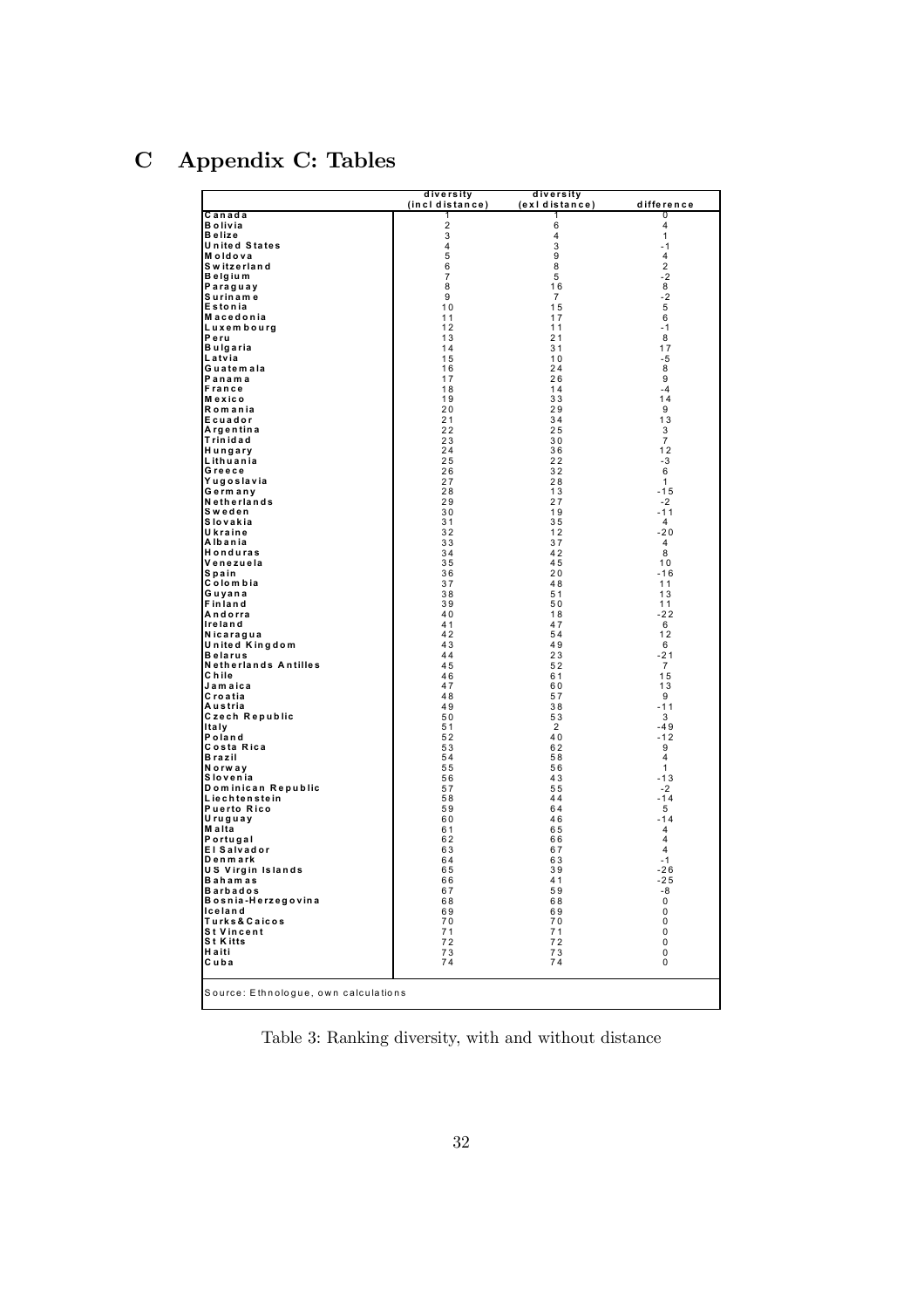| Dependent variable: Transfers and subsidies as % of GDP (average 1985-1995) |             |             |             |              |              |             |             |  |  |
|-----------------------------------------------------------------------------|-------------|-------------|-------------|--------------|--------------|-------------|-------------|--|--|
|                                                                             | (1)         | (2)         | (3)         | (4)          | (5)          | (6)         | (7)         |  |  |
| Peripheral diversity                                                        | $-3.947***$ | $-3.961***$ | $-3.634***$ | $-4.093***$  | $-3.344***$  | $-3.958***$ | $-3.437***$ |  |  |
|                                                                             | (3.29)      | (2.88)      | (2.65)      | (3.29)       | (2.68)       | (3.25)      | (2.68)      |  |  |
| <b>GDP 85-95</b>                                                            |             |             |             | 1.835***     | 4.678***     |             | 4.712***    |  |  |
|                                                                             |             |             |             | (2.80)       | (4.12)       |             | (4.19)      |  |  |
| Population 85-95                                                            |             |             |             |              |              | $-0.047$    | $-0.305$    |  |  |
|                                                                             |             |             |             |              |              | (0.08)      | (0.93)      |  |  |
| <b>UK legal origin</b>                                                      |             | $-0.349$    | $-0.705$    |              | 0.607        |             | 0.526       |  |  |
|                                                                             |             | (0.16)      | (0.29)      |              | (0.31)       |             | (0.26)      |  |  |
| French legal origin                                                         |             | 1.873       | 0.302       |              | 3.718        |             | 3.847       |  |  |
|                                                                             |             | (0.93)      | (0.10)      |              | (1.42)       |             | (1.43)      |  |  |
| Socialist legal origin                                                      |             | 0.412       | 0.461       |              | 10.876***    |             | 10.672***   |  |  |
|                                                                             |             | (0.16)      | (0.14)      |              | (2.69)       |             | (2.62)      |  |  |
| Scandinavian legal origin                                                   |             | $-2.007$    | 1.057       |              | 4.313        |             | 3.984       |  |  |
|                                                                             |             | (0.66)      | (0.20)      |              | (0.93)       |             | (0.82)      |  |  |
| <b>Catholic 80</b>                                                          |             |             | 0.004       |              | 0.002        |             | 0           |  |  |
|                                                                             |             |             | (0.10)      |              | (0.08)       |             | (0.01)      |  |  |
| Muslim 80                                                                   |             |             | $-0.004$    |              | 0.161        |             | 0.138       |  |  |
|                                                                             |             |             | (0.01)      |              | (0.81)       |             | (0.71)      |  |  |
| <b>Protestants 80</b>                                                       |             |             | $-0.061$    |              | $-0.069$     |             | $-0.069$    |  |  |
|                                                                             |             |             | (0.77)      |              | (1.08)       |             | (1.06)      |  |  |
| Latitude                                                                    | 14.623*     | 20.224**    | 24.841***   | 9.412        | 13.358**     | 14.453*     | 12.381*     |  |  |
|                                                                             | (1.83)      | (2.24)      | (2.75)      | (1.20)       | (1.97)       | (1.82)      | (1.83)      |  |  |
| Latin American dummy                                                        | $-9.76***$  | $-8.764**$  | $-7.237**$  | $-8.857***$  | $-1.973$     | $-9.846***$ | $-2.553$    |  |  |
|                                                                             | (2.98)      | (2.50)      | (2.08)      | (2.74)       | (0.64)       | (2.95)      | (0.83)      |  |  |
| Small island dummy                                                          | $-9.036***$ | $-8.004***$ | $-7.179***$ | $-10.685***$ | $-8.779***$  | $-9.197***$ | $-9.884***$ |  |  |
|                                                                             | (4.04)      | (3.27)      | (2.77)      | (4.47)       | (3.34)       | (3.00)      | (3.50)      |  |  |
| Intercept                                                                   | 15.079***   | 11.614**    | 10.632      | 1.139        | $-31.608***$ | 15.934      | $-26.15**$  |  |  |
|                                                                             | (3.21)      | (2.27)      | (1.62)      | (0.16)       | (2.66)       | (1.49)      | (2.04)      |  |  |
| Number of observations                                                      | 56          | 56          | 55          | 56           | 55           | 56          | 55          |  |  |
| <b>Adjusted R2</b>                                                          | 0.7153      | 0.7255      | 0.7633      | 0.7467       | 0.8462       | 0.7153      | 0.8467      |  |  |

\*significant at 10% \*\*significant at 5% \*\*\*significant at 1%

Table 4: Peripheral diversity and redistribution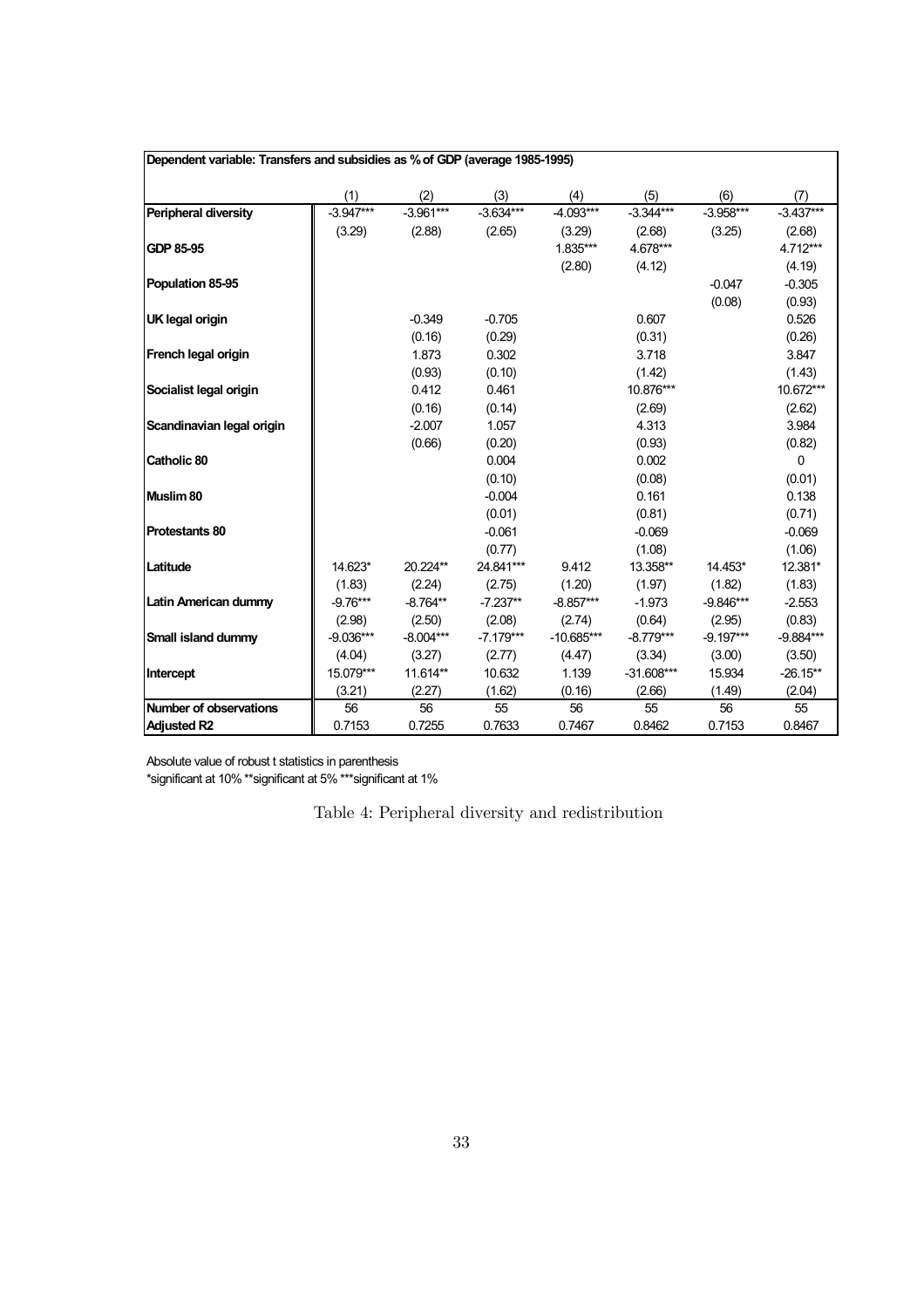| Dependent variable: Transfers and subsidies as % of GDP (average 1985-1995) |             |              |              |             |              |             |             |
|-----------------------------------------------------------------------------|-------------|--------------|--------------|-------------|--------------|-------------|-------------|
|                                                                             | (1)         | (2)          | (3)          | (4)         | (5)          | (6)         | (7)         |
| Peripheral diversity                                                        | $-3.808***$ | $-3.94***$   | $-3.956***$  | $-3.642***$ | $-3.877***$  | $-3.687***$ | $-3.631**$  |
|                                                                             | (2.84)      | (2.84)       | (2.85)       | (2.58)      | (2.64)       | (2.65)      | (2.46)      |
| <b>GDP 85-95</b>                                                            |             |              |              | $1.45***$   | 4.401***     |             | 4.476***    |
|                                                                             |             |              |              | (2.17)      | (3.51)       |             | (3.60)      |
| Population 85-95                                                            |             |              |              |             |              | $-0.202$    | $-0.484$    |
|                                                                             |             |              |              |             |              | (0.32)      | (1.16)      |
| <b>UK legal origin</b>                                                      |             | $-1.136$     | $-0.72$      |             | 1.107        |             | 1.154       |
|                                                                             |             | (0.46)       | (0.29)       |             | (0.51)       |             | (0.52)      |
| French legal origin                                                         |             | 2.864        | 3.107        |             | 5.403*       |             | 5.574*      |
|                                                                             |             | (1.33)       | (0.92)       |             | (1.83)       |             | (1.86)      |
| Socialist legal origin                                                      |             | 1.671        | 1.988        |             | 12.912***    |             | 13.294***   |
|                                                                             |             | (0.61)       | (0.42)       |             | (2.78)       |             | (2.90)      |
| Scandinavian legal origin                                                   |             | $-2.584$     | $-2.754$     |             | 0.276        |             | $-0.055$    |
|                                                                             |             | (0.84)       | (0.46)       |             | (0.05)       |             | (0.01)      |
| Catholic 80                                                                 |             |              | 0.02         |             | 0.018        |             | 0.015       |
|                                                                             |             |              | (0.62)       |             | (0.68)       |             | (0.57)      |
| Muslim 80                                                                   |             |              | 0.147        |             | 0.217        |             | 0.148       |
|                                                                             |             |              | (0.42)       |             | (0.90)       |             | (0.62)      |
| <b>Protestants 80</b>                                                       |             |              | 0.022        |             | 0.003        |             | 0.003       |
|                                                                             |             |              | (0.25)       |             | (0.04)       |             | (0.04)      |
| Latitude                                                                    | 18.622**    | 27.373***    | 28.264***    | 13.406*     | 16.464**     | 18.073**    | 14.846**    |
|                                                                             | (2.33)      | (3.06)       | (3.05)       | (1.69)      | (2.32)       | (2.30)      | (2.09)      |
| <b>Latin American dummy</b>                                                 | $-8.741***$ | $-7.287**$   | $-7.208*$    | $-7.903**$  | $-1.893$     | $-9.05***$  | $-2.633$    |
|                                                                             | (2.65)      | (2.05)       | (1.89)       | (2.43)      | (0.55)       | (2.77)      | (0.80)      |
| Small island dummy                                                          | $-10.741**$ | $-10.386***$ | $-10.569***$ | $-10.595**$ | $-8.766**$   | $-11.436**$ | $-10.405**$ |
|                                                                             | (2.46)      | (2.74)       | (2.64)       | (2.37)      | (2.00)       | (2.35)      | (2.37)      |
| Intercept                                                                   | 13.128***   | 7.754        | 5.356        | 2.126       | $-33.283***$ | 16.667      | $-25.135*$  |
|                                                                             | (2.75)      | (1.49)       | (0.75)       | (0.30)      | (2.59)       | (1.50)      | (1.78)      |
| <b>Number of observations</b>                                               | 47          | 47           | 47           | 47          | 47           | 47          | 47          |
| <b>Adjusted R2</b>                                                          | 0.7464      | 0.7753       | 0.7774       | 0.767       | 0.8529       | 0.7477      | 0.857       |

\*significant at 10% \*\*significant at 5% \*\*\*significant at 1%

Table 5: Peripheral diversity and redistribution (IV estimation)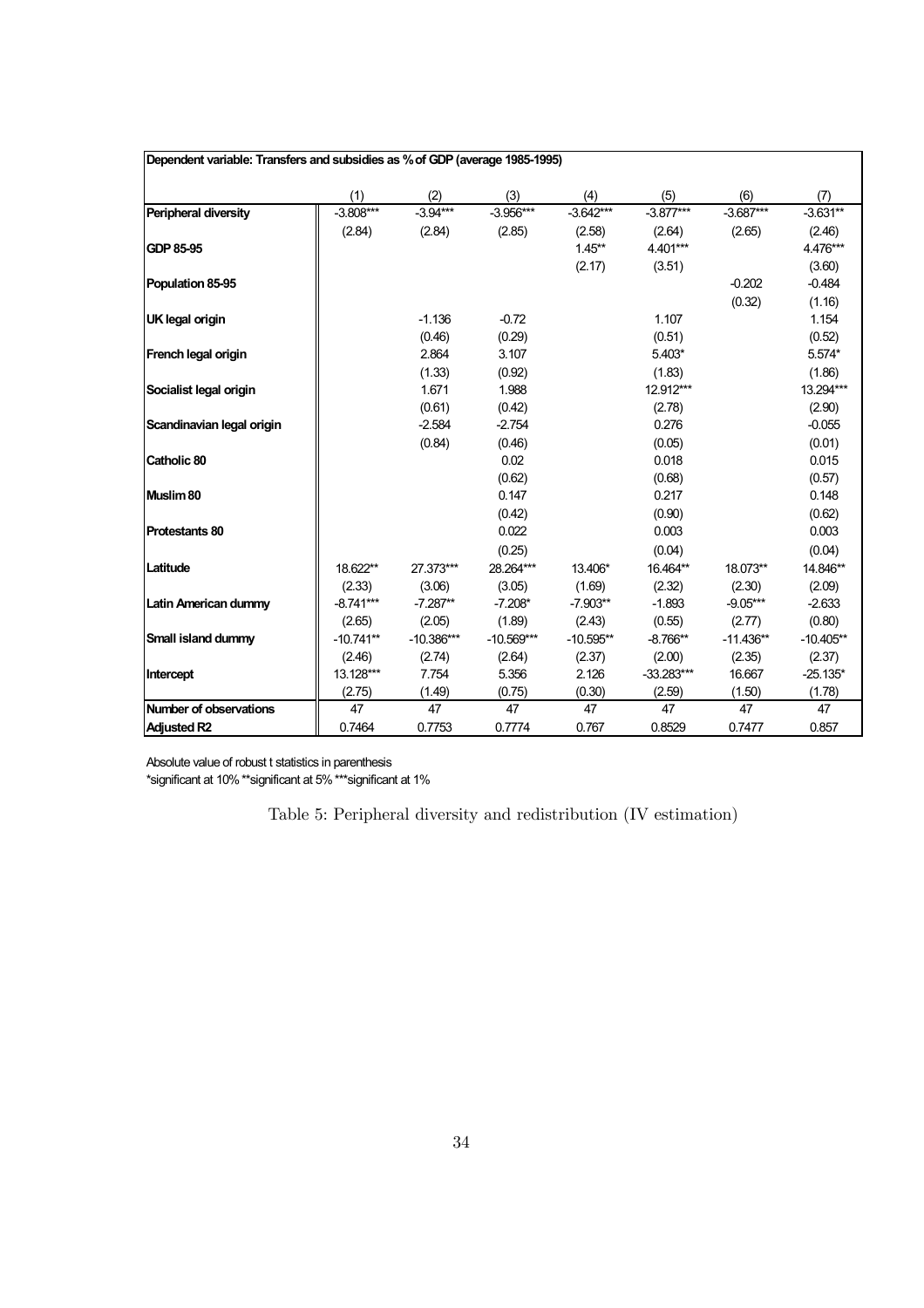|                                    | Dependent variable: Transfers and subsidies as % of GDP (average 1985-1995) |            |           |             |              |             |             |  |  |  |
|------------------------------------|-----------------------------------------------------------------------------|------------|-----------|-------------|--------------|-------------|-------------|--|--|--|
|                                    | (1)                                                                         | (2)        | (3)       | (4)         | (5)          | (6)         | (7)         |  |  |  |
| Peripheral diversity (no distance) | $-1.189$                                                                    | $-1.168$   | $-0.746$  | $-1.977$    | $-1.406$     | $-1.205$    | $-1.411$    |  |  |  |
|                                    | (0.91)                                                                      | (0.88)     | (0.54)    | (1.54)      | (1.19)       | (0.93)      | (1.17)      |  |  |  |
| GDP 85-95                          |                                                                             |            |           | 2.046***    | 4.924***     |             | 4.947***    |  |  |  |
|                                    |                                                                             |            |           | (3.07)      | (4.00)       |             | (4.00)      |  |  |  |
| Population 85-95                   |                                                                             |            |           |             |              | 0.104       | $-0.184$    |  |  |  |
|                                    |                                                                             |            |           |             |              | (0.17)      | (0.51)      |  |  |  |
| <b>UK legal origin</b>             |                                                                             | $-1.055$   | $-1.617$  |             | 0.006        |             | $-0.058$    |  |  |  |
|                                    |                                                                             | (0.45)     | (0.65)    |             | (0.00)       |             | (0.02)      |  |  |  |
| French legal origin                |                                                                             | 1.942      | $-0.119$  |             | 3.575        |             | 3.647       |  |  |  |
|                                    |                                                                             | (0.82)     | (0.03)    |             | (1.19)       |             | (1.18)      |  |  |  |
| Socialist legal origin             |                                                                             | 0.348      | 0.149     |             | 10.869**     |             | 10.748**    |  |  |  |
|                                    |                                                                             | (0.11)     | (0.04)    |             | (2.51)       |             | (2.45)      |  |  |  |
| Scandinavian legal origin          |                                                                             | $-1.306$   | 2.903     |             | 5.387        |             | 5.225       |  |  |  |
|                                    |                                                                             | (0.36)     | (0.50)    |             | (1.02)       |             | (0.95)      |  |  |  |
| <b>Catholic 80</b>                 |                                                                             |            | $-0.001$  |             | $-0.002$     |             | $-0.004$    |  |  |  |
|                                    |                                                                             |            | (0.03)    |             | (0.07)       |             | (0.13)      |  |  |  |
| Muslim <sub>80</sub>               |                                                                             |            | $-0.061$  |             | 0.122        |             | 0.108       |  |  |  |
|                                    |                                                                             |            | (0.20)    |             | (0.61)       |             | (0.55)      |  |  |  |
| <b>Protestants 80</b>              |                                                                             |            | $-0.083$  |             | $-0.086$     |             | $-0.086$    |  |  |  |
|                                    |                                                                             |            | (0.97)    |             | (1.24)       |             | (1.22)      |  |  |  |
| Latitude                           | 15.148*                                                                     | 20.083**   | 24.464**  | 9.417       | 13.054*      | 15.524*     | 12.449*     |  |  |  |
|                                    | (1.76)                                                                      | (2.06)     | (2.53)    | (1.11)      | (1.76)       | (1.83)      | (1.67)      |  |  |  |
| <b>Latin American dummy</b>        | $-9.709***$                                                                 | $-8.837**$ | $-7.183*$ | $-8.862**$  | $-1.781$     | $-9.525***$ | $-2.125$    |  |  |  |
|                                    | (2.75)                                                                      | (2.30)     | (1.89)    | (2.57)      | (0.54)       | (2.68)      | (0.65)      |  |  |  |
| Small island dummy                 | $-7.512***$                                                                 | $-6.314**$ | $-5.334*$ | $-9.722***$ | $-7.655***$  | $-7.175**$  | $-8.288***$ |  |  |  |
|                                    | (3.40)                                                                      | (2.49)     | (1.92)    | (4.11)      | (3.01)       | (2.30)      | (2.90)      |  |  |  |
| Intercept                          | 13.45***                                                                    | 10.292*    | 10.18     | $-1.502$    | $-33.884***$ | 11.575      | $-30.629**$ |  |  |  |
|                                    | (2.66)                                                                      | (1.78)     | (1.40)    | (0.21)      | (2.63)       | (1.04)      | (2.18)      |  |  |  |
| Number of observations             | 56                                                                          | 56         | 55        | 56          | 55           | 56          | 55          |  |  |  |
| <b>Adjusted R2</b>                 | 0.6854                                                                      | 0.6982     | 0.7394    | 0.7233      | 0.8302       | 0.6856      | 0.8307      |  |  |  |

\*significant at 10% \*\*significant at 5% \*\*\*significant at 1%

Table 6: Peripheral diversity (without distance) and redistribution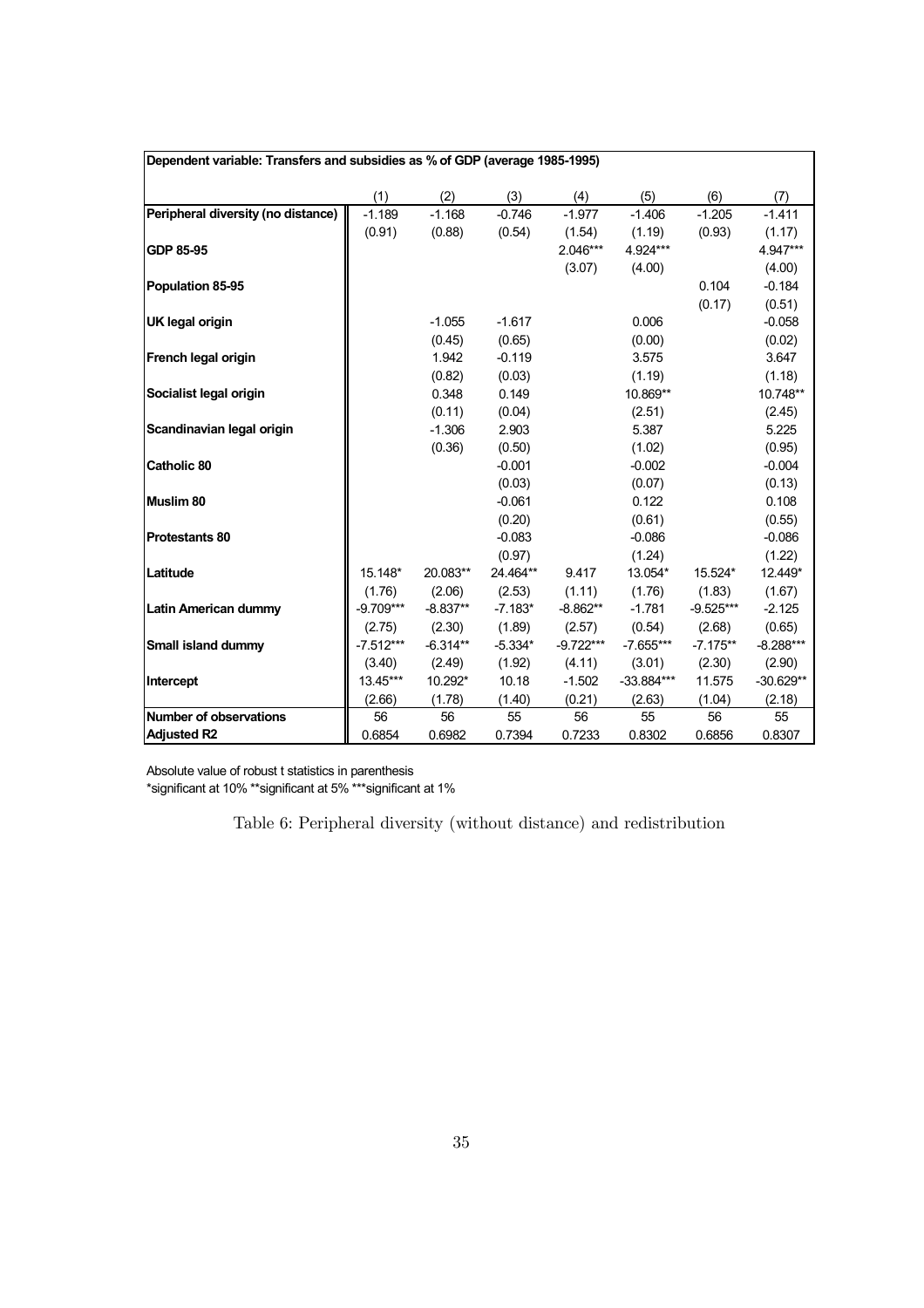| Dependent variable: Transfers and subsidies as % of GDP (average 1985-1995) |             |             |             |             |             |              |             |  |  |
|-----------------------------------------------------------------------------|-------------|-------------|-------------|-------------|-------------|--------------|-------------|--|--|
|                                                                             | (1)         | (2)         | (3)         | (4)         | (5)         | (6)          | (7)         |  |  |
| Peripheral diversity (Britannica)                                           | $-4.891***$ | $-4.936***$ | $-4.421***$ | $-4.706***$ | $-3.651***$ | $-4.97***$   | $-3.863***$ |  |  |
|                                                                             | (3.62)      | (2.93)      | (2.61)      | (3.50)      | (2.59)      | (3.59)       | (2.71)      |  |  |
| GDP 85-95                                                                   |             |             |             | $1.663**$   | 4.55***     |              | 4.581***    |  |  |
|                                                                             |             |             |             | (2.50)      | (3.86)      |              | (3.95)      |  |  |
| Population 85-95                                                            |             |             |             |             |             | $-0.162$     | $-0.375$    |  |  |
|                                                                             |             |             |             |             |             | (0.29)       | (1.04)      |  |  |
| <b>UK legal origin</b>                                                      |             | 0.117       | $-0.219$    |             | 0.868       |              | 0.807       |  |  |
|                                                                             |             | (0.05)      | (0.09)      |             | (0.40)      |              | (0.37)      |  |  |
| French legal origin                                                         |             | 2.109       | 0.654       |             | 3.869       |              | 4.044       |  |  |
|                                                                             |             | (1.05)      | (0.22)      |             | (1.42)      |              | (1.46)      |  |  |
| Socialist legal origin                                                      |             | 1.069       | 1.315       |             | 11.294***   |              | 11.062***   |  |  |
|                                                                             |             | (0.41)      | (0.41)      |             | (2.74)      |              | (2.67)      |  |  |
| Scandinavian legal origin                                                   |             | $-1.767$    | 1.084       |             | 4.504       |              | 4.05        |  |  |
|                                                                             |             | (0.61)      | (0.22)      |             | (0.99)      |              | (0.85)      |  |  |
| <b>Catholic 80</b>                                                          |             |             | 0.004       |             | 0.002       |              | $-0.001$    |  |  |
|                                                                             |             |             | (0.11)      |             | (0.07)      |              | (0.03)      |  |  |
| Muslim 80                                                                   |             |             | $-0.05$     |             | 0.112       |              | 0.083       |  |  |
|                                                                             |             |             | (0.16)      |             | (0.56)      |              | (0.42)      |  |  |
| <b>Protestants 80</b>                                                       |             |             | $-0.055$    |             | $-0.066$    |              | $-0.066$    |  |  |
|                                                                             |             |             | (0.72)      |             | (1.05)      |              | (1.01)      |  |  |
| Latitude                                                                    | 14.524*     | 20.031**    | 23.991***   | 9.838       | 12.869*     | 13.931*      | 11.67*      |  |  |
|                                                                             | (1.87)      | (2.27)      | (2.66)      | (1.26)      | (1.76)      | (1.82)       | (1.61)      |  |  |
| <b>Latin American dummy</b>                                                 | $-9.82***$  | $-8.762**$  | $-7.448**$  | $-8.978***$ | $-2.273$    | $-10.119***$ | $-3.009$    |  |  |
|                                                                             | (3.06)      | (2.55)      | (2.13)      | (2.81)      | (0.69)      | (3.10)       | (0.91)      |  |  |
| Small island dummy                                                          | $-8.304***$ | $-7.294***$ | $-6.583**$  | $-9.667***$ | $-8.017***$ | $-8.867***$  | $-9.38***$  |  |  |
|                                                                             | (3.68)      | (3.05)      | (2.57)      | (4.16)      | (3.18)      | (2.86)       | (3.45)      |  |  |
| Intercept                                                                   | 15.016***   | 11.233**    | 10.395      | 2.199       | $-30.728**$ | 17.999*      | $-23.932*$  |  |  |
|                                                                             | (3.32)      | (2.28)      | (1.61)      | (0.32)      | (2.50)      | (1.67)       | (1.72)      |  |  |
| <b>Number of observations</b>                                               | 56          | 56          | 55          | 56          | 56          | 56           | 55          |  |  |
| <b>Adjusted R2</b>                                                          | 0.7209      | 0.7308      | 0.7658      | 0.7467      | 0.8435      | 0.7214       | 0.8457      |  |  |

\*significant at 10% \*\*significant at 5% \*\*\*significant at 1%

Table 7: Peripheral diversity and redistribution (Britannica)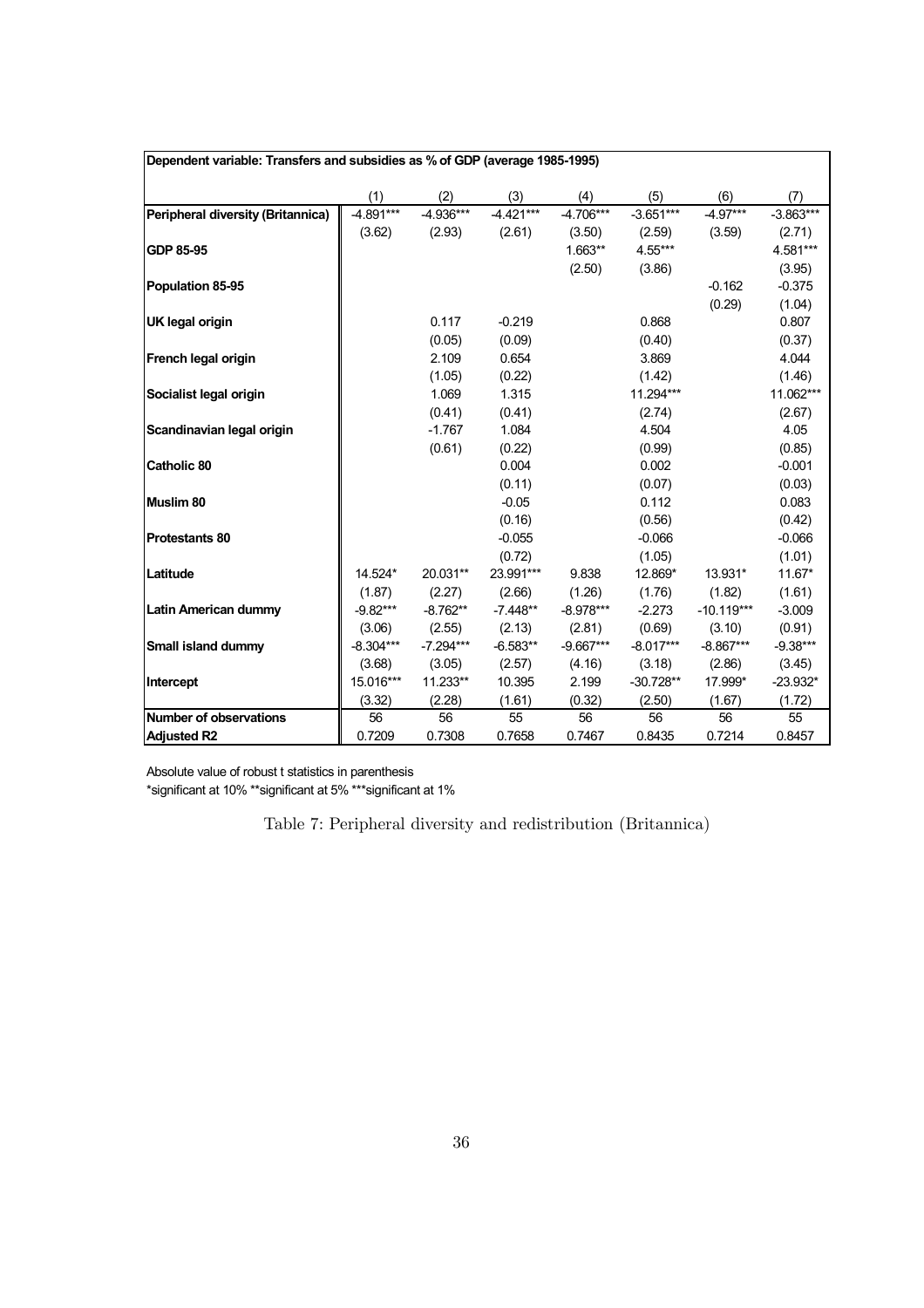| Dependent variable: Transfers and subsidies as % of GDP (average 1985-1995) |             |             |            |             |             |             |             |  |  |
|-----------------------------------------------------------------------------|-------------|-------------|------------|-------------|-------------|-------------|-------------|--|--|
|                                                                             | (1)         | (2)         | (3)        | (4)         | (5)         | (6)         | (7)         |  |  |
| Peripheral diversity no distance (Britannica)                               | $-3.203**$  | $-3.344**$  | $-2.524$   | $-3.235***$ | $-2.198*$   | $-3.222**$  | $-2.347*$   |  |  |
|                                                                             | (2.57)      | (2.19)      | (1.45)     | (2.70)      | (1.76)      | (2.52)      | (1.78)      |  |  |
| GDP 85-95                                                                   |             |             |            | $1.772***$  | 4.715***    |             | 4.747***    |  |  |
|                                                                             |             |             |            | (2.59)      | (3.70)      |             | (3.74)      |  |  |
| Population 85-95                                                            |             |             |            |             |             | $-0.061$    | $-0.302$    |  |  |
|                                                                             |             |             |            |             |             | (0.10)      | (0.79)      |  |  |
| <b>UK legal origin</b>                                                      |             | 0.372       | $-0.304$   |             | 0.914       |             | 0.894       |  |  |
|                                                                             |             | (0.15)      | (0.10)     |             | (0.36)      |             | (0.35)      |  |  |
| French legal origin                                                         |             | 2.466       | 0.798      |             | 4.154       |             | 4.325       |  |  |
|                                                                             |             | (1.17)      | (0.24)     |             | (1.37)      |             | (1.39)      |  |  |
| Socialist legal origin                                                      |             | 1.165       | 1.215      |             | 11.614***   |             | 11.454**    |  |  |
|                                                                             |             | (0.42)      | (0.34)     |             | (2.62)      |             | (2.57)      |  |  |
| Scandinavian legal origin                                                   |             | $-1.657$    | 1.565      |             | 4.912       |             | 4.525       |  |  |
|                                                                             |             | (0.55)      | (0.28)     |             | (1.00)      |             | (0.87)      |  |  |
| <b>Catholic 80</b>                                                          |             |             | 0.001      |             | 0           |             | $-0.002$    |  |  |
|                                                                             |             |             | (0.04)     |             | (0.00)      |             | (0.08)      |  |  |
| Muslim <sub>80</sub>                                                        |             |             | $-0.071$   |             | 0.101       |             | 0.077       |  |  |
|                                                                             |             |             | (0.23)     |             | (0.50)      |             | (0.39)      |  |  |
| <b>Protestants 80</b>                                                       |             |             | $-0.061$   |             | $-0.07$     |             | $-0.07$     |  |  |
|                                                                             |             |             | (0.71)     |             | (0.99)      |             | (0.96)      |  |  |
| Latitude                                                                    | 15.085*     | 20.952**    | 24.413**   | 10.07       | 12.843*     | 14.865*     | 11.89       |  |  |
|                                                                             | (1.84)      | (2.26)      | (2.56)     | (1.22)      | (1.68)      | (1.84)      | (1.56)      |  |  |
| <b>Latin American dummy</b>                                                 | $-9.805***$ | $-8.776**$  | $-7.462**$ | $-8.925***$ | $-2.118$    | $-9.917***$ | $-2.713$    |  |  |
|                                                                             | (2.91)      | (2.40)      | (2.00)     | (2.69)      | (0.63)      | (2.91)      | (0.79)      |  |  |
| Small island dummy                                                          | $-7.888***$ | $-6.901***$ | $-6.04*$   | $-9.41***$  | $-7.686***$ | $-8.097***$ | $-8.791***$ |  |  |
|                                                                             | (3.48)      | (2.76)      | (2.18)     | (4.06)      | (2.99)      | (2.59)      | (3.03)      |  |  |
| Intercept                                                                   | 14.478***   | 10.381**    | 9.931      | 0.946       | $-32.596**$ | 15.6        | $-27.192*$  |  |  |
|                                                                             | (3.03)      | (1.98)      | (1.42)     | (0.13)      | (2.49)      | (1.41)      | (1.87)      |  |  |
| <b>Number of observations</b>                                               | 56          | 56          | 55         | 56          | 55          | 56          | 55          |  |  |
| <b>Adjusted R2</b>                                                          | 0.704       | 0.7151      | 0.7486     | 0.7334      | 0.8328      | 0.7041      | 0.8342      |  |  |

\*significant at 10% \*\*significant at 5% \*\*\*significant at 1%

Table 8: Peripheral diversity (without distance) and redistribution (Britannica)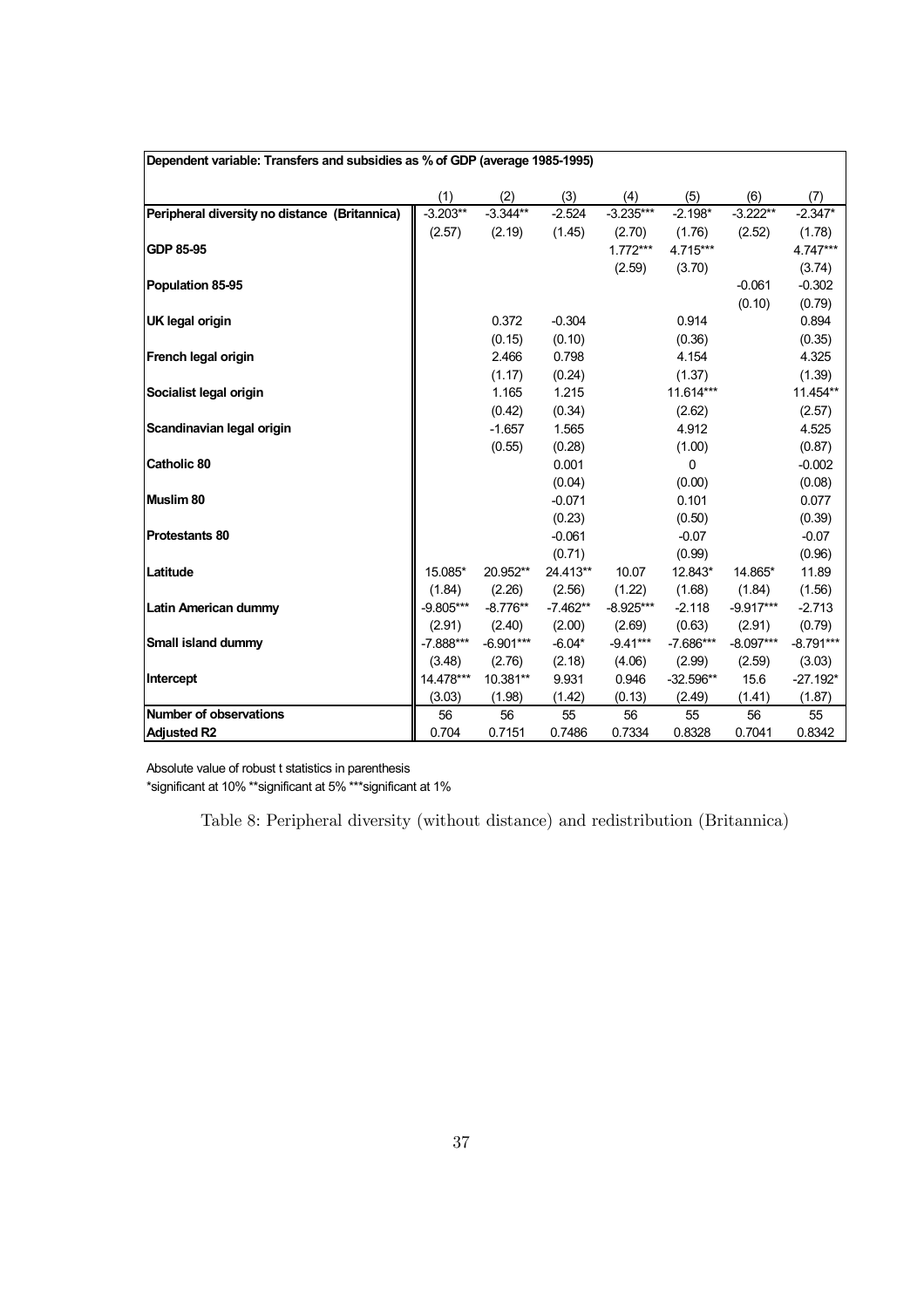| Country                     | Polarization   | Diversity      | <b>Difference</b> |
|-----------------------------|----------------|----------------|-------------------|
| <b>Bulgaria</b>             | 1              | 14             | 13                |
| Guatemala                   | 2              | 16             | 14                |
| <b>Bolivia</b>              | 3              | 2              | $-1$              |
| Estonia                     | 4              | 10             | 6                 |
| Trinidad                    | 5              | 23             | 18                |
| Luxembourg                  | 6              | 12             | 6                 |
| <b>Belgium</b>              | $\overline{7}$ | $\overline{7}$ | 0                 |
| <b>Belize</b>               | 8              | 3              | $-5$              |
| Macedonia                   | 9              | 11             | 2                 |
| Canada                      | 10             | $\mathbf{1}$   | -9                |
| Latvia                      | 11             | 15             | 4                 |
| Peru                        | 12             | 13             | 1                 |
| Moldova                     | 13             | 5              | -8                |
| Suriname                    | 14             | 9              | -5                |
| Switzerland                 | 15             | 6              | -9                |
| Paraguay                    | 16             | 8              | -8                |
| Ecuador                     | 17             | 21             | 4                 |
| Panama                      | 18             | 17             | $-1$              |
| Romania                     | 19             | 20             | 1                 |
| Yugoslavia                  | 20             | 27             | 7                 |
| <b>United States</b>        | 21             | 4              | $-17$             |
| Slovakia                    | 22             | 31             | 9                 |
| Lithuania                   | 23             | 25             | $\overline{2}$    |
| Andorra                     | 24             | 40             | 16                |
| Ireland                     | 25             | 41             | 16                |
| <b>France</b>               | 26             | 18             | -8                |
| Hungary                     | 27             | 24             | -3                |
| Argentina                   | 28             | 22             | $-6$              |
| Mexico                      | 29             | 19             | $-10$             |
| Finland                     | 30             | 39             | 9                 |
| Ukraine                     | 31             | 32             | 1                 |
| Spain                       | 32             | 36             | 4                 |
| <b>Netherlands Antilles</b> | 33             | 45             | 12                |
| Albania                     | 34             | 33             | $-1$              |
| Greece                      | 35             | 26             | -9                |
| <b>Netherlands</b>          | 36             | 29             | $-7$              |
| Nicaragua                   | 37             | 42             | 5                 |
| Guyana                      | 38             | 38             | 0                 |
| Germany                     | 39             | 28             | $-11$             |
| <b>Belarus</b>              | 40<br>41       | 44             | 4                 |
| Sweden<br>Venezuela         | 42             | 30<br>35       | $-11$<br>$-7$     |
| <b>Honduras</b>             | 43             | 34             | -9                |
| Chile                       | 44             | 46             | 2                 |
| Slovenia                    | 45             | 56             | 11                |
| Croatia                     | 46             | 48             | 2                 |
| Norway                      | 47             | 55             | 8                 |
| Czech Rep                   | 48             | 50             | 2                 |
| Poland                      | 49             | 52             | 3                 |
| Liechtenstein               | 50             | 58             | 8                 |
| <b>Puerto Rico</b>          | 51             | 59             | 8                 |
| <b>United Kingdom</b>       | 52             | 43             | -9                |
| Jamaica                     | 53             | 47             | -6                |
| Costa Rica                  | 54             | 53             | $-1$              |
| Austria                     | 55             | 49             | -6                |
| Dominican Republic          | 56             | 57             | 1                 |
| Colombia                    | 57             | 37             | -20               |
| Uruguay                     | 58             | 60             | 2                 |
| Italy                       | 59             | 51             | -8                |
| <b>Brazil</b>               | 60             | 54             | -6                |
| Malta                       | 61             | 61             | 0                 |
| <b>US Virgin Islands</b>    | 62             | 65             | 3                 |
| <b>Bahamas</b>              | 63             | 66             | 3                 |
| Denmark                     | 64             | 64             | 0                 |
| Portugal                    | 65             | 62             | -3                |
| <b>Barbados</b>             | 66             | 67             | $\mathbf{1}$      |
| <b>El Salvador</b>          | 67             | 63             | $-4$              |
| Bosnia-Herzegovina          | 68             | 68             | 0                 |
| Iceland                     | 69             | 69             | 0                 |
| Turks&Caicos                | 70             | 70             | 0                 |
| <b>St Vincent</b>           | 71             | 71             | $\mathbf 0$       |
| <b>St Kitts</b>             | 72             | 72             | 0                 |
| Haiti                       | 73             | 73             | 0                 |
| Cuba                        | 74             | 74             | 0                 |

Source: Ethnologue, own calculations

Table 9: Ranking of polarization versus diversity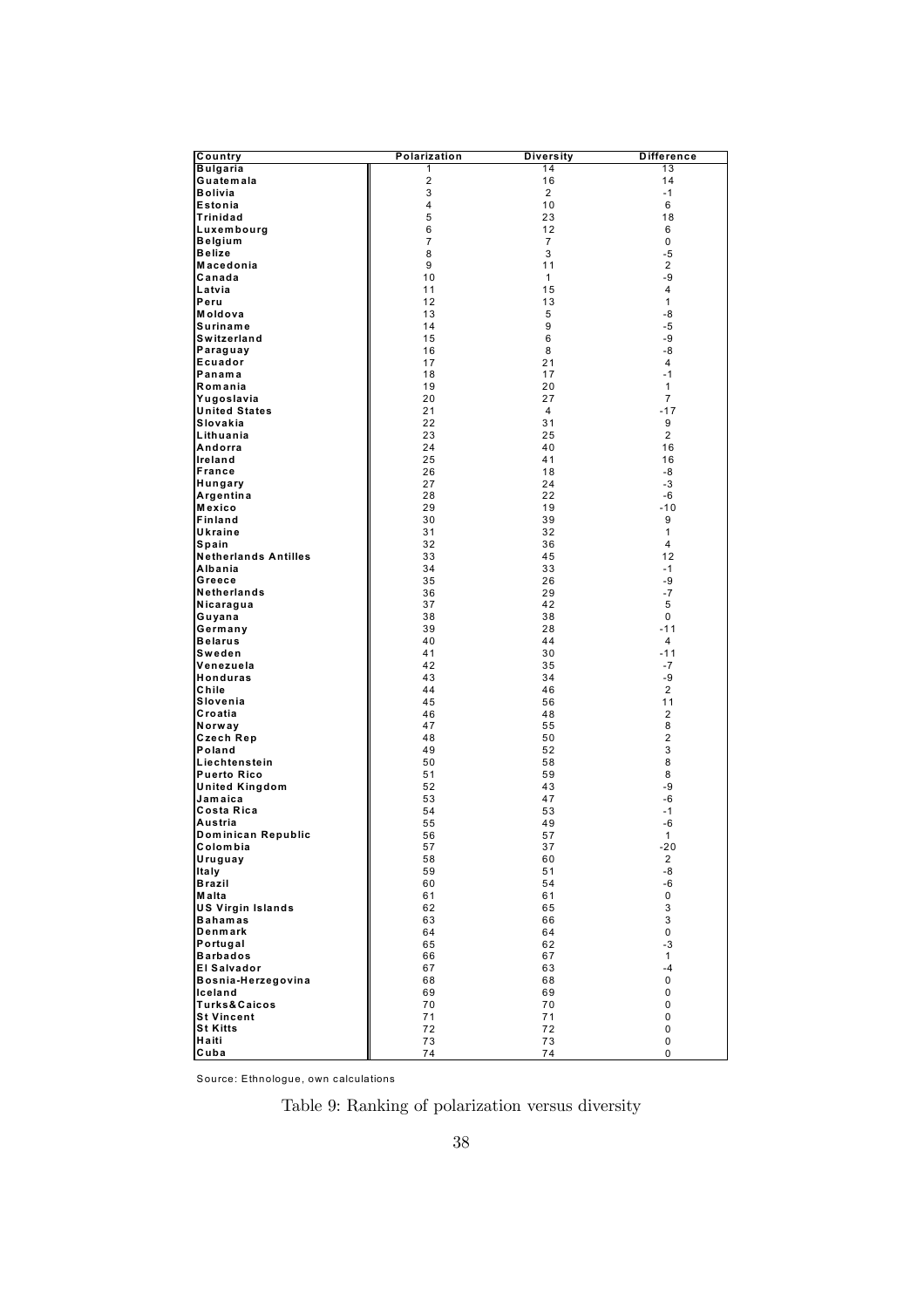| Dependent variable: Transfers and subsidies as % of GDP (average 1985-1995) |             |             |             |             |             |             |             |  |  |
|-----------------------------------------------------------------------------|-------------|-------------|-------------|-------------|-------------|-------------|-------------|--|--|
|                                                                             | (1)         | (2)         | (3)         | (4)         | (5)         | (6)         | (7)         |  |  |
| <b>Peripheral polarization</b>                                              | $-16.421**$ | $-16.521*$  | $-16.475**$ | $-13.549$   | $-14.541**$ | $-17.547**$ | $-16.326**$ |  |  |
|                                                                             | (2.08)      | (1.85)      | (2.05)      | (1.63)      | (2.24)      | (2.14)      | (2.28)      |  |  |
| GDP 85-95                                                                   |             |             |             | 1.565**     | 4.68***     |             | 4.721***    |  |  |
|                                                                             |             |             |             | (2.06)      | (3.87)      |             | (4.00)      |  |  |
| <b>Population 85-95</b>                                                     |             |             |             |             |             | $-0.251$    | $-0.447$    |  |  |
|                                                                             |             |             |             |             |             | (0.41)      | (1.23)      |  |  |
| <b>UK legal origin</b>                                                      |             | $-0.754$    | $-1.24$     |             | 0.094       |             | $-0.008$    |  |  |
|                                                                             |             | (0.32)      | (0.54)      |             | (0.04)      |             | (0.00)      |  |  |
| French legal origin                                                         |             | 2.123       | 0.282       |             | 3.684       |             | 3.898       |  |  |
|                                                                             |             | (0.92)      | (0.09)      |             | (1.29)      |             | (1.35)      |  |  |
| Socialist legal origin                                                      |             | 1.566       | 1.145       |             | 11.483***   |             | 11.241***   |  |  |
|                                                                             |             | (0.52)      | (0.35)      |             | (2.75)      |             | (2.68)      |  |  |
| Scandinavian legal origin                                                   |             | $-0.882$    | 2.467       |             | 5.66        |             | 5.135       |  |  |
|                                                                             |             | (0.28)      | (0.50)      |             | (1.28)      |             | (1.11)      |  |  |
| <b>Catholic 80</b>                                                          |             |             | 0           |             | $-0.002$    |             | $-0.005$    |  |  |
|                                                                             |             |             | (0.01)      |             | (0.05)      |             | (0.18)      |  |  |
| <b>Muslim 80</b>                                                            |             |             | 0.024       |             | 0.184       |             | 0.158       |  |  |
|                                                                             |             |             | (0.07)      |             | (0.77)      |             | (0.66)      |  |  |
| <b>Protestants 80</b>                                                       |             |             | $-0.074$    |             | $-0.082$    |             | $-0.082$    |  |  |
|                                                                             |             |             | (0.97)      |             | (1.31)      |             | (1.29)      |  |  |
| Latitude                                                                    | 14.918*     | 19.427**    | 24.837***   | 10.514      | 13.311*     | 14.003*     | 11.972*     |  |  |
|                                                                             | (1.77)      | (1.97)      | (2.60)      | (1.23)      | (1.76)      | (1.69)      | (1.64)      |  |  |
| <b>Latin American dummy</b>                                                 | $-9.464***$ | $-8.4**$    | $-6.626*$   | $-8.682**$  | $-1.425$    | $-9.919***$ | $-2.231$    |  |  |
|                                                                             | (2.71)      | (2.24)      | (1.82)      | (2.48)      | (0.43)      | (2.83)      | (0.69)      |  |  |
| Small island dummy                                                          | $-8.078***$ | $-6.801***$ | $-6.067**$  | $-9.192***$ | $-7.711***$ | $-9***$     | $-9.373***$ |  |  |
|                                                                             | (3.76)      | (2.87)      | (2.44)      | (4.05)      | (3.01)      | (2.83)      | (3.36)      |  |  |
| Intercept                                                                   | 13.793***   | 10.325*     | 9.799       | 1.582       | $-32.391**$ | 18.447      | $-24.343*$  |  |  |
|                                                                             | (2.77)      | (1.85)      | (1.41)      | (0.20)      | (2.55)      | (1.57)      | (1.77)      |  |  |
| <b>Number of observations</b>                                               | 56          | 56          | 55          | 56          | 55          | 56          | 55          |  |  |
| <b>Adjusted R2</b>                                                          | 0.7         | 0.7128      | 0.7555      | 0.7223      | 0.8384      | 0.701       | 0.8413      |  |  |

Absolute value of robust t statistics in parenthesis \*significant at 10% \*\*significant at 5% \*\*\*significant at 1%

Table 10: Peripheral polarization and redistribution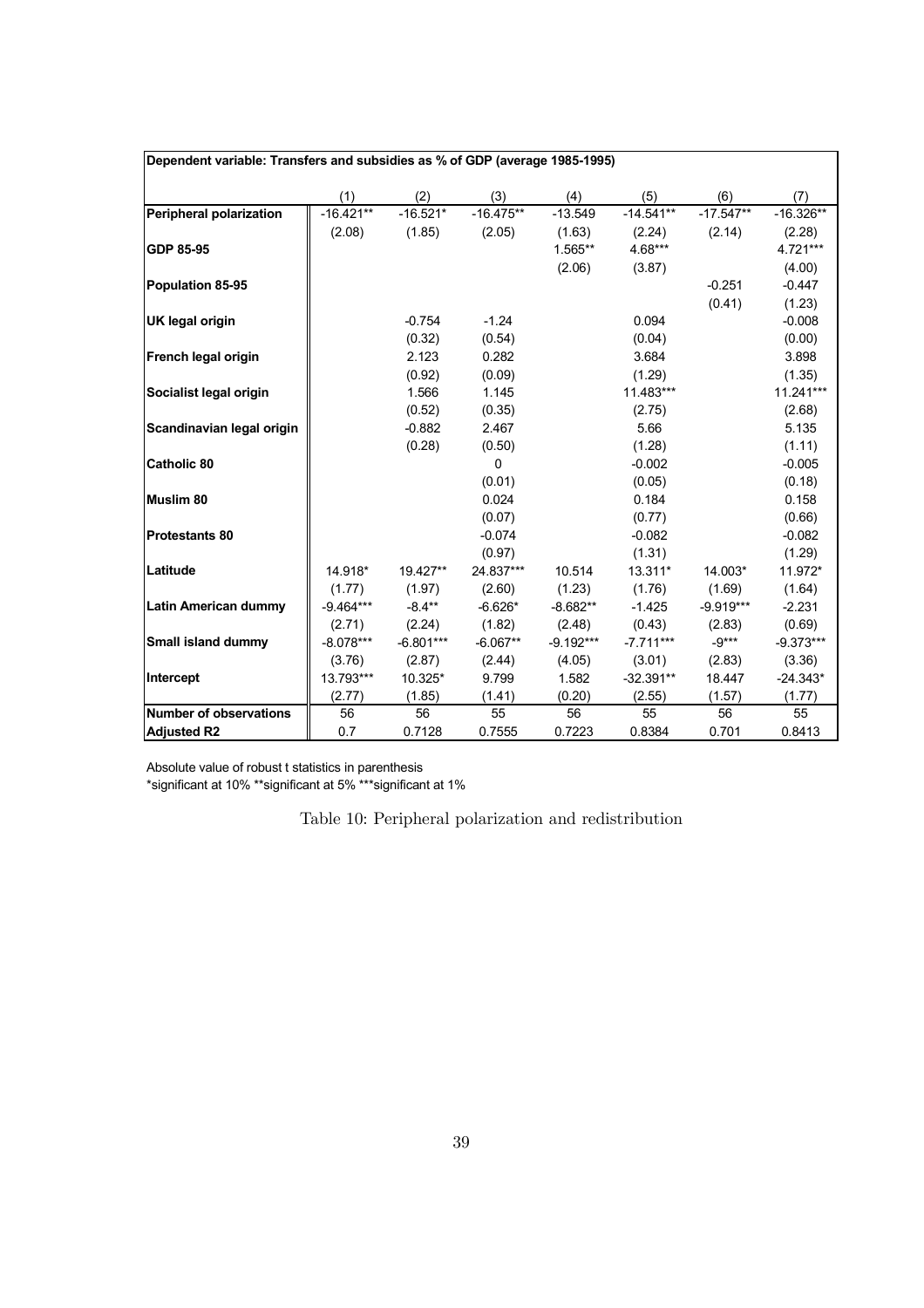| Dependent variable: Transfers and subsidies as % of GDP (average 1985-1995) |             |             |             |              |              |             |             |  |  |  |
|-----------------------------------------------------------------------------|-------------|-------------|-------------|--------------|--------------|-------------|-------------|--|--|--|
|                                                                             | (1)         | (2)         | (3)         | (4)          | (5)          | (6)         | (7)         |  |  |  |
| <b>Peripheral diversity</b>                                                 | $-4.191***$ | $-4.216*$   | $-3.375$    | $-5.968***$  | $-3.363*$    | $-4.165***$ | $-3.099*$   |  |  |  |
|                                                                             | (2.74)      | (1.86)      | (1.38)      | (3.55)       | (1.84)       | (2.95)      | (1.75)      |  |  |  |
| Peripheral polarization                                                     | 1.731       | 1.729       | $-1.758$    | 13.209       | 0.124        | 1.506       | $-2.35$     |  |  |  |
|                                                                             | (0.18)      | (0.13)      | (0.13)      | (1.40)       | (0.01)       | (0.17)      | (0.26)      |  |  |  |
| GDP 85-95                                                                   |             |             |             | $2.059***$   | 4.678***     |             | 4.709***    |  |  |  |
|                                                                             |             |             |             | (2.95)       | (4.07)       |             | (4.14)      |  |  |  |
| Population 85-95                                                            |             |             |             |              |              | $-0.025$    | $-0.331$    |  |  |  |
|                                                                             |             |             |             |              |              | (0.04)      | (1.00)      |  |  |  |
| <b>UK legal origin</b>                                                      |             | $-0.344$    | $-0.724$    |              | 0.609        |             | 0.492       |  |  |  |
|                                                                             |             | (0.16)      | (0.29)      |              | (0.30)       |             | (0.24)      |  |  |  |
| French legal origin                                                         |             | 1.852       | 0.317       |              | 3.717        |             | 3.874       |  |  |  |
|                                                                             |             | (0.91)      | (0.10)      |              | (1.40)       |             | (1.43)      |  |  |  |
| Socialist legal origin                                                      |             | 0.31        | 0.535       |              | 10.872***    |             | 10.741**    |  |  |  |
|                                                                             |             | (0.10)      | (0.16)      |              | (2.61)       |             | (2.57)      |  |  |  |
| Scandinavian legal origin                                                   |             | $-2.058$    | 1.113       |              | 4.31         |             | 4.027       |  |  |  |
|                                                                             |             | (0.65)      | (0.21)      |              | (0.91)       |             | (0.82)      |  |  |  |
| Catholic 80                                                                 |             |             | 0.003       |              | 0.002        |             | $-0.001$    |  |  |  |
|                                                                             |             |             | (0.09)      |              | (0.08)       |             | (0.03)      |  |  |  |
| Muslim 80                                                                   |             |             | 0.001       |              | 0.16         |             | 0.143       |  |  |  |
|                                                                             |             |             | (0.00)      |              | (0.82)       |             | (0.72)      |  |  |  |
| <b>Protestants 80</b>                                                       |             |             | $-0.061$    |              | $-0.069$     |             | $-0.07$     |  |  |  |
|                                                                             |             |             | (0.77)      |              | (1.06)       |             | (1.06)      |  |  |  |
| Latitude                                                                    | 14.611*     | 20.252**    | 24.877***   | 8.685        | 13.355*      | $14.52*$    | 12.36*      |  |  |  |
|                                                                             | (1.82)      | (2.22)      | (2.73)      | (1.14)       | (1.94)       | (1.79)      | (1.80)      |  |  |  |
| Latin American dummy                                                        | $-9.778***$ | $-8.8***$   | $-7.178**$  | $-8.881***$  | $-1.977$     | $-9.822***$ | $-2.531$    |  |  |  |
|                                                                             | (2.99)      | (2.51)      | (2.05)      | (2.81)       | (0.63)       | (2.89)      | (0.81)      |  |  |  |
| Small island dummy                                                          | $-9.04***$  | $-8.032***$ | $-7.143***$ | $-10.914***$ | $-8.782***$  | $-9.127***$ | $-9.929***$ |  |  |  |
|                                                                             | (4.00)      | (3.21)      | (2.66)      | (4.45)       | (3.28)       | (2.91)      | (3.49)      |  |  |  |
| Intercept                                                                   | 15.097***   | 11.666**    | 10.572      | $-0.42$      | $-31.606***$ | 15.558      | $-25.707**$ |  |  |  |
|                                                                             | (3.21)      | (2.29)      | (1.60)      | (0.06)       | (2.63)       | (1.41)      | (1.98)      |  |  |  |
| <b>Number of observations</b>                                               | 56          | 56          | 55          | 56           | 55           | 56          | 55          |  |  |  |
| <b>Adjusted R2</b>                                                          | 0.7154      | 0.7256      | 0.7633      | 0.7512       | 0.8462       | 0.7154      | 0.8477      |  |  |  |

\*significant at 10% \*\*significant at 5% \*\*\*significant at 10%

Table 11: Peripheral diversity, peripheral polarization, and redistribution